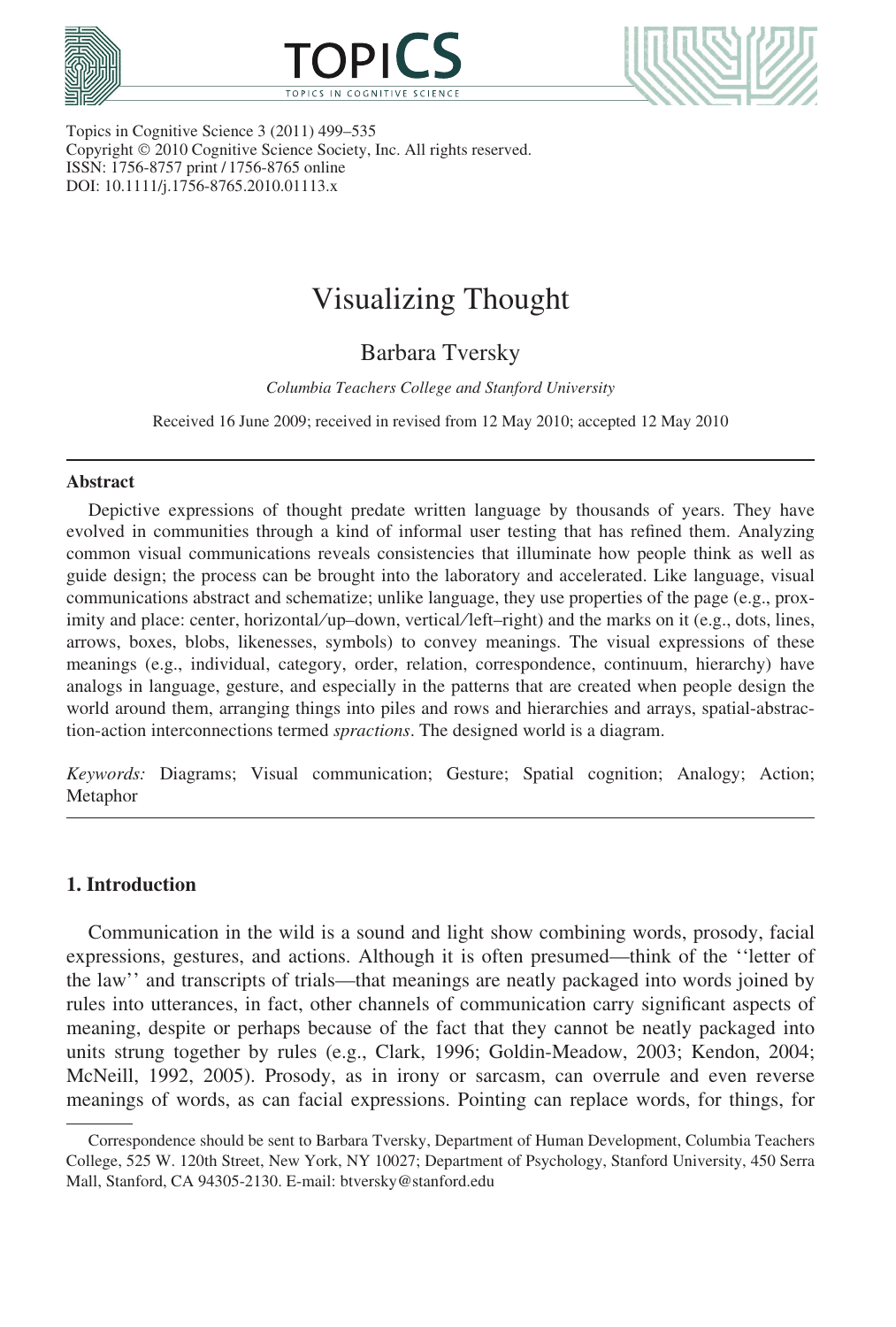directions, and more, so that natural descriptions, narratives, or explanations cannot be fully understood from the words alone (e.g., Emmorey, Tversky, & Taylor, 2000). Gestures go beyond pointing; they can show size, shape, pattern, manner, position, direction, order, quantity, both literally and metaphorically. They can express abstract meanings, mood, affect, evaluation, attitude, and more. Gestures and actions convey this rich set of meanings by using position, form, and movement in space. Communication can happen wordlessly, as in avoiding collisions on busy sidewalks or placing items on the counter next to the cash register to indicate an intention to buy. In fact, the shelf next to the cash register is designed to play a communicative role. Standing next to a circle of chatting acquaintances can be a request to join the conversation. Opening the circle is the group's wordless response. Rolling one's eyes can signify, well, rolling one's eyes. Communication in the wild combines and integrates these modes, usually seamlessly, with each contributing to the overall meaning (e.g., Clark, 1996; Engle, 1998; Goldin-Meadow, 2004; Kendon, 2004; McNeill, 1996; Tomasello, 2008).

Gestures and actions are especially convenient because their tools, like the tools for speech, are free, and they are always with us. But gestures, like speech, are fleeting; they quickly disappear. They are limited by what can be produced and comprehended in real time. These limitations render gestures abstract and schematic. Visualizations, on paper, silk, parchment, wood, stone, or screen, are more permanent; they can be inspected and reinspected. Because they persist, they can be subjected to myriad perceptual processes: Compare, contrast, assess similarity, distance, direction, shape, and size, reverse figure and ground, rotate, group and regroup; that is, they can be mentally assessed and rearranged in multiple ways that contribute to understanding, inference, and insight. Visualizations can be viewed as the permanent traces of gestures; both embody and are embodied. Like gesture, visualizations use position, form, and actions in space to convey meanings (e.g., Tversky, Heiser, Lee, & Daniel, 2009). For visualizations, fleeting positions become places and fleeting actions become marks and forms. Here, we analyze the ways that place and form constrain and convey meaning, meanings that are based in part in actions.

Traces of visual communication go far back into prehistory. Indeed, they are one of the earliest signs of culture. They not only precede written language but also served as the basis for it (e.g., Gelb, 1963; Schmandt-Besserat, 1996). Visual communications come in myriad forms: animals in cave paintings, maps in petroglyphs, tallies on bones, histories on columns, battles in tapestries, messages on birch bark, journeys in scrolls, stories in stained glass windows, dramas in comics, diagrams in manuals, charts in magazines, and graphs in journals. All forms of communication entail design, as the intent of communication is to be understood by others or by one's self at another time. Communication design, then, is inherently social, because to be understood by another or by self at another time entails fashioning communications to fit the presumed mental states of others or of one's self at another time.

Diagrams, along with pictures, film, paintings in caves, notches in wood, incisions in stone, cuttings in bone, impressions in clay, illustrations in books, paintings on walls, and of course words and gestures, externalize thought. They do this for many reasons, often several simultaneously. Some are aesthetic: to arouse emotions or evoke pleasure. Some are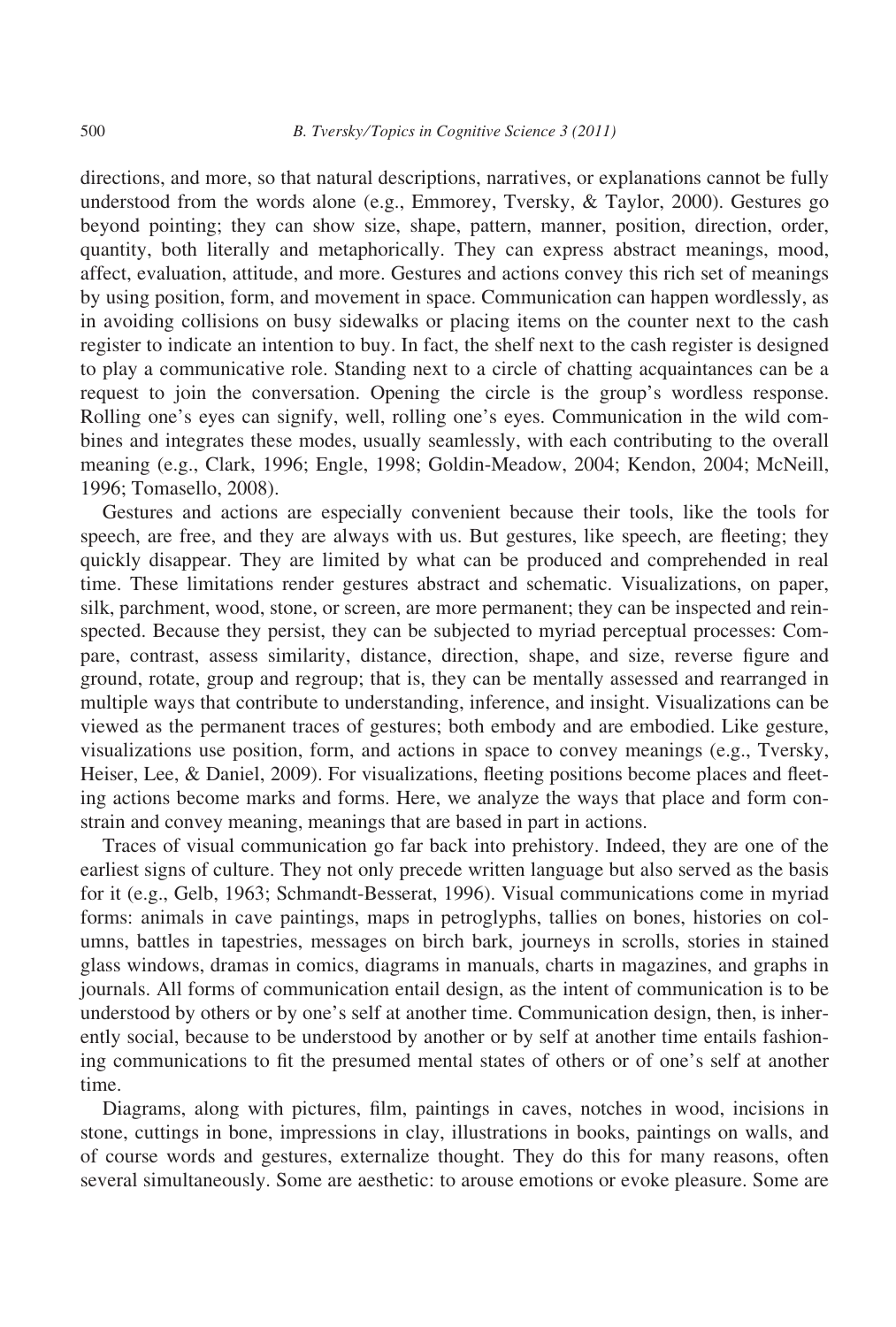behavioral: to affect action or promote collaboration. Some are cognitive: to serve as reminders, to focus thoughts, to reorganize thoughts, and to explore thoughts. Many are communicative: to inform both self and others.

Because depictions, like other cultural artifacts (e.g., Norman, 1993; Donald, 1991), have evolved over time, they have undergone an informal but powerful kind of natural user testing, produced by some, comprehended by others, and refined and revised to improve communication by a community of users. Similar processes have served and continue to serve to design and redesign language (cf. Clark, 1996). Features and forms that have been invented and reinvented across cultures and time are likely to be effective. Analyzing these depictive communications, then, can provide valuable clues to designing new ones. It can save and inspire laboratory work, as well as the tasks of designers. What is more, the natural evolution of communication design can be brought into the laboratory and accelerated for specific ends (see Tversky et al., 2007).

Oddly, this rich set of visual forms has traditionally been discussed in the domain of art, along with painting, drawing, and photography. Increasingly, that discussion has expanded to include diagrams, charts, film, graphs, notational systems, visual instructions, computer interfaces, comics, movies, and more, to take into account the mind that perceives, conceives, and understands them, and to ripple across domains (e.g., Arnheim, 1974; Bertin, 1981; Card, Mackinlay, & Shneiderman, 1999; Elkin, 1999; Gombrich, 1961; Goodman, 1978; Kulvicki, 2006; McCloud, 1994; Murch, 2001; Small, 1997; Stafford, 2007; Wainer, 1992; Ware, 2008; Winn, 1987; Tufte, 1983, 1990, 1997). Similarly, discussions of human communication have historically focused on language, typically narrowly conceived as words and sentences, and have only recently broadened to include prosody, gesture, and action (e.g., Argyle, 1988; Clark, 1996; Goldin-Meadow, 2003; Kendon, 2004; McNeill, 1996).

Unlike symbolic words, forms of visual communication, notably diagrams and gestures, often work by a kind of resemblance, that is, sharing features or associations, typically visuo-spatial features, with the meanings they are intended to convey (a claim of some philosophic controversy, e.g., Goodman, 1978; Hochberg & Brooks, 1962; Walton, 1990). The proverbial ''big fish'' is indicated in gesture by expanding the fingers or hands horizontally, thus capturing the approximate relative horizontal extent of the fish, but ignoring its other properties. How the fish swam to try to get away is abstracted and conveyed differently, perhaps by embodying the fish and its movements. Similarly, the shape, dimensions, and even actions of the fish can be abstracted in a variety of ways to the page. The fish example illustrates another property of visual communication. In capturing features of the world, visual communications are highly selective; they omit information, normally information that is regarded as less essential for the purposes at hand. They abstract and schematize not only by omission but also by exaggeration and even by additions. Maps, for example, are not simply shrunken aerial photographs. Maps selectively omit most information, houses, trees, fields, mountains, and the like, but also many of the twists and turns of roads or coastlines; they disproportionately enlarge roads and rivers to make them visible; they turn entire metropolises into dots. Maps may also add features like government boundaries and topological levels that are not visible.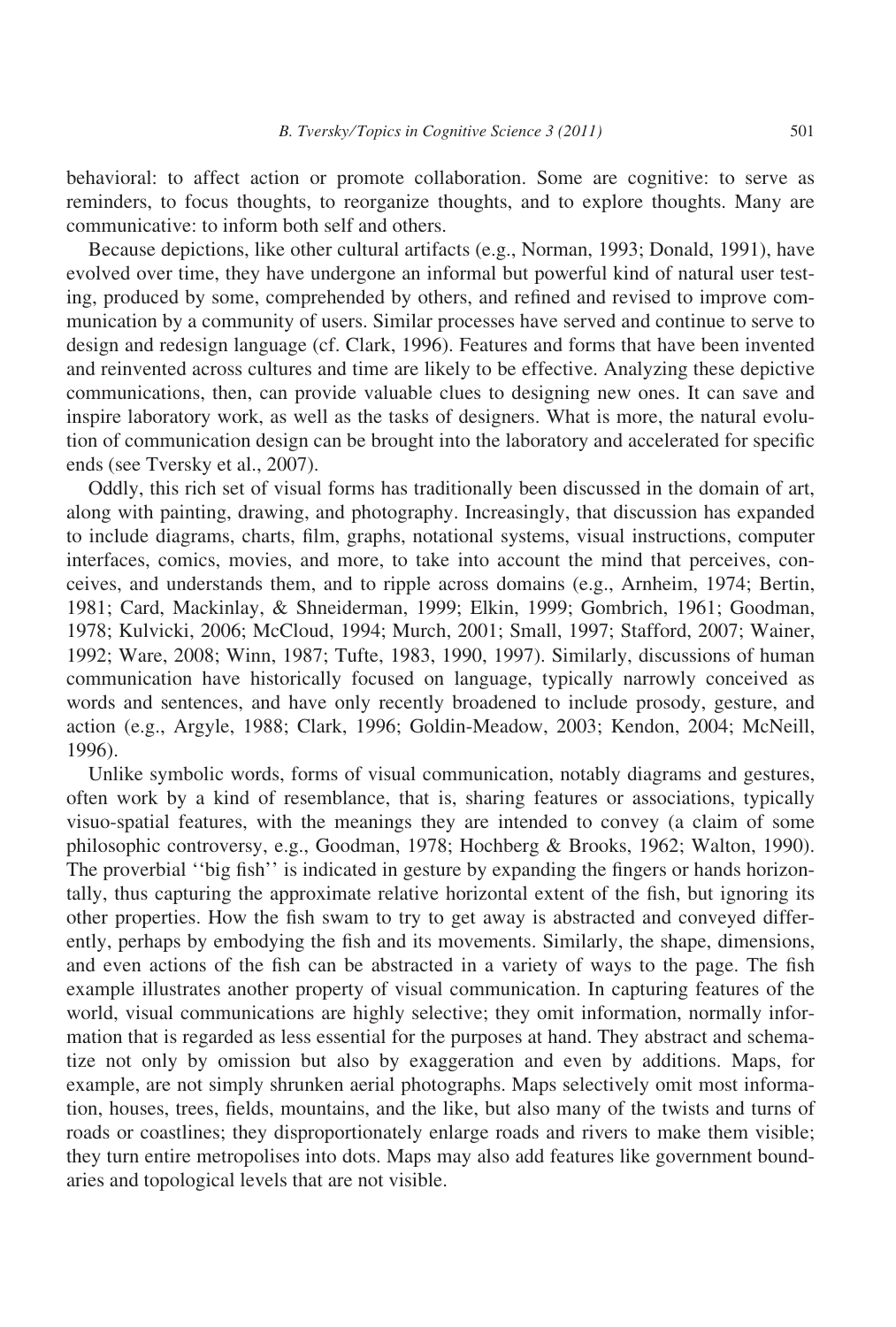In other words, maps, like many other kinds of visualizations, distort the ''truth'' to tell a larger truth. The processes that abstract, schematize, supplement, and distort the world outside onto the world of a page, filtering, leveling, sharpening, categorizing, and otherwise transforming, are the same processes the nervous system and the brain apply to make sense of the barrage of stimuli the world provides. Attention is selective, ignoring much incoming information. The perceptual systems level and sharpen the information that does come in; for example, the visual system searches for the boundaries that define figures by sharpening edges and corners, by filling in gaps, by normalizing shapes. Cognition filters, abstracts, and categorizes, continuing this process, and symbol systems carry these processes further. Long things do not necessarily get long names, though children often expect them to (e.g., Tolchinsky Landsmann & Levin, 1987). Tallies eliminate the identity of objects, recording them just as instances, though tallies preserve a one-to-one correspondence that Arabic numerals, more convenient for calculations, do not.

The virtues of visual communications have been extolled by many (e.g., Kirsh, 1995; Larkin & Simon, 1987; Norman, 1993; Scaife & Rogers, 1996; Tversky, 1995; Tversky, 2001). As noted, they are cultural artifacts created in a community (Donald, 1991; Norman, 1993), fine-tuned by their users (e.g., Tversky et al., 2007). They can provide a permanent, public record that can be pointed at or referred to. They externalize and clarify common ground. They can be understood, revised, and manipulated by a community. They relieve limited capacity short-term memory, they facilitate information processing, they expand long-term memory, they organize thought, they promote inference and discovery. Because they are visual and spatial, they allow human agility in visual-spatial processing and inference to be applied to visual-spatial information and to metaphorically spatially abstract information.

In contrast to purely symbolic words, visual communications can convey some content and structure directly. They do this in part by using elements, marks on a page, virtual or actual, and spatial relations, proximity and place on a page, to convey literal and metaphoric elements and relations. These ways of communicating meanings may not provide definitions with the rigor of words, but rather provide suggestions for meanings and constraints on them, giving them greater flexibility than words. That flexibility means that many of the meanings thus conveyed need context and experience to fully grasp. A line in a route map has a different meaning from a line in a network and from a line in a graph, though, significantly, all connect. Nor is the expressive power of visual communication as great as that of language (e.g., Stenning & Oberlander, 1995); abstract or invisible concepts like forces, traits, counterfactuals, and negations are not easily conveyed unambiguously in depictions. Even so, conventions for conveying these kinds of concepts have evolved as needed, in road signs, mathematics, science, architecture, engineering, and other domains, a gradual process of symbolization akin to language.

What are the tools of depictions, especially diagrams? How do they communicate? The components of visual communication are simple: Typically, a flat surface, prototypically, a page (or something analogous to a page like a computer screen) and marks or forms placed on it (e.g., Ittelson, 1996; Tversky, 1995, 2001; Tversky, Zacks, Lee, & Heiser, 2000). Each of these, place and form, will be analyzed to show how they can represent meanings that are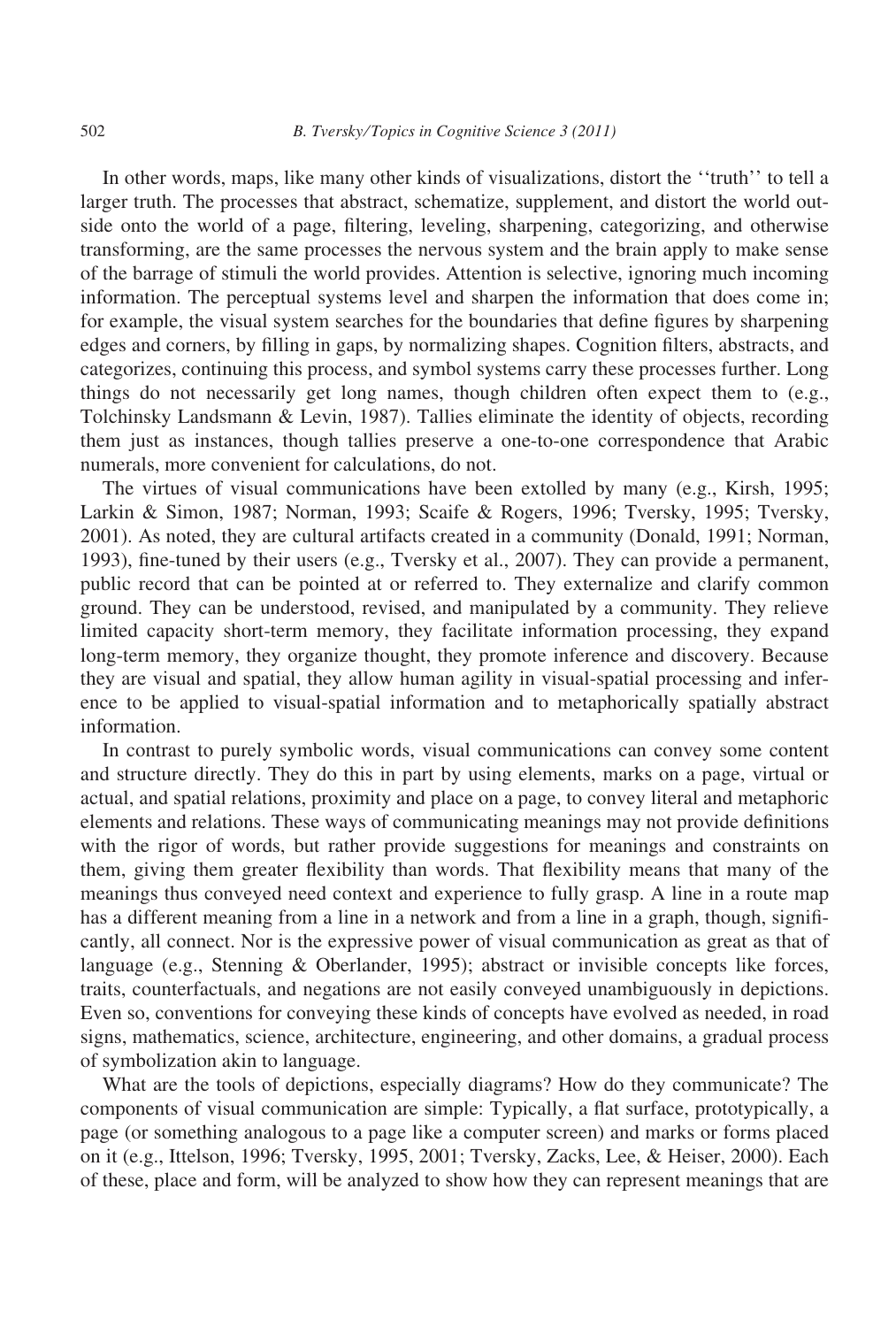literal and metaphoric, concrete and abstract. The interpretations will be shown to depend on content and context, on Gestalt or mathematical properties of the marks in space, on the place of the marks on the page, as well as the information processing capacities and proclivities of the mind. The foundations and processes of assigning meaning can be revealed, then, by recurring inventions and by errors and biases in interpretation, that is, by uses and misuses, by successes and failures. The analysis of inventions of visual communication can provide directions for the design of visual communications.

Because assigning meaning, whether from description or depiction, is in part a reductive process—the space of possible meanings is greater than the space of ways to express meanings—misuses, misinterpretations, and misunderstandings are as inevitable as successes, and both are instructive. Expressing meanings, then, entails categorization. Categories create boundaries where none exist; some instances are included and others, even close ones, are not. The consequence of categorization is to increase the perceived similarity of members included in the category and to exaggerate the perceived distance between members and nonmembers. Although the focus here is on meanings conveyed through place and forms, the meanings are deeper, they are conceptually spatial, some more literal, some more metaphorical, so that they have parallels in other ways of using space as well, in words, in actions, and in gesture, in the virtual space created by gesture and the mental space created by words (e.g., Gattis, 2004; Lakoff & Johnson, 1980; Tversky et al., 2009). First, we will discuss place in space, and then forms in space.

# 2. Place in space

#### 2.1. Organizing space in the world

#### 2.1.1. Spatial actions create meaningful patterns

Three quarters of a million years ago, a group of hominins living in the northern Jordan River valley separated the activities of communal life into different spatial areas, cooking activities in one area and tool-building activities in another (Alperson-Afil et al., 2009). Each of these spaces was subdivided, again by function. This primate society created unintended visual communications about their lives to archeologists living generations afterwards. Before the page, there was space itself. Perhaps the simplest way to use space to communicate is to arrange or rearrange things in it. An early process is grouping things in space using proximity, putting similar things in close proximity and farther from dissimilar things, actions that reflect the Gestalt laws of perception. These separated spatial groupings signal separate associated things. ''Close'' family members and friends sit nearer to one another than strangers. The flatware tray in a drawer of most kitchens allows arranging the knives together in one pile and separating them from the pile of forks and the pile of spoons. Drawers in the bedroom allow arranging the socks together and separating them from other articles of clothing that are also grouped and piled by kind. Shelves and drawers allow hierarchical organization, one shelf for canned goods, another for baking supplies, further organized inside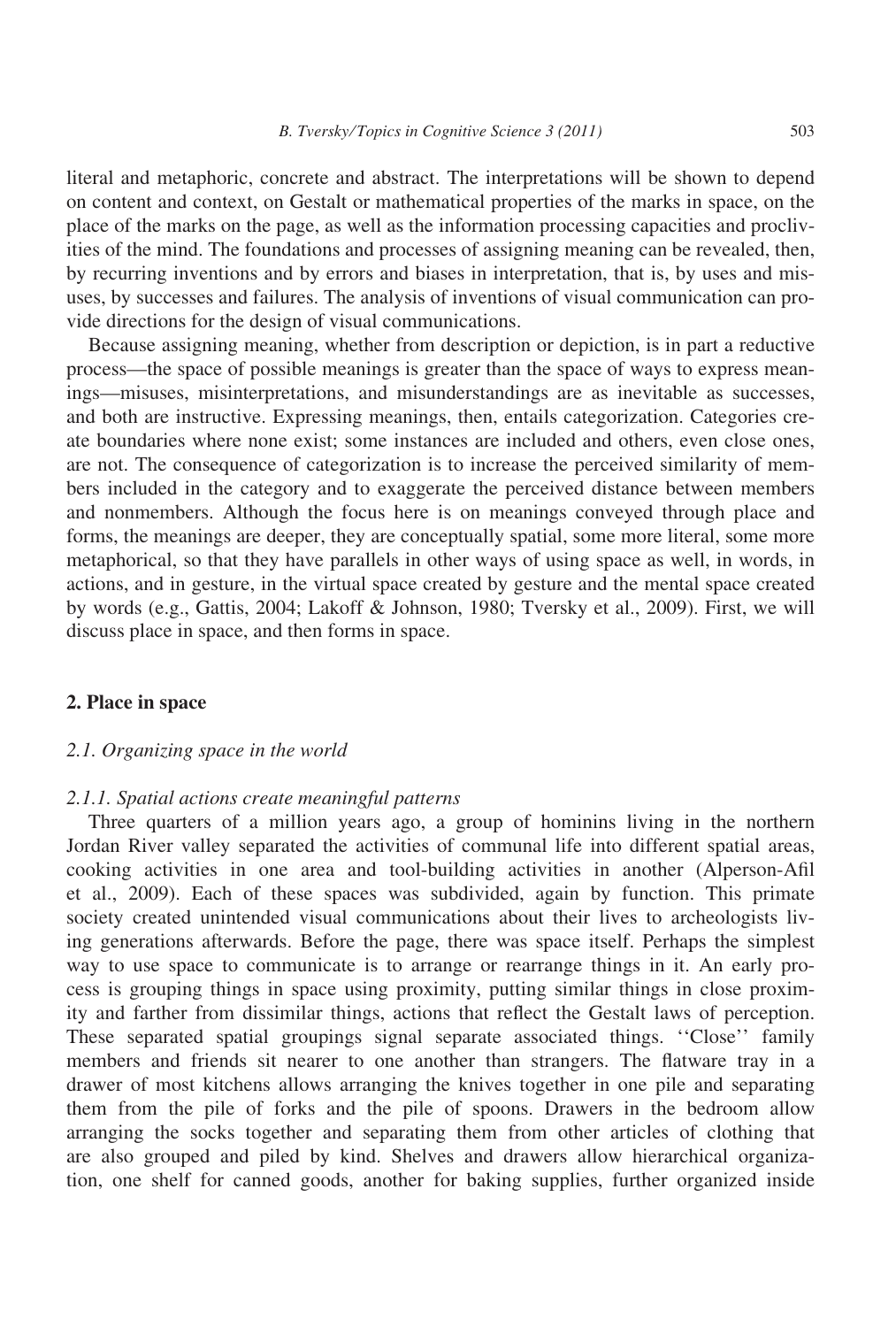by kind and recency of purchase, in two dimensions. Table settings distribute various items in one-to-one correspondences, each setting gets a plate, a glass, a knife, a fork, a spoon, and a napkin. Themes as well as categories are spatially organized, things for cooking spatially separated from things for sleeping. Larger spaces, homes, and villages are arranged in two and three dimensions, turning inhabited spaces into diagrams, vertical patterns of windows on buildings and horizontal patterns of streets on the ground. We rearrange things in space to capture attention and to affect behavior in the present as well as the future, for example, putting the letters to be mailed by the door or the bills to be paid on the top of the desk (or desktop) or lining up the ingredients for a recipe in order of use (e.g., Kirsch, 1993), ordinal mappings of time and actions in time onto space. Written text is spatially arranged to reflect the organization of thought, spaces between words and sentences, larger spaces between paragraphs. Greek text describing mathematics was written formulaically, fixed orders of semantic forms, often in rows, that formed tables for reasoning (Netz, 1999). Even babies do it; many discover ''in your face'' early on. When they want attention, they center their faces in the face of the person whose attention they seek, directly in the line of vision. A fundamental service of space, hence meaning of space, is proximity to me. I can perceive and act on the things and beings that are close to me, in reach of the body, primarily eyes, hands, feet, and, for beings, voice. For my actions (and my perception), the best position is centered in front of me. These many deliberate organizations of space serve to direct attention, to augment memory, to facilitate and organize actions, and to communicate to ourselves or to others.

One implication of this analysis is that action underlies perception. The actions of organizing space for many ends into groups, hierarchies, orders, correspondences, continua, and the like create spatial patterns that are far more regular than those created by nature, thus a signal that they are created by sentient minds. These regular spatial patterns conform to the Gestalt laws of perception, augmenting their perceptibility. Things that entail similar actions, whether socks or knives, are grouped together, creating stacks or piles, and things that entail ordered actions are lined up in that order, along a line, creating a temporal continuum on a horizontal surface. Perception of stacks and lines is enhanced by the Gestalt Laws of good continuation or common fate.

Not much farther afield, architecture can be viewed as an advanced form of arranging things in space (in three dimensions) for a number of reasons, among them, to inform and to facilitate or constrain action. Department stores put like things close to each other, separating them from different things. The grouping is hierarchical, men's clothes together, women's clothes together, and within each, shirts in one place and outerwear in another. Architectural spaces are also designed to affect behavior. Elevators are placed in eyesight of entrances, desired corridors are broad and well lit. Departments in department stores were once geometrically organized along parallel and perpendicular paths, presumably because such an organization facilitates way-finding (e.g., Tversky, 1981). Increasingly, they seem to be organized like Chinese gardens, in zigzagging meandering paths. In Chinese gardens, a meandering organization of space creates surprises and the impression of a larger space to be contemplated and enjoyed. In department stores, a meandering organization undoubtedly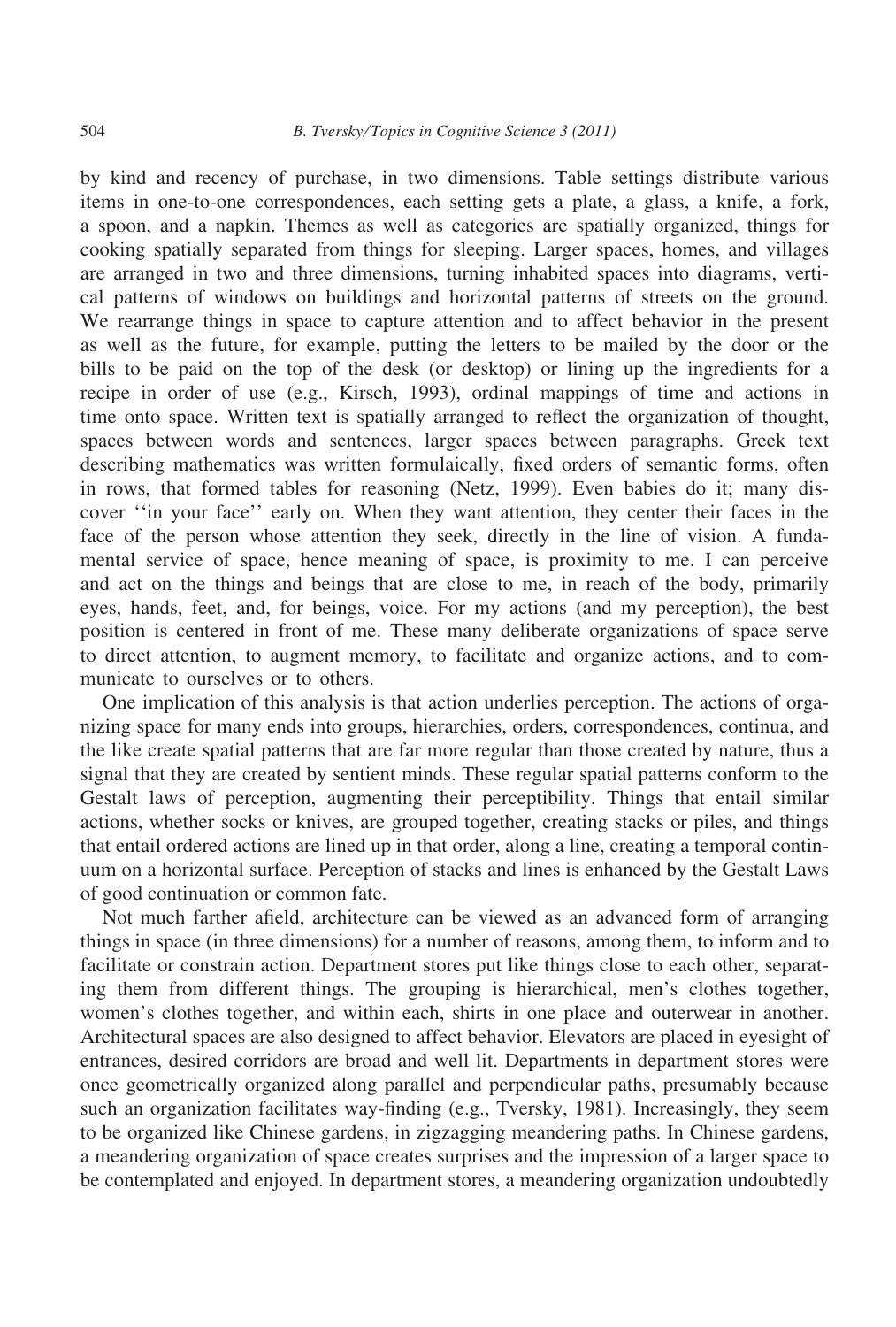interferes with way-finding and provides more temptations to purchase. In architectural designs, the plan, a horizontal slice, serves action and the elevation, a vertical slice, serves aesthetics (e.g., Arnheim, 1977).

Spaces are also arranged and designed for symbolic and aesthetic reasons. The square patterns that cultures as distant as China and Rome used to build their cities, with roads aligned north-south and east-west, seem to serve several ends at once, cognitive, aesthetic, and symbolic. Other patterns that are consequences of organizing space appear and reappear across cultures in ceramics, weaving, basket-making, and architecture (as well as poetry and music), especially patterns that have geometric repetitions and symmetries (e.g., Arnheim, 1988; Gombrich, 1979).

Spaces are also created on the fly, to serve behavior (the reminders on the desk) or communication. Arrernte speakers in Australia routinely draw the locations and movements of their conversation topics in the sand (Wilkins, 1997). When people describe locations of places or events involving actions, like football plays or accidents, they often use whatever small objects are at hand—coins, salt shakers, Lego blocks, or fingers—to represent the locations and movements of whatever they are describing, creating a map on a surface. If pencil and paper are handy, they often sketch instead (e.g., Kessell & Tversky, 2006).

# 2.1.2. Conception, action, perception, communication, and meaning

People, then, design and redesign the spaces they inhabit, arranging them and rearranging them to serve a variety of ends. The spaces they create are a visible embodiment of the abstract concepts underlying the organizations. These spaces form regular patterns that resonate with principles of perceptual organization. The close couplings of action, conception, and perception support meanings and afford communication. The examples above are few from many, but they illustrate some of the core phenomena. People put like things together, often into piles, rows, or bins, and separate them from different things. They cluster by kind, often hierarchically. They order things in rows or piles in a variety of ways, depending on their purpose, ingredients in order of use, photograph albums in order of time, bills to be paid in order of importance. These acts select single features and create single dimensions or continua out of disparate things. People also arrange things by themes, and distribute sets of items in one-to-one correspondences. They choose distances and sizes in three dimensions. Whether informally in conversation or more formally on maps and architectural plans, people also map locations in the world onto a representing world, models, or diagrams. These same kinds of organization in space, clusters, orders, maps, and more, are used to locate things on a page to represent and communicate ways things are organized and related in the mind as well as in the world.

# 2.2. Organizing the space of a page, more literally

As we have seen, people arrange and rearrange the things in the spaces around them into clusters, orders, and more complex organizations for cognitive, social, aesthetic, and symbolic ends. People do the same with the space of a page, for things that are literally spatial as well as things that are metaphorically spatial. In contrast to the space of the world, the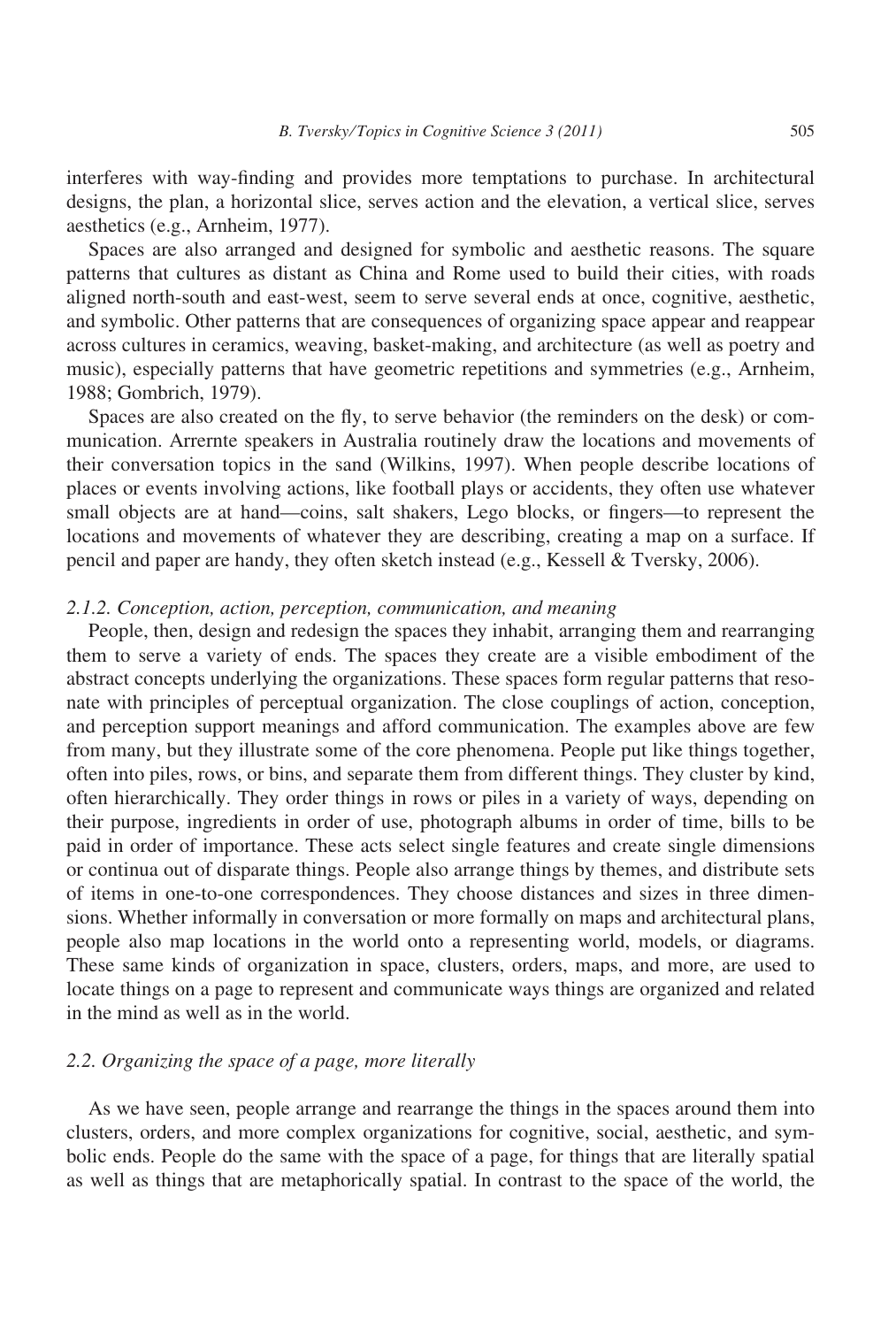space of a page is two-dimensional, though it allows conveying three and more dimensions. Conceptually, the two dimensions of a page are defined with respect to a viewer's frame of reference and a page oriented horizontally, left–right and top–bottom (or up–down) (cf. Arnheim, 1974, 1988). Conceptually, there is also a page-centric frame of reference: center, periphery.

We begin with an early, basic organization of the space of a page or virtual page, what can be called pictorial space, used to map and represent the visible world. Think first of ancient paintings of animals in the rugged ceilings of caves or the tadpole figures of people drawn by children all over the world (e.g., Kellogg, 1969). Several aspects of place on the page will be analyzed through prevalent examples: up ⁄ down, left⁄right, center, and proximity among them. Some of those uses benefit thought, some benefit conflict, and some even hinder, but all are a testament to the cognitive power of place and marks on the page.

#### 2.2.1. Pictorial space

Perhaps the earliest and simplest and still the most common way to use space in depictions is to map the space of the viewed world to a surface, what is traditionally called a picture. This mapping takes the three-dimensional world into a two-dimensional one, the page, a transformation that is undoubtedly facilitated by the fact that the world captured by the retina and the rest of the visual system is a two-dimensional mapping of the three-dimensional world from a particular perspective. Mapping pictorial space to the page puts things on the ground at the bottom of the page and things in the sky at the top, just as at an easel that holds the page in the plane of the world. Put horizontally on a table, the space of the page is mapped so the ground is close to the viewer, ''at the bottom,'' and the sky is far from the viewer, ''at the top'' (cf. Shephard & Hurwitz, 1984). This correspondence applies the notion of ''upright'' to the page. It is such a compelling organization of space that upside down pictures are harder to recognize and remember, and especially faces of individuals, stimuli of special significance in our lives (e.g., Hochberg & Galper, 1967; Carey, Diamond, & Woods, 1980; Rock, 1973).

When placed horizontally, as on a table or desk, the actual space of the page conflicts with the actual surrounding space as the ground-to-sky bottom-to-top dimension of the page is no longer literally vertical as it is in the world. Nevertheless, the mapping of vertical to horizontal where ground is close to the viewer's perspective is conceptually powerful, so that the opposite mapping is regarded as upside-down. The pull of the picture plane is so strong that students in a course in information design use it implicitly in diagramming information systems. In diagrams of information systems, what must be shown are the topological relations among the system components (Nickerson, Corter, Tversky, Zahner, & Rho, 2008). The actual locations of components are irrelevant; all that matters is the connections among them, indicated by lines. Nevertheless, designers' sketches frequently map physical locations, for example, placing a truck that transmits information at the bottom of the page, as if on the ground, and a satellite at the top, as if in the sky. Although organizing a sketch using pictorial space may aid comprehension of the components of the system, it could prevent designers from ''seeing'' and using other organizations of components that might make better sense for the design.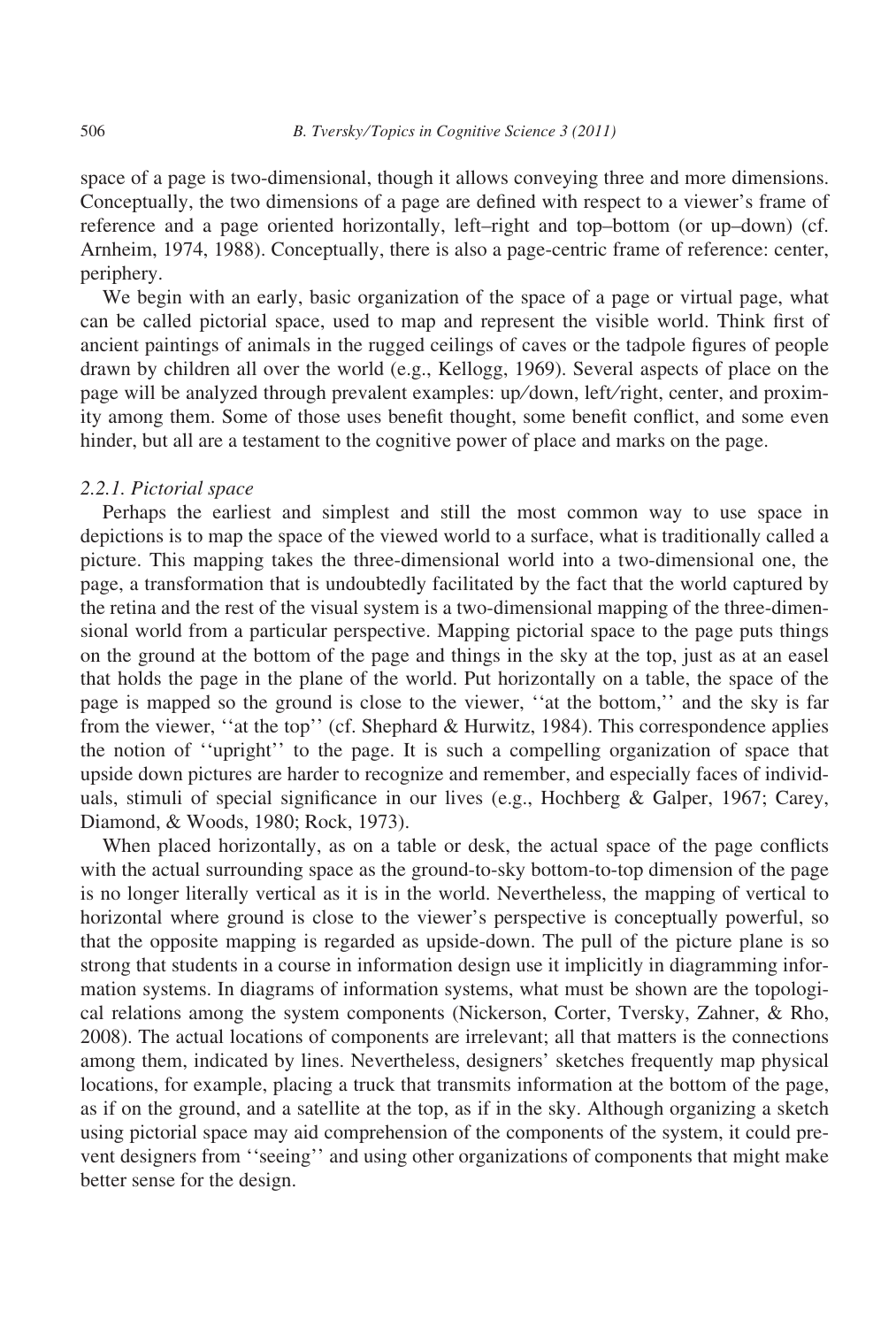#### 2.2.2. Maps

Like the making of pictures, the making of maps entails shrinking a viewed environment as well as selecting and perhaps distorting important features and omitting others (Tversky, 2000). However, the making of maps requires more, beginning with taking a perspective not often seen in real life, a perspective from above, looking down. Maps, even ancient ones, typically include far more than can be seen from a single viewpoint, so that the making of maps also entails integrating many different views to convey a more comprehensive one. Despite these challenges, evidence of maps, typically petroglyphs as they survive the ravages of time, goes back at least 6,000 years (e.g., Brown, 1979) and of architectural plans nearly that far. Although maps often represent a horizontally extended world on a horizontal surface, they are frequently placed vertically (''upright''), requiring the same transformation that pictorial representations do (but without gravity and a conceptual up and down). Even though arbitrary, the conventional north-up orientation of maps has both cognitive and practical consequences; north-up maps are easier for many judgments (e.g., Sholl, 1987).

Maps are one of the most ancient, modern, and widespread means of visual communication, and they serve as an illustrative paradigm for many aspects of visual communication. Ancient as they are, maps represent remarkable feats of the human mind, the products of powerful mental transformations. Although human experience is primarily from within environments, a perspective that has been called egocentric, route, or embedded, maps take a viewpoint from outside environments, above them, a perspective that has been called extrinsic, allocentric, or survey. Thus, the making of maps and the understanding of maps entail a dramatic switch of perspective, one that takes remarkably little effort for welllearned environments (e.g., Taylor & Tversky, 1992b; Lee & Tversky, 2005). What is more, just as spontaneous descriptions of space mix perspectives, using route and survey expressions in the same clause (Taylor & Tversky, 1992a), maps (as well as pictorial and other external representations) often show mixed perspectives; for example, many ancient and modern maps of towns and cities show the network of roads from an overhead view and key buildings from a frontal view (e.g., Tversky, 2000). Like Cubist and post-Cubist art, maps can show different views simultaneously in ways that violate the rules of perspective, but that may promote understanding of what is portrayed.

More commonly, maps show a single perspective, a two-dimensional overview of a three-dimensional world. Designers of spaces, architects, seem to work and think in two dimensions at a time, plans or elevations (Arnheim, 1977). Architectural plans map an overview of a design; they show the relations among entrances, walls, furniture, and the like, and are used for designing behavior, for the functional aspects of buildings and complexes. Elevations show how structures will be viewed from the outside, and they are important for designing aesthetic aspects of buildings (Arnheim, 1977).

Producing and comprehending maps require other major mental transformations, integrating and shrinking a large environment, one that typically cannot be seen at a glance, to a small one that can fit onto a piece of paper. Even preschoolers are able to perform some of these mental feats, for example, using a schematic map to find a hidden toy (e.g., De Loache, 2004). The creation of maps requires yet another mental feat, abstracting the features that are important, that need to be included in the external representation, and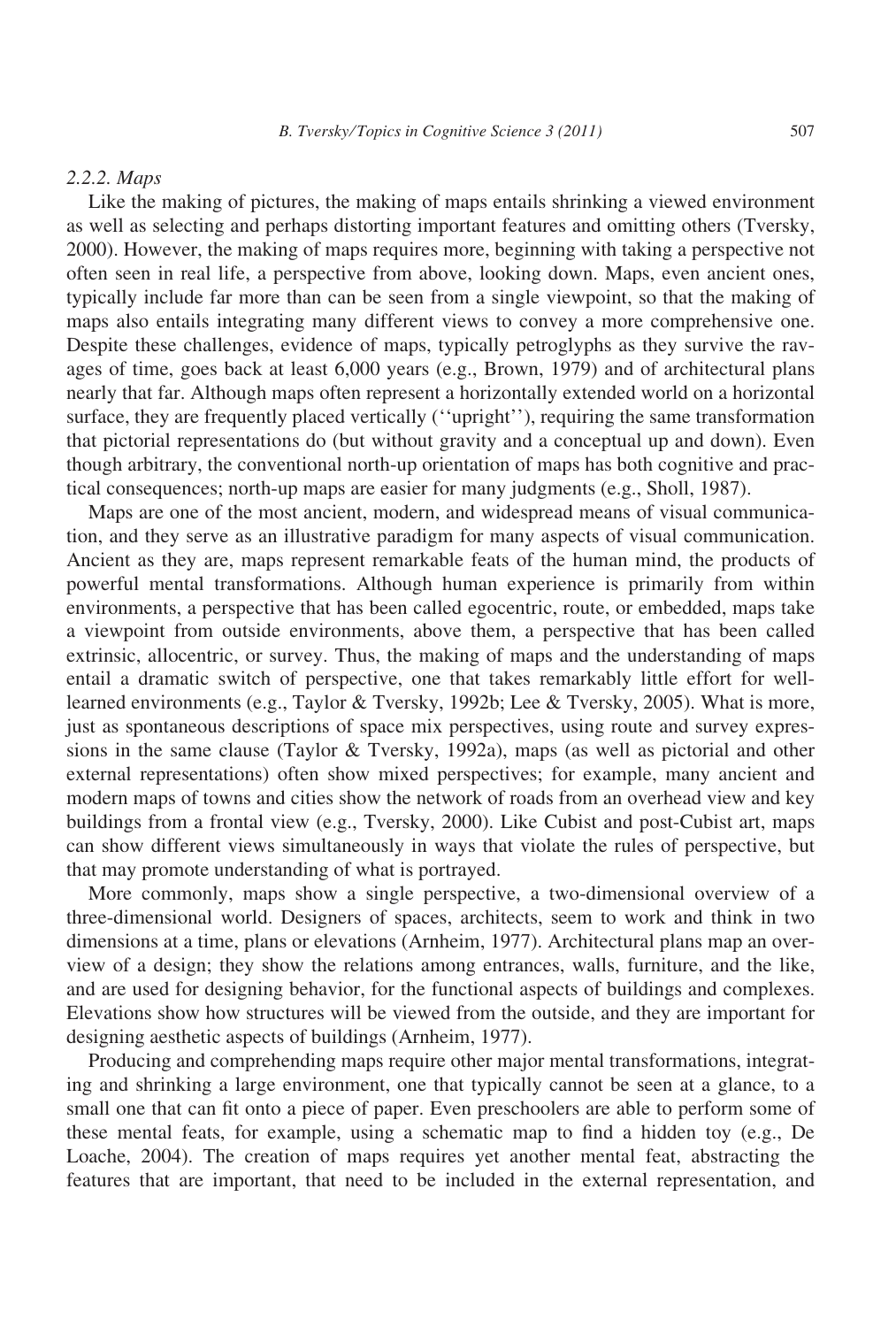eliminating those that do not. The uses of maps range widely: road maps, weather maps, maps of spread of populations of people, of plants, of diseases, maps for hiking, for surveillance of water, of earthquakes, of soil quality, and more. The features that are essential to include vary with the use; for some uses, mountains can be omitted but roads must be included, and for others, mountains need to be preserved but roads can be eliminated. Similarly, some kinds of maps add information not directly visible in the environment, such as contour lines for topography of the ground or for weather fronts. Many of the same mental processes used in creating and using external representations parallel those used in creating and using mental ones (e.g., Shephard & Podgorny, 1978), though there are naturally differences as well. And, like mental representations, external representations constrain as well as enable understandings and interpretations. The very same processes that facilitate comprehension and communication, of inclusion and elimination, of leveling and sharpening, of addition and subtraction, also focus and constrain the meanings, with inevitable consequences of misunderstandings, misinterpretations, and error.

# 2.3. Organizing space of a page, more metaphorically

Traditional pictures, architectural plans, and maps are literally spatial in the sense that they represent things that are visible in the world, typically preserving shapes and spatial relations among and within the forms. Such mappings are derived from the spatial world through the mind, by schematizing or abstracting information from the spatial world. At another extreme are mappings that are regarded as abstract or metaphorically spatial. Such mappings are constructions, derived from mental representations in the mind through similar schematizing processes to forms and places on the page. For concepts that are not literally spatial, form and place are freed of any need to resemble ''reality.'' Nevertheless, the uses of form and place in conveying meanings are constrained by certain psychological correspondences, perceptual, cognitive, and social. Many of these metaphorically spatial concepts are evident in spatial language: Someone is at the top of the class, another has fallen into a depression, friends grow close or apart; a field is wide open, a topic is central to a debate (e.g., Lakoff & Johnson, 1980). Those constraints and some of their consequences will be discussed in the subsections below on organization of space as well as in the subsequent section on Forms in Space. We continue now with a discussion of certain properties of the page, and how they are used to convey meanings.

#### 2.3.1. Proximity: Category and continuum

Perhaps the most fundamental way that space is used to create abstract meaning is proximity; things that are closer conceptually are placed closer on a page. As in organizing real space, proximity can be used hierarchically to organize metaphoric spaces, first to create clusters, groups, or categories of similar things (like the stack of shirts on a shelf), and then to create clusters, groups, or categories of categories (like the men's department). Grouping by proximity is commonly used on the space of the page. The letters of one word are separated from the letters of another word by a space, making reading easier. Ideas are further separated on the page by paragraph indentation. Similar uses of space occur in writing and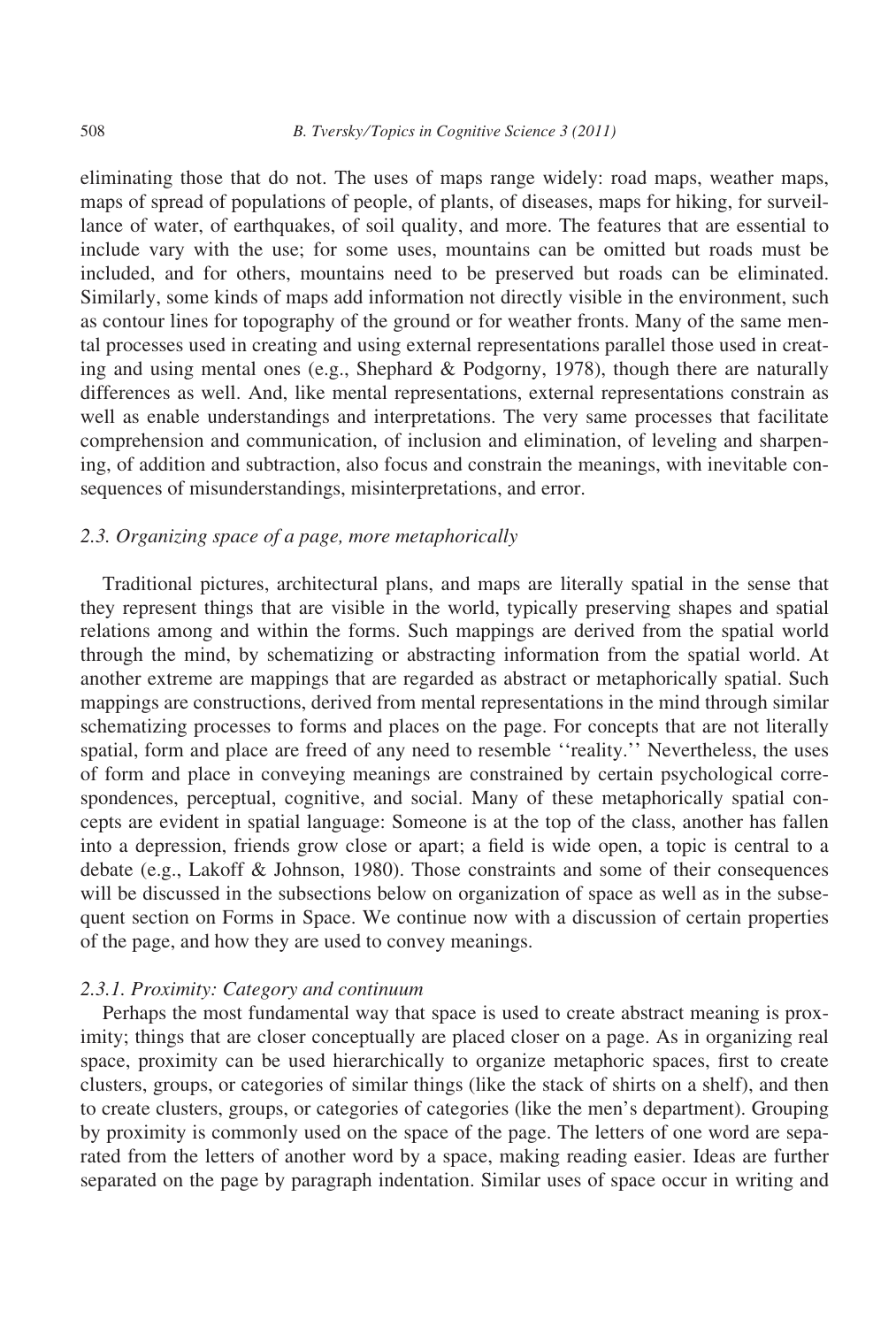comprehending math equations, where spacing affects the order of carrying out mathematical operations (Landy & Goldstone, 2007a,b).

Often the things to be represented are ordered, thus represented on a continuum: countries by size, events by dates. When things are ordered conceptually, they can be arranged in an order on a page, forming a continuum. If some pairs of the ordered things are conceptually closer and others conceptually farther, proximity can be used to represent the closeness of the pairs on the conceptual relationship. This spatial progression forms the conceptual basis for simple mathematics as well as for graphing, conveying mathematical concepts on a page (e.g., Dehaene, 1997; Fefferman, 2008).

How should orders be arrayed? The very shape of a page suggests three kinds of arrays: horizontal, vertical, and central–peripheral. The salient dimensions of the world reinforce the horizontal and vertical, and certain properties of vision reinforce center–periphery. Representing orders entails selection of spatial dimension as well as selection of a direction within a dimension, issues to be discussed in the following sections.

#### 2.3.2. Central–peripheral

A center-outward organization reflects the organization of the retina, with the fovea, the point of greatest acuity, at the center. Acuity, hence attention, is at the center of the visual field, with acuity and attention declining in all directions from the center. That people organize space center-outwards seems inevitable. Just like the toddler placing her face smack in the middle of someone's field of view, putting something in the center of a page puts it literally and figuratively in the center of focus of the eye and of attention. Symbolic centers are ubiquitous, from the angels around God to the etiquette of seating arrangements at a formal dinner for a visiting dignitary (Arnheim, 1988). Early in the 20th century, an African king wished to prove the modernity of his country by having it surveyed to make a map. On learning that the capital of the country was not in the county's geographic center, he ordered that its location on the map be moved to be more central (Woodward & Lewis, 1998). Mandalas, common in Hindu and Buddhist traditions, represent the cosmos or the spiritual world, with spiritual symbols at the center. They not only symbolize the cosmos but also serve as meditation aids, centering meditation on the center of the mandala (Fontana, 2005). Greek and Roman vases place important figures in the center and less important to the sides (Small, 1997), as do advertisements and paintings from all over the globe. Language does this too, of course; we have been talking about the center and the periphery, both literally and figuratively. These spatial features of vision become conceptual features of thought, central or peripheral, a kind of embodiment.

A central–peripheral organization may coordinate well with a single focus of attention and the organization of the eye, but it is not well suited for ordering, either of attention or of things. The periphery extends in all directions from the center without an explicit direction or ordering. At the extreme, a center–periphery organization is dichotomous: central and important versus less central and important. Some mandalas have concentric rings that are ordered outwards, but there is no clear ordering within each ring. Vases, advertisements, and the like are organized by pictorial space as well as by center–periphery, so that the periphery extends leftwards and rightwards (and ⁄ or downwards and upwards) from the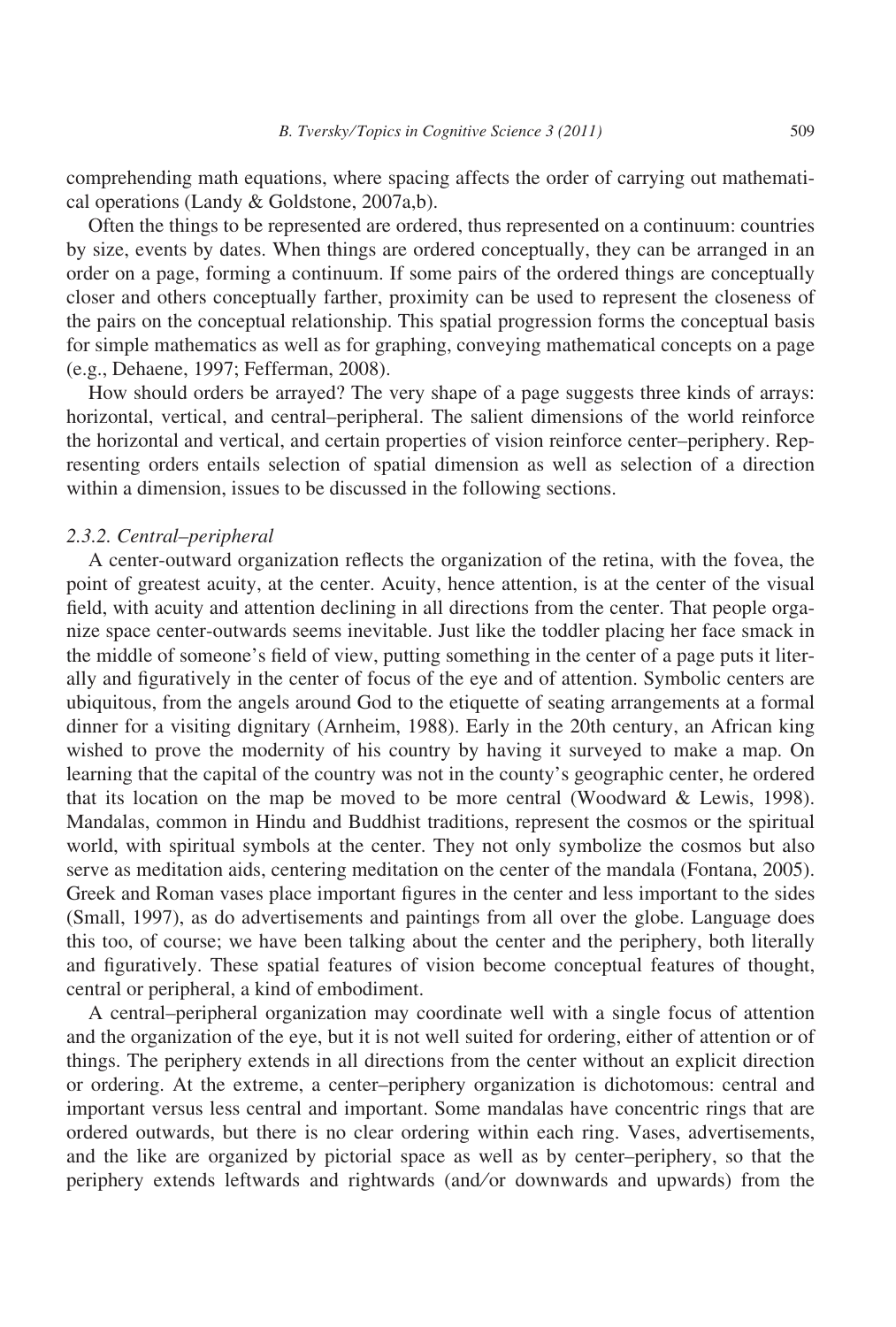center rather than in all directions as in a mandala. A horizontal (or vertical) organization simplifies, but since the start point is the center, there is no explicit way to integrate the orderings of things to either side. In addition, the human visual system is especially sensitive to horizontal and vertical, less so to oblique lines (e.g., Howard, 1982). Perhaps for these reasons, complete orderings tend to use a straight line, horizontal or vertical, one of the edges of the page as a guide, and to begin at one end or the other. It is worth noting that written languages, which typically require serial order, use vertical columns or horizontal rows.

#### 2.3.3. Page parallels

The central–peripheral⁄more important–less important arrangement of space has the advantage of centering the most important, the highest on some attribute, but the disadvantage of making it difficult to compare the orders of those in the periphery, as the order descends in more than one direction. Using one of the dimensions of the page for ordering makes the start point and direction explicit and easy to follow, but it raises the dual questions of which dimension, vertical or horizontal, and where to start. Those decisions are influenced by a number of factors. Some seem to be general across cultures, for example, primacy to up, the location of gods in most cultures. Others seem to be more influenced by culture, for example, horizontal direction, right to left or left to right.

To investigate the spontaneous use of spatial dimensions to convey abstract ones, children from 4 years old to college age from three language cultures, English-speaking Americans, Hebrew-speaking Israelis, and Arabic-speaking Israelis, were asked to place stickers on a square page to indicate the relations of three instances on each of four dimensions: spatial, temporal, quantitative, and preference (Tversky, Kugelmass, & Winter, 1991; for similar work on generating mathematics, see Hughes, 1986). Because English is written from left to right but Hebrew and Arabic are written from right to left, the study also examined the effects of writing order on inventions of graphs. For the spatial task, the experimenter first positioned three small dolls in a row in front of the child and asked the child to place stickers on the page to represent the locations of each of the dolls. All the children performed the spatial mapping task with no difficulty. Then the children were asked to represent the more abstract concepts spatially. For representing time, the experimenter sat next the child and asked the child to think about the times of the day for breakfast, for lunch, and for dinner. For representing quantity, the experimenter asked the child to think about the amount of candy in a handful, in a bagful, or on the shelf in the supermarket. For representing preference, the experimenter asked the child to think about a television show he or she really liked, did not like at all, or sort of liked. Then the experimenter put a sticker in the middle of the page for the middle value, lunch or the amount of candy in a bagful, or the so-so TV show and asked the child to put a sticker on the page for the other two extreme values, one at a time, in counter-balanced order.

A few of the youngest children did not put the stickers representing three examples on a line; instead they scattered the stickers over the page or put one on top of the other, indicating that they did not see the instances as ordered on a continuum. Scattering the stickers across the page suggests that the children saw the instances as three different categories and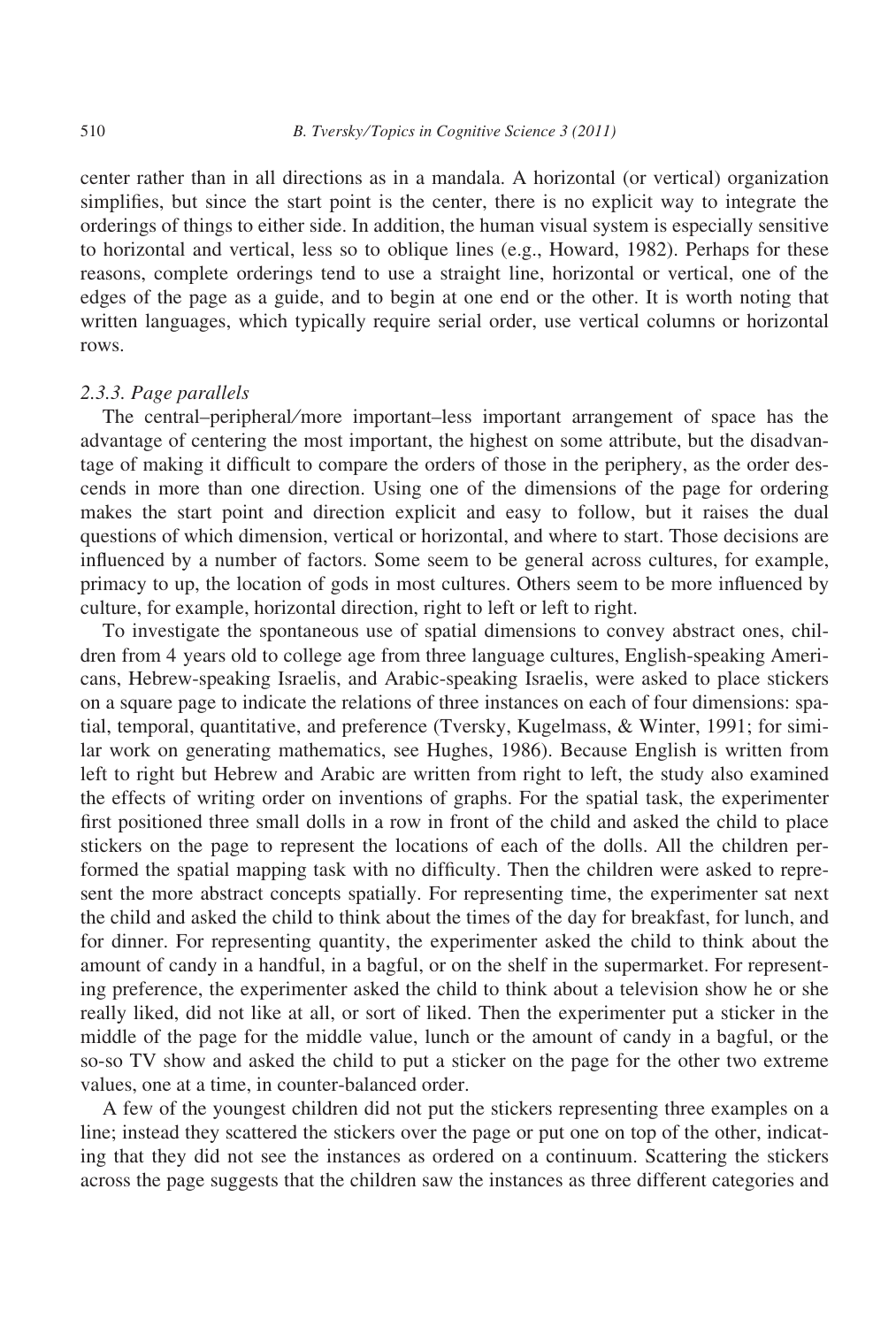piling them on top of each other suggests that the children saw the instances as a single category, say meals or candy or TV shows. Either arrangement indicates that the children used space categorically but not ordinally. Most of the preschool children and all of the older children and adults did place the stickers (or dots, for the adults) on a virtual line, thereby using one of the dimensions of the space of the page to represent the underlying dimension. Children represented the more concrete dimension, time, as a line earlier than the more abstract dimensions, quantity, and preference in that order.

A second experiment assessed whether children could map interval as well as order (Tversky et al., 1991). They were first asked to place stickers to indicate the locations of the three small dolls, when two were placed quite close to each other, but relatively far from the third. Even the youngest children used spatial proximity to represent interval in the placement of stickers. Then the children were asked to represent instances of temporal, quantitative, and preference concepts that were unequally spaced. For example, they were asked to place stickers to represent the time for breakfast, morning snack, and dinner. Despite heavyhanded prompting, only at 11–12 years of age did children reliably place stickers closer for instances closer on the dimension and place stickers farther for instances farther on the dimension.

Together, the results indicated that children spontaneously use spatial proximity and linear arrays to represent categorical, ordinal, and interval properties of abstract dimensions. With increasing age, children's representations progress from categorical to ordinal to interval. Their graphic productions are true inventions; that is, they do not correspond to the graphing conventions that older children are exposed to in school. For example, the directions of increases in their graphic inventions, to which we turn now, were not consistent across dimensions within or across children nor did they universally proceed from left to right.

#### 2.3.4. Direction in space: Horizontal

Center–periphery uses direction, from the center outwards to the periphery to indicate importance or closeness to God. Center–periphery mappings work well for vague cases, where the center is the highlight and the exact ordering of the cases in the periphery is not of concern. But if it is, a spatial order that is easy to discern is preferable. We have seen that children and adults mapped orders of spatial, temporal, quantitative, and preference concepts onto lines. For the case of time, the preferred orientation was horizontal across cultures and ages. Mapping time to horizontal, evident even in Chinese, a language written in columns (e.g., Boroditsky, 2001), is likely to have a basis in motion, which for humans and most creatures and natural phenomenon, is primarily horizontal. Motion is in space, on the plane, and takes time. In many senses, space, time, and motion are intertwined and sometimes interchangeable. Knowledge of space frequently comes from motion in time, from exploring environments and piecing together the parts. Spatial distance is often expressed as time, a 20-min walk or an hour's drive. That said, concepts of space appear to be primary, and concepts of time derived from concepts of space (Boroditsky, 2000), perhaps because space can be viewed and time cannot. Time is a neutral dimension, and, as shall be seen, the vertical dimension appears to be preferred for evaluative concepts and the horizontal dimension for neutral concepts. Nevertheless, although time is primarily represented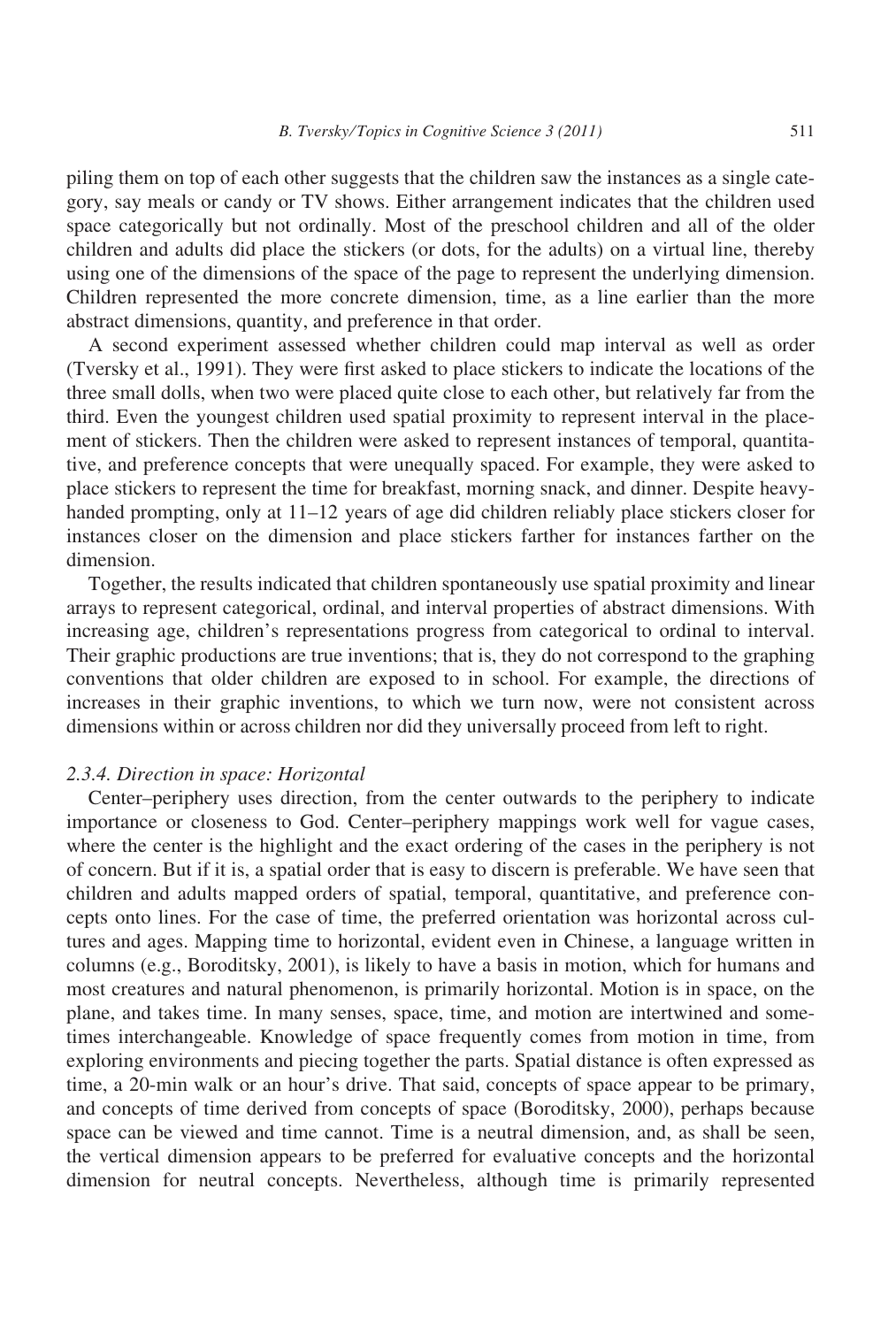horizontally, as shall be seen, there are cases where time is represented vertically; for each dimension, there is a preferred directionality.

In the studies of Tversky et al. (1991), children and adults from all three language cultures preferred to map time horizontally. However, the direction of temporal increases reflected cultural habits, specifically, the order of reading and writing. English speakers typically arrayed temporal events from left to right and Arabic speakers from right to left, corresponding to the direction of writing in those languages. Hebrew speakers were split. Although writing proceeds right to left in Hebrew, numbers proceed left to right, as in Western languages. For the Arabic populations in this study, arithmetic is taught right to left until 5th grade, when it is reversed to conform to Western conventions. In addition, Hebrew characters are formed left to right, whereas Arabic characters are formed right to left, and Hebrew-speaking Israelis are more likely to be exposed to Western left to right languages.

The influence of reading order appears for a wide range of concepts, especially those related in some way to time. Counting, like writing, is serial, and takes place in time. The mental number line has an implicit spatial ordering evident in speed of calculations, left-toright in readers of languages that go from left to right, and the opposite for languages that go from right to left and absent in illiterates (e.g., Dehaene, 1997; Zebian, 2005). Temporal order of events is gestured left to right in native Spanish speakers but right to left in native Arabic speakers, even when speaking Spanish (e.g., Santiago, Lupiáñez, Pérez, & Funes, 2007). Writing order affects perception of motion (e.g., Maass, Pagani, & Berta, 2007; Morikawa & McBeath, 1992), perceptual exploration and drawing (e.g., Chokron & De Agostini, 2000; Nachshon, 1985; Vaid, Singh, Sakhuja, & Gupta, 2002), aesthetic judgments (e.g., Chokron & De Agostini, 2000; Nachshon, Argaman, & Luria, 1999), emotion judgments (Sakhuja, Gupta, Singh, and Vaid, 1996), judgments of agency, power, and speed (Chatterjee, 2001, 2002; Hegarty, Lemieux, & McQueen, in press; Maass & Russo, 2003; Suitner & Maass, 2007), and art (Chatterjee, 2001; McManus & Humphrey, 1973). A variety of factors correlated with reading order seem to underlie these effects. The effects of reading order on perception of apparent motion and of speed and on perceptual organization seem to derive from long-term reading habits. The effects of reading order on judgments of agency, where figures on the left are seen as more powerful, seem to derive from language syntax, where the actor is typically earlier in the sentence than the recipient of action.

The respondents in study by Tversky et al. (1991), children and adults, did not use a graphic template to map abstract relations to the page. Mappings of quantity and preference, in contrast to mappings of time, did not reflect reading order. Speakers of all three languages were equally likely to map quantity and preference from right to left, left to right, and down to up. That is, their horizontal mappings corresponded to writing order only half the time, for both language orders. And vertical mappings were also used frequently, with large quantities and preferred alternatives at the top. Mapping increases in quantity or preference from up to down was avoided by all cultures especially for quantity and preference, for reasons elaborated below.

Writing order is one mapping of order to the page, a weaker one that depends on culture. In the large cross-cultural study of spontaneous mappings, it appeared only for temporal concepts (Tversky et al., 1991). Even there, although English speakers tended to map order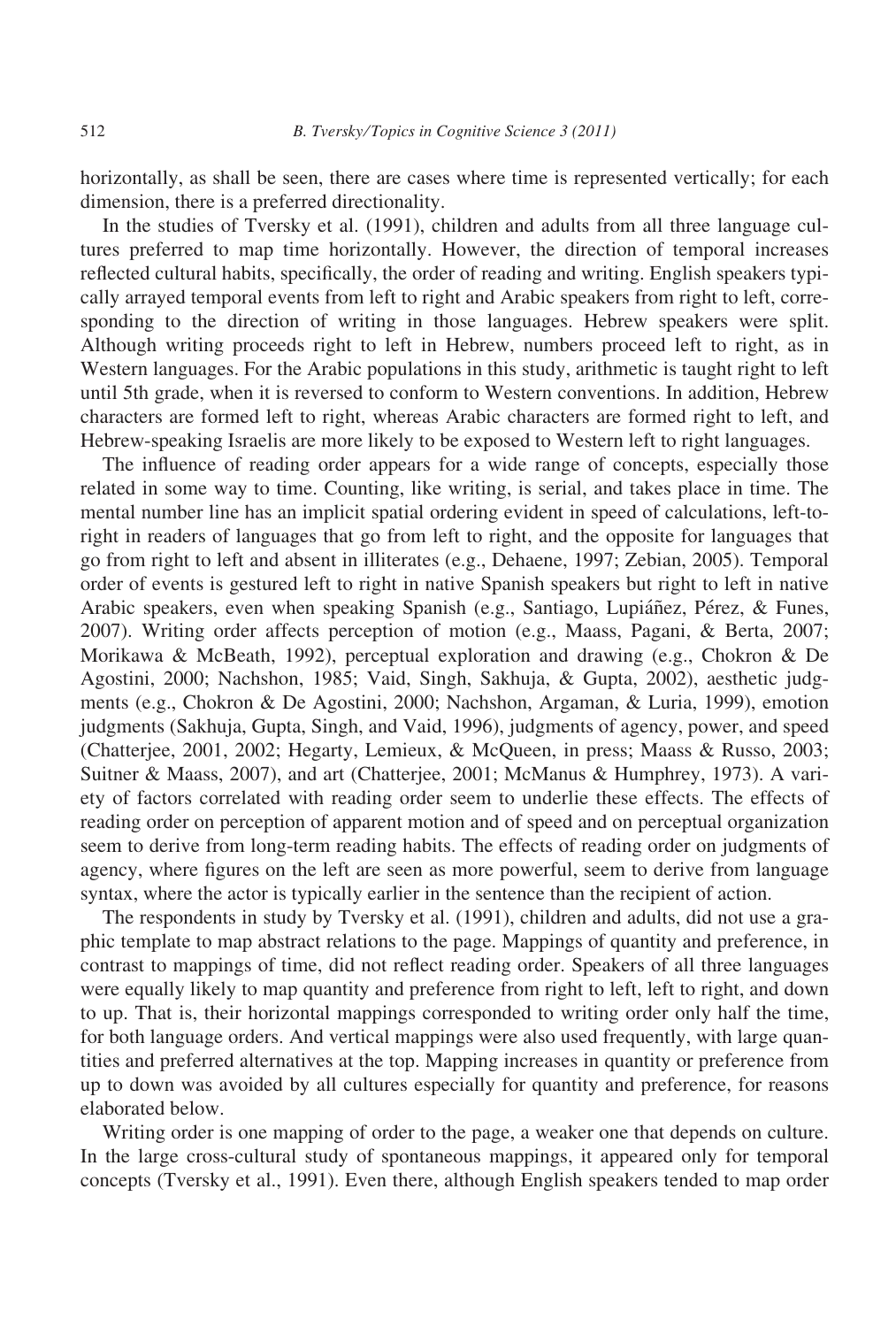left to right and Arabic speakers right to left in correspondence with writing and with numerals, Hebrew speakers did not show a strong preference, most likely because they were familiar with cultural artifacts ordered both ways. In contrast to the vertical dimension with its strong asymmetry defined by gravity and corresponding to people's upright posture, the horizontal dimension has only weak asymmetries. Although the horizontal surface of the world is very salient, it has no privileged direction, unlike the vertical direction defined by gravity. The front–back axis of the body has strong asymmetries, but the left–right axis is more or less symmetric. Handedness is a notable exception; however, it is primarily behavioral rather than visible, and it varies across people with biases that depend on handedness (e.g., Casasanto, 2009). The plasticity across cultures of left–right horizontal mappings supports the claim that for the page, directional bias along the horizontal axis is weaker than directional bias along the vertical axis, hence influenced by cultural factors such as writing/reading direction.

The plasticity of the horizontal left–right (or right–left) dimension, suggested by its influence from cultural factors, is no doubt partly due to the absence of salient left–right asymmetries in the body or the world (e.g., Clark, 1973; Franklin & Tversky, 1990). It seems to be reinforced by a salient fact about human communication, either with other humans or with graphics. Communication normally happens face to face, where my left and right are the reverse of yours or the reverse of that depicted. So although godly figures are depicted or described with angels on his right and the devil on his left, his right is the viewers' left. Some languages do not even distinguish right from left, leading to different organizations of space (e.g., Levinson, 2003). A number of factors, then, converge to render mappings to the horizontal dimension to be more flexible than those to the vertical dimension.

# 2.3.5. Direction in space: Vertical

By contrast, the use of the vertical to express asymmetric evaluative concepts like power, strength, and quality is evident in a broad range of gestures and linguistic expressions across cultures and has a basis in the nature of the world and the things in it, including ourselves (e.g., Clark, 1973; Cooper & Ross, 1975; Franklin & Tversky, 1990; Lakoff & Johnson, 1980; Talmy, 1983, 2000; Tversky, 2001). Gravity makes it more difficult to go up than to go down, so that it takes power, strength, health, and energy to go upwards. People, along with many other animals and plants, grow taller and stronger as they reach adulthood, and taller people tend to be stronger. People who are healthy and happy have the energy to stand tall and people who are weak or ill or depressed slump. Piles of money or other things grow higher as their numbers increase. Remember that children and adults alike used the vertical to represent increases in quantity and preference, with large quantities and preferences at the top, never the reverse. In a more complex graphing task, children and adults preferred steeper lines, those that incline more upwards, to represent greater rates (Gattis, 2002; Gattis & Holyoak, 1996). On the whole, more power, better health, greater strength, and more money are good, and less of all that is bad. This maps lower numbers to lower values and to lower spatial positions and higher numbers to higher values and higher spatial positions. The starting point is the ground. Low numbers are bad and high numbers are good. Gestures such as high five and thumbs up reflect the correspondence of upwards with positive value.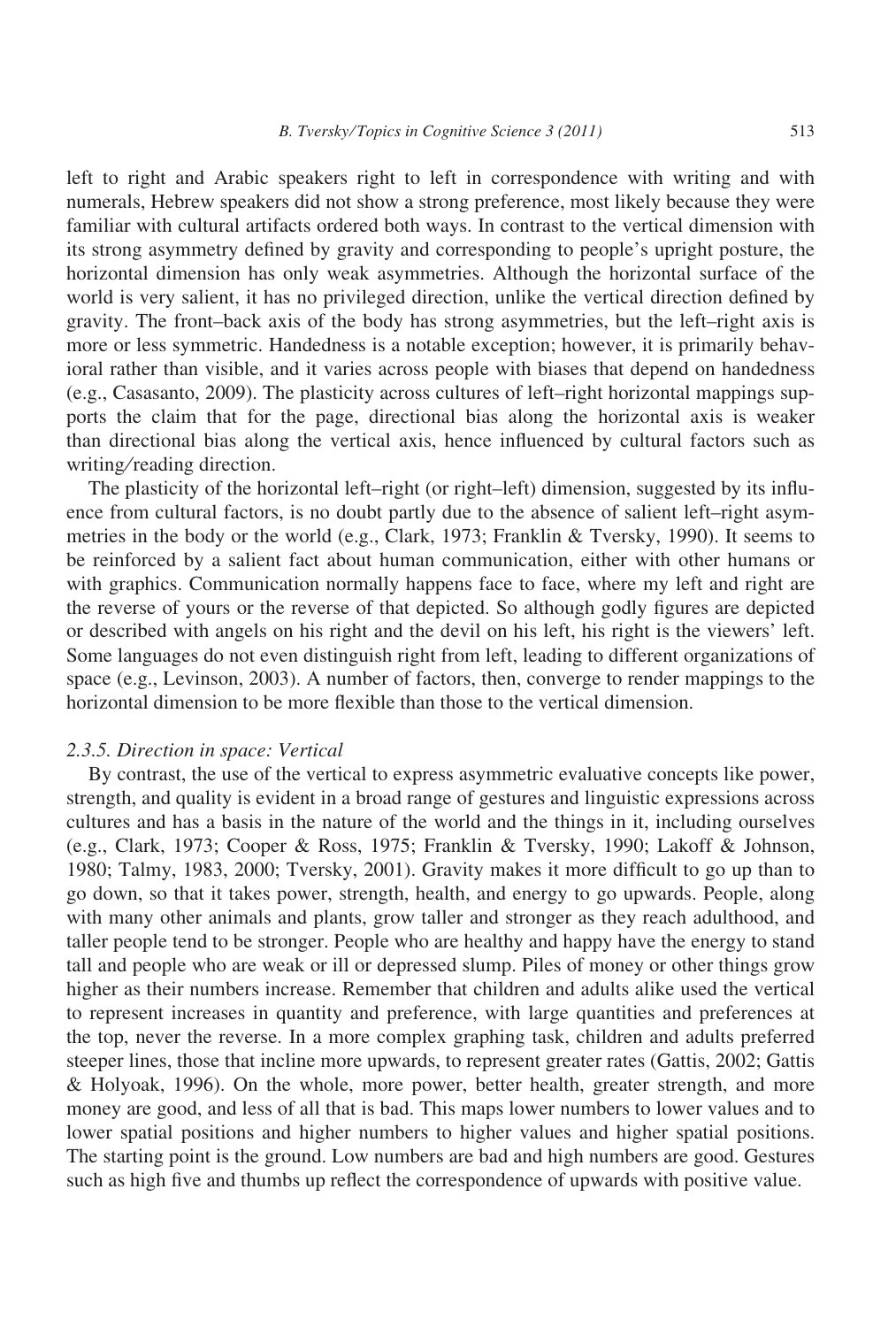But mappings to vertical can conflict, with consequent confusions. The world and our experiences in it provide reasons for beginning at the top. People's major perceptual and conceptual machinery, our eyes, our ears, and our brains, are at the top of our bodies. Reading order enters here as well; most written languages begin at the top, whether they go left to right or right to left, whether they are written in rows or columns. Numbering, then, can begin at the top or begin at the bottom. So familiar are the two mappings to numbers that we hardly notice the contradiction: the number one player, the one at the top, is the one with the highest number of points. Rises in unemployment or inflation are bad, but are mapped upwards because of rising numbers. These alternative mappings to vertical were seen in a survey of common diagrams in college textbooks for biology, earth sciences, and linguistics (Tversky, 2001). Almost all the diagrams of evolution had man (yes, man) at the top and almost all of the geological eras had the present era at the top; that is, each kind of diagram began at the bottom with prehistory, and depicted the culmination of ''progress'' at the top. Earlier time was at the bottom, later time at the top. Although evolutionary trees have man at the top, we speak of the ''descent of man'' not the ascent of man. In contrast, linguistic trees, like family trees, typically had the progenitor language at the top and the language derived from it descending downwards. For linguistic and family trees, time begins at the top. In memory, the concept ''depth of processing,'' which suggests that lower is more abstract and meaningful, is synonymous with the concept of ''levels of processing,'' which specifies that higher levels of processing are deeper, more abstract, and meaningful. Deep thought occurs at high levels of thinking.

Although there are multiple mappings of abstract dimensions and relations to direction in space, there are also some consistencies. Notably, horizontal and vertical are chosen for ordering, not diagonal or circular or some other path through space, undoubtedly related to the privileged status of horizontal and vertical in vision (e.g., Howard, 1982). The horizontal direction, the primary plane for motion, human and other, is readily mapped to time and more frequently used for other neutral concepts. By contrast, the vertical dimension formed by gravity is readily mapped to quantity and force, and more frequently used for evaluative concepts like quantity and preference. The vertical direction has salient and far-reaching asymmetries in the world and in human perception and behavior, with multiple correspondences from evaluative concepts like strength, power, health, and wealth to the upwards direction. The horizontal dimension has fewer asymmetries in the world and in human perception and behavior so weaker, cultural variables affect direction, notably, the direction of reading, writing, and arithmetic, and to some extent, handedness. These spatial meanings are reflected in language and in gesture as well. While both those on the politically left and those on the politically right will agree that it is better to be on top, they will disagree on whether left or right is better.

#### 2.4. Mapping meaning to space

A variety of examples have shown that people readily map meaning to space, and to the space of a page. They use spatial properties of the page to relay a range of ideas, abstract, and concrete: proximity, place, linear arrays, horizontal, vertical, and direction to group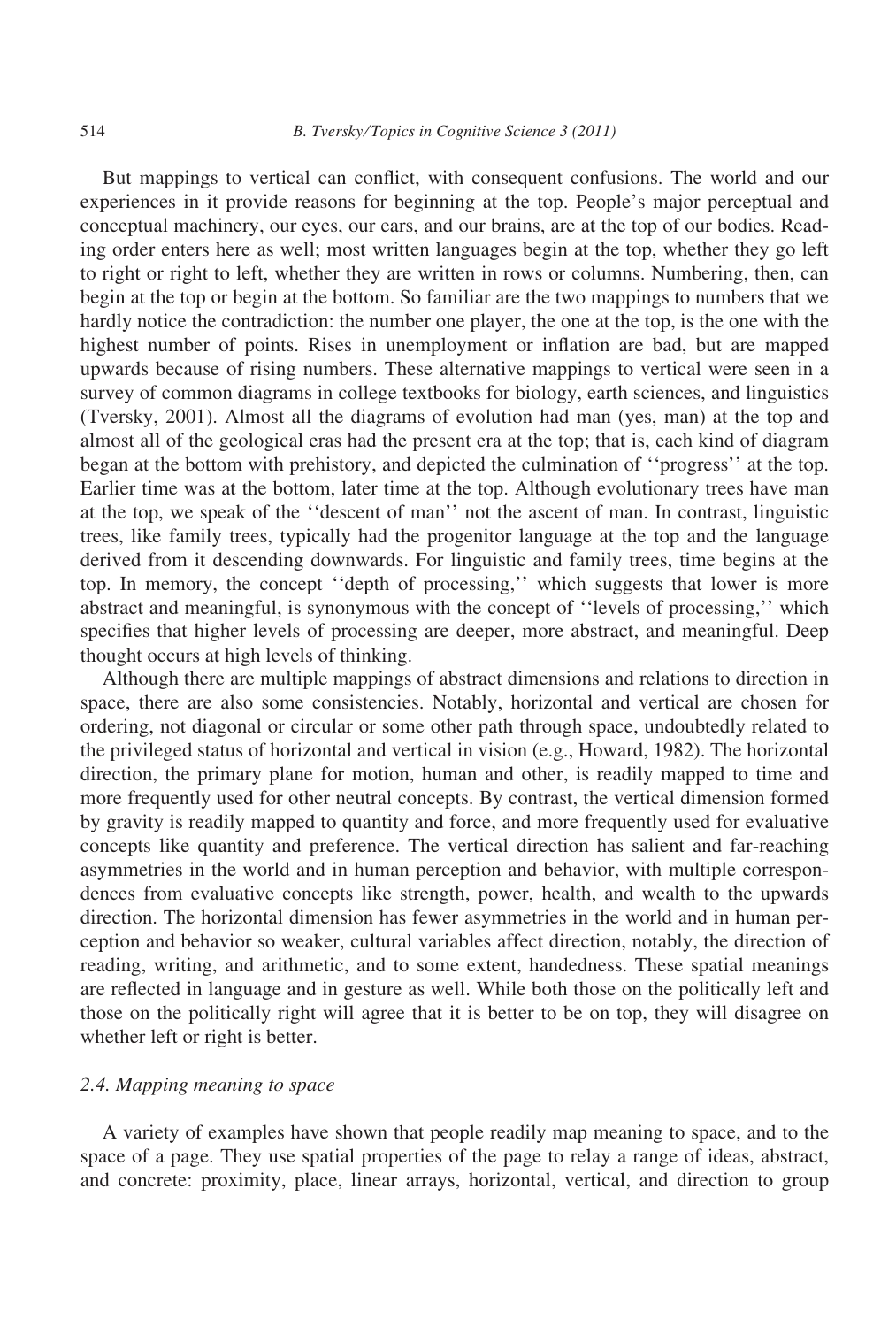categories, show relationships, illustrate orders, convey conceptual distance, express value, and more. We have already accumulated a small catalog of meaningful mappings to space: depictive or geographic, clumps for categories, center to catch attention or convey importance, lines for orders, distance/proximity in space to reflect distance/proximity on an abstract dimension, horizontal for time and concepts related to time, vertical for strength, quantity, force, power, and concepts related to them. Direction matters, too: Concordant with the vertical asymmetry of the world created by gravity and the human experience of living in the world, up is readily associated with increases in amount, strength, goodness, and power. The horizontal dimension of the world is more neutral, so less strongly tied to abstract concepts and more susceptible to cultural influences such as reading order and handedness. But there are caveats on these mappings. For one thing, they are incomplete and variable; different features may be mapped on different occasions. Hence, these mappings can conflict, especially when associated with number; a high score can determine who is first. These correspondences are *natural* in the sense that they have been invented and reinvented across cultures and contexts, they have origins in the body and the world, and they are expressed in spatial arrangements, spatial language, and spatial gestures.

# 3. Forms in space

Now we turn from the space of the page to marks on the page, to examine how marks convey a range of meanings, like space, by using natural correspondences. Although the simplest marks are dots or lines, the most common now and throughout history are undoubtedly what have been referred to as pictograms, icons, depictions, or likenesses, from animals on the ceilings of caves to deer on road signs. Marks on a page have been termed signs, which refer to objects for minds that interpret them, by Peirce, who distinguished three kinds of them (e.g., Hartshorne & Weiss, 1960). An icon denotes an object by resemblance, an *index*, such as a clock or thermometer, denotes an object by directly presenting a quality of an object, and a symbol, a category that includes certificates as well as words, denotes an object by convention.

Here, we first discuss some properties and uses of likenesses or icons, and then turn at greater length to a specific kind of symbol, which we have called a  $glyph$  (e.g., Tversky, 2004; Tversky et al., 2002). Glyphs are simple figures like points, lines, blobs, and arrows, which derive their meanings from their geometric or gestalt properties in context. Glyphs are especially important in diagrams because they allow visual means of expressing common concepts that are not easily conveyed by likenesses. Glyphs have parallels to certain kinds of gestures, for example, points that suggest things that can be conceived of as points or linear gestures that suggest relationships between things. They also bear similarities to words like point and relationship whose meanings vary with context.

Marks, whether likenesses or glyphs, like lines and circles, have visual characteristics other than shape that increase their effectiveness in conveying meaning. An important feature is size. The greater the size, the greater the chance of attracting attention. The toddler knows not only that centrality captures attention, but size as well. The toddler wanting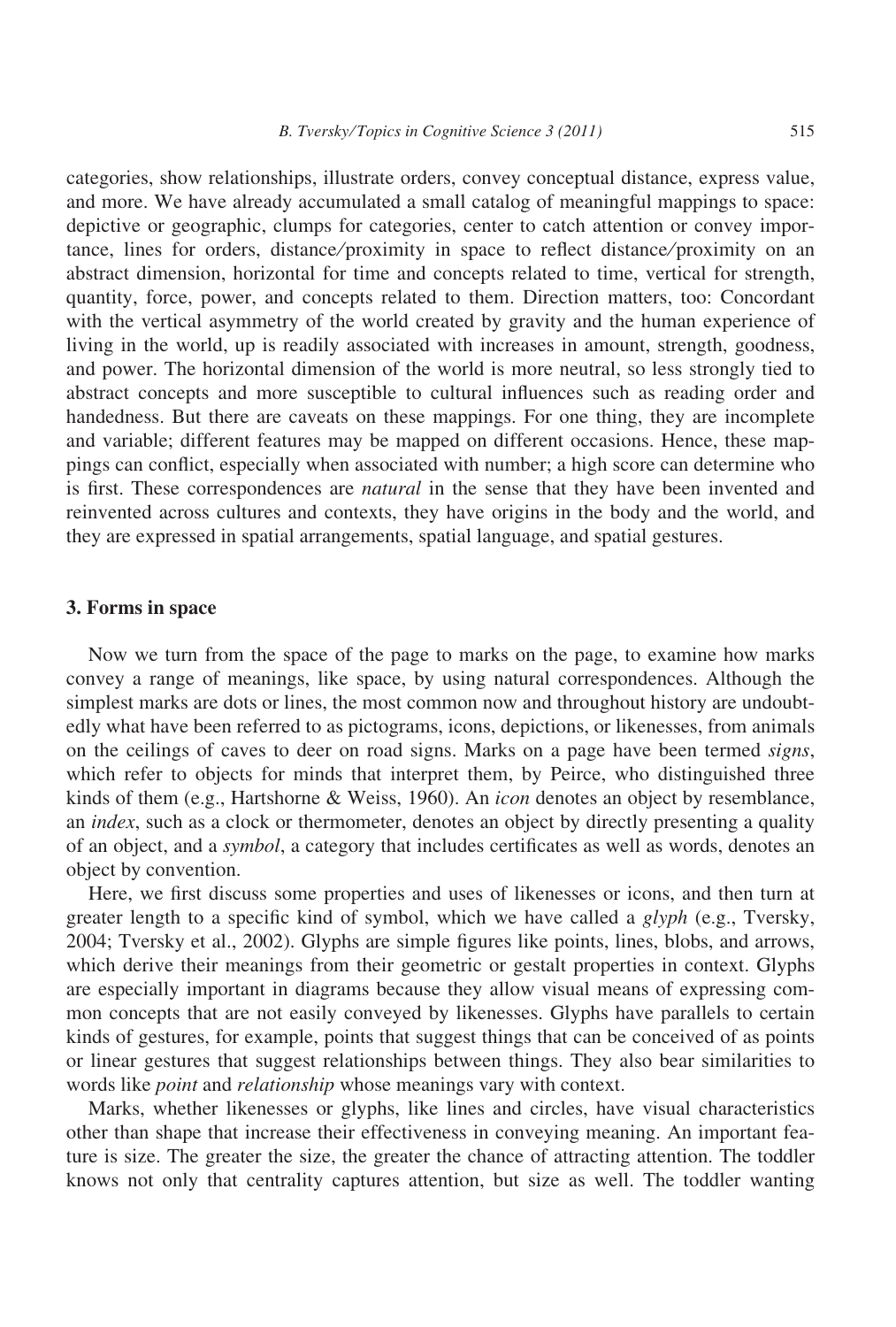attention puts her face close, blocking other things in the visual field. Size, like centrality, can also indicate importance. Greek vases use both centrality and size; the major figure is larger and in the center, with the others arrayed to either side in decreasing order of importance. Larger bar graphs represent greater quantity or higher ratings. Additional salient visual features, like color, boldness of line, highlighting, and animation, also serve to attract attention and convey importance.

# 3.1. Likenesses

Even sketchy likenesses can be readily recognized by the uninitiated. A toddler who had never seen pictures but could label real objects recognized simple line drawings of common objects (Hochberg & Brooks, 1962). Depictions have other impressive advantages over words in addition to being readily recognized: They access meaning faster (Smith & Magee, 1980) and enjoy greater distinctiveness and memorability (e.g., Paivio, 1986). Perhaps because of their advantages for establishing meaning and memory, likenesses are so compelling that they are produced even when not needed and even when drawing them increases time and effort: in diagrams of linear and cyclical processes produced by undergraduates (Kessell & Tversky, 2009), in diagrams of information systems by graduate students in design (Nickerson et al., 2008).

Likenesses have been creatively integrated into more abstract representations of quantitative data by Neurath and his Vienna Circle and later colleagues in the form of isotypes (Neurath, 1936). Isotypes turn bars into depictions, for example, the number of airplanes in an army or yearly production of corn by a country is represented by a proportional column (or row) of schematic airplanes or corn plants.

Just as likenesses can facilitate comprehension and memory, they can also interfere. Because depictions are specific and concrete, including them when they are not essential to the meaning of a diagram can inhibit generalization, to sets of cases not depicted. By contrast, glyphs, because they are abstractions, can encourage generalization. Capturing the objects in the world and their spatial arrays in diagrams is compelling and has some communicative value, but it can interfere or even conflict with the generalizations or abstractions diagrams are meant to convey. An intriguing example comes from diagrams of the water cycle in junior high science textbooks collected from around the world (Chou, Vikaros, & Tversky, 2009, unpublished data). The typical water cycle diagram includes mountains, snow, lakes, sky, and clouds. On the one hand, these diagrams intend to teach the cycle of evaporation of surface water, formation of clouds, and precipitation. They use arrows to indicate the directions of evaporation and precipitation. On the other hand, they also want to show the water cycle on the geography of the world. As a consequence, the arrows ascend and descend everywhere, so that the cyclicity is obscured. In studies investigating interpretations of slope in diagrams of the atmosphere, students' inferences were more influenced by the conceptual mapping of rate to slope than by the geographic mapping (Gattis & Holyoak, 1996). In producing diagrams, for example, of a pond ecology, when groups work in pairs, the compelling iconicity evident in individual productions often disappears (Schwartz, 1995). Diagrams produced by dyads become more abstract,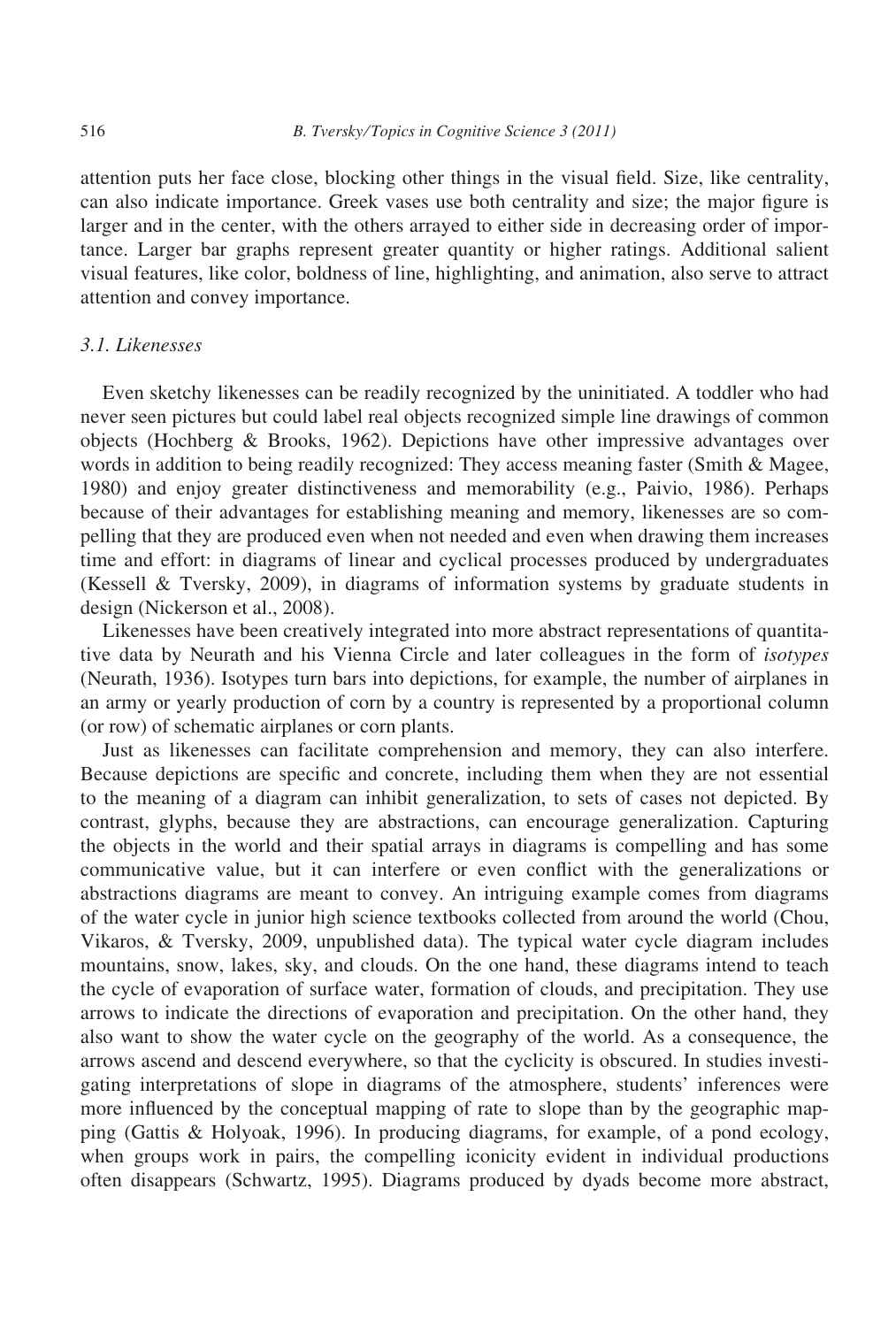most likely because the irrelevant or distracting iconicity is idiosyncratic and the abstractions shared.

The conflict between visualizing the world and visualizing the general phenomena that occur in the world is especially evident when diagrams are used to convey the invisible such as evaporation and gravity. With all the challenges of conveying the visible, conveying the invisible, time, forces, values, and the like presents even more challenges. Glyphs are ideal for visually conveying the invisible. They are not iconic, they do not depict the visible world, so they do not confuse or distract, yet they share many of the advantages of visual communication over purely symbolic communication, notably rapid access to meaning. We turn now to many examples of using glyphs to visually convey invisible and abstract concepts.

# 3.2. Meaningful glyphs

We shift now from the complex and representative to the simple and abstract. Probably the simplest mark that can be made on the page is a dot, a mark of zero dimensions. Slightly more complicated, a line, a single dimension, followed by various two-dimensional or three-dimensional forms. These simple marks and others like them that we have termed glyphs have context-dependent meanings suggested by their Gestalt or mathematical properties (Tversky, 2004, 2001). On a map of the United States, New York City can be represented as a point, or the route from New York to Chicago as a line, or the entire city can be represented as a region, containing points and lines indicating, for example, roads, subway stops, and subway lines. Continuing, New York City can also be diagrammed as a threedimensional space in which people move. Like many other spatial distinctions, this set of distinctions has parallels in language and gesture, parallels that suggest the distinctions are conceptual and widely applicable. Regarding an entity in zero, one, two, or three dimensions has implications for thought. In a paper titled, ''How language structures space,'' Talmy (2000) pointed out that we can conceptualize objects in space, events in time, mental states, and more as zero-, one-, or two-dimensional entities. In English, prepositions are clues to zero-, one-, two- (and three-) dimensional thinking, notably  $at$ , on, and in. She waited  $at$  the station, rode *on* the train, rose *in* the elevator. She arrived *at* 2, *on* time, and was *in* the meeting until dinner. She was *at* ease, *on* best behavior, *in* a receptive mood. Visual expressions of dimensionality are common in diagrams, as they abstract and express key conceptual components.

#### 3.2.1. A visual toolkit for routes: Dots and lines

Dots, lines, and regions abound in diagrams. Dots and lines, nodes and links or edges are the building blocks of route maps. They also form a toolkit for a related set of abstractions, networks of all kinds. To uncover the basic visual and verbal vocabularies of route maps, students outside a dormitory were asked if they knew how to get to a nearby fast food restaurant. If they did, they were asked either to draw a map or to write directions to get there. A pair of studies confirmed that dots and lines, nodes and links, are the basic visual vocabulary of route maps, and that each element in the visual vocabulary for route directions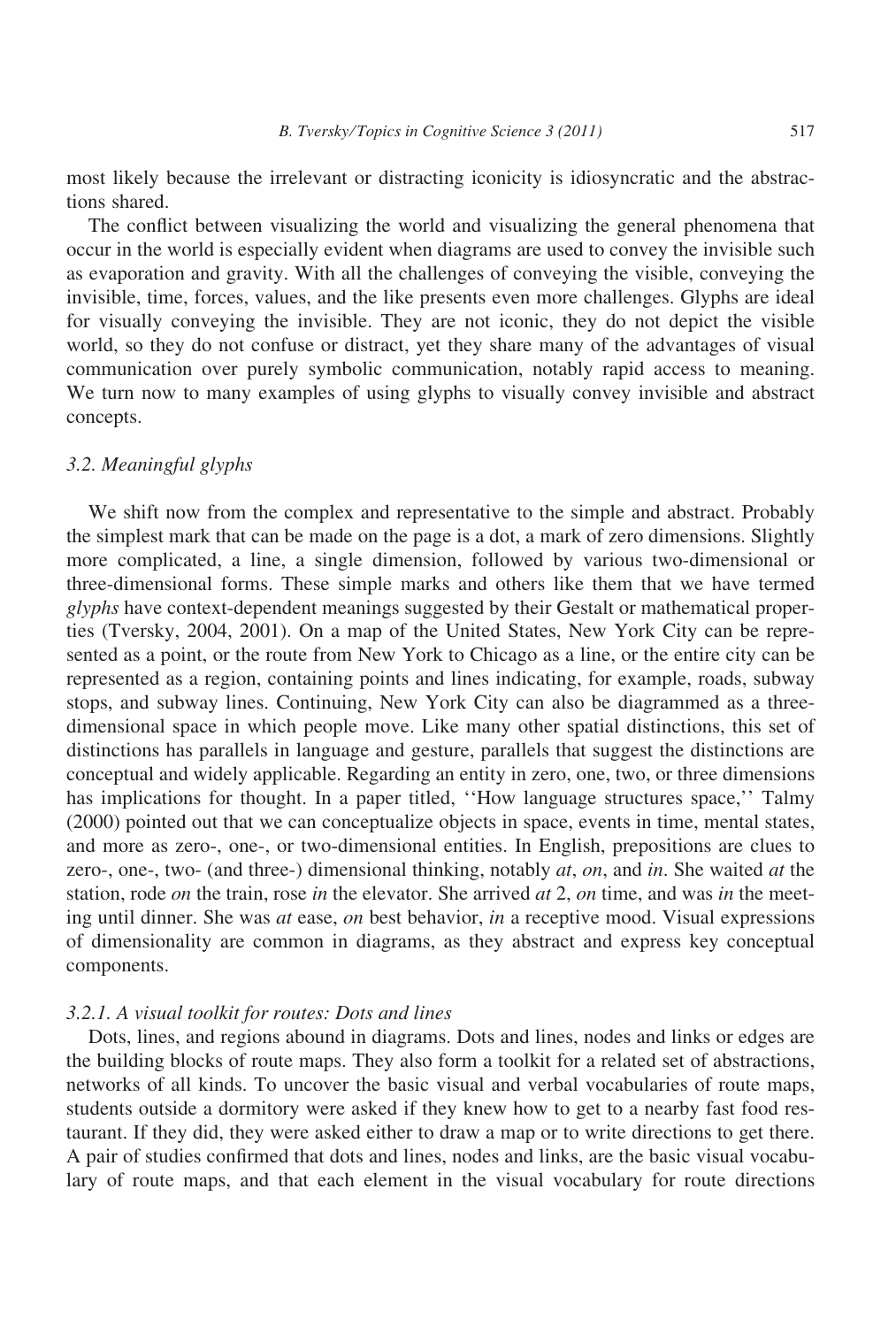corresponds to an element in the basic verbal vocabulary for route directions (Tversky & Lee, 1998, 1999). Notably, although the sketch maps could have been analog, they were not; turns were simplified to right angles and roads were either straight or curved. Landmarks were represented as dot-like intersections identified by street names or as nonspecific shapes. Short distances with many turns were lengthened to show the turns, and long distances with no actions were shortened. Thus, the route maps not only categorized continuous aspects of the world, they also distorted them. Interestingly, the verbal directions were similarly schematized. Distances were specified only by the bounding landmarks; turns were specified only by the direction of the turn, not the degree. The consensus visual vocabulary consisted of lines or curves, L, T, or + intersections, and dots or blobs as landmarks. The corresponding verbal vocabulary consisted of terms like ''go straight'' or ''follow around'' for straight and curved paths, "take a," "make a," or "turn" for the intersections, and named or implicit landmarks at turning points. The vocabulary of gestures used to describe routes paralleled the visual and verbal vocabularies (Tversky et al., 2009). These close parallels between disparate modes of communication suggest that the same conceptual structure for routes underlies all of them.

A second study provided students with either the visual or the verbal toolkit, and asked them to use the toolkit to create instructions for several dozen destinations, near and far (Lee & Tversky, 2005). They were asked to supplement the toolkits if needed. In spite of that suggestion, very few students added elements; they succeeded in using the toolkits to create a variety of new directions. Although the semantics (vocabularies) and syntax (rules of combing semantic elements) of route maps and route directions were similar, their pragmatics differs. Route maps cannot omit connections; they must be complete. Route directions can elide; for example, in a string of turns, one end-point is the next start-point, so it is not necessary to mention both.

Why do directions that are so simplified and distorted work so well? Because they are used in a context, and the context disambiguates (Tversky, 2003). This is another general characteristic of diagrams; they are designed to be used by a specific set of users in a specific context. Indeed, part of the success of route maps and route directions is that they have been developed in communities of users who collaborate, collectively and interactively producing and comprehending, thereby fine-tuning the maps and directions, a natural kind of user-testing that can be brought into the laboratory and accelerated (Tversky et al., 2007).

The success of the visual and verbal toolkits for creating route maps and route directions has a number of implications. It has already provided cognitive design principles—paths and turns are important; exact angles and distances are not—for creating a highly successful algorithm for on-line on-demand route directions (Agrawala & Stolte, 2001). It suggests that maps and verbal directions could be automatically translated from one to the other. It is encouraging for finding similar visual and verbal intertranslatable vocabularies for other domains, such as circuit diagrams or musical notation or even domains that are not as well structured domains such as assembly instructions, chemistry, and design. It suggests empirical methods for uncovering domain-specific visual and verbal semantics, syntax, and pragmatics. Finally, it shows that certain simple visual elements have meanings that are spontaneously produced and interpreted in a context. Some of these visual elements have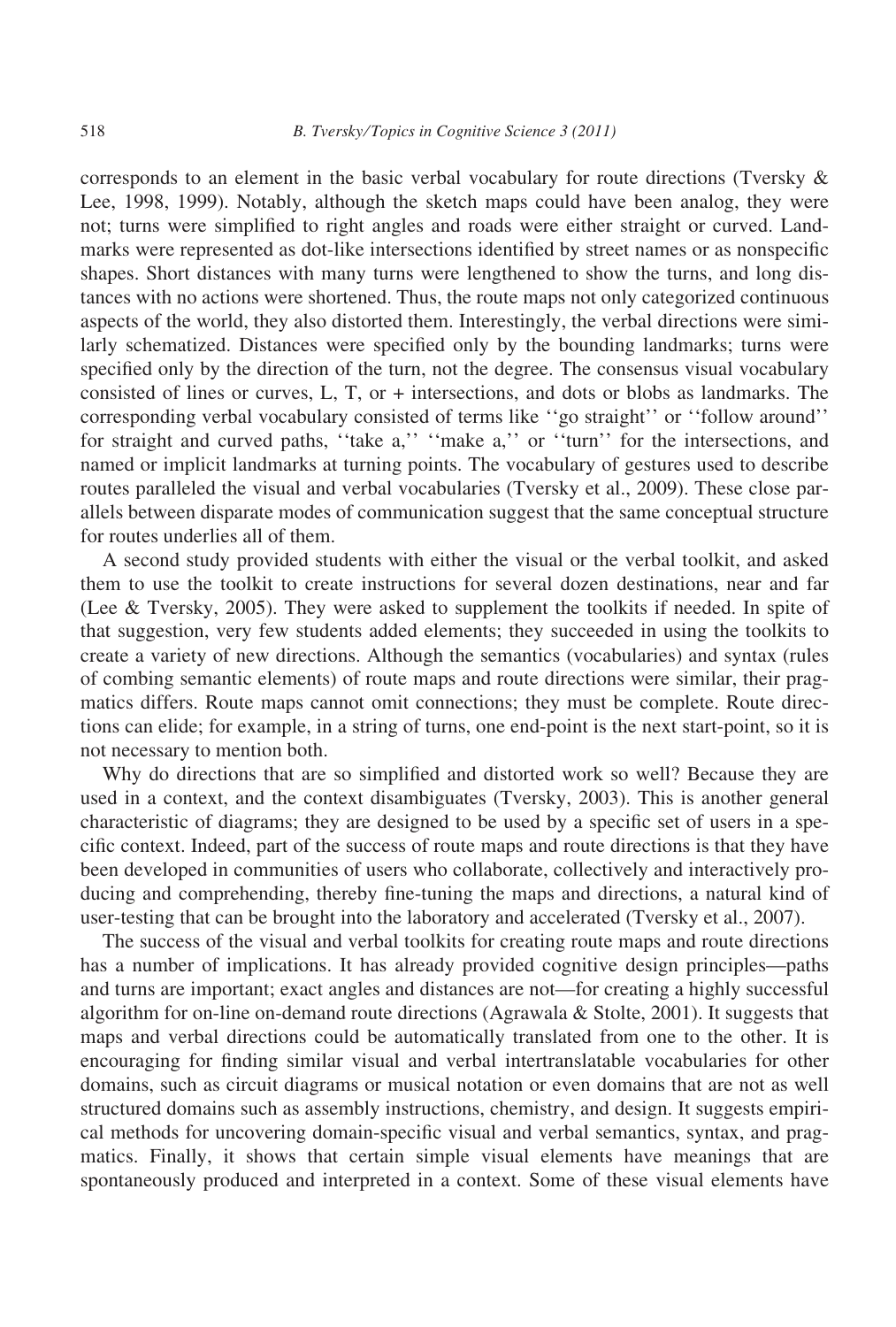greater generality. Lines are naturally produced and interpreted as paths connecting entities or landmarks that are represented as dots. Hence their widespread use, from social networks, connections among people, to computer networks, connections among computers or components of computers, and more.

# 3.2.2. Lines connect, bars contain

As Klee put it, ''A line is a dot that went for a walk.'' Lines are also common in graphs, again, as paths, connections, or relations. So are dots and bars. Graph lines connect dots representing entities with particular values on dimensions represented by the lines. The line indicates that the entities are related, that they share a common dimension, but have different values on that dimension. Bars, in contrast to lines, are two-dimensional; they are containers that separate their contents from those of others. In graphs, bars indicate that all the instances inside are the same and different from instances contained in other bars. To ascertain whether people attribute those meanings to bars and lines, in a series of experiments, students were shown a single graph, either a line graph or a bar graph, and asked to interpret it (Zacks & Tversky, 1999). Some of the graphs had no content, just A's and B's. Other graphs displayed either a discrete variable, height of men and women, or a continuous variable, height of 10- and 12-year-olds. Because lines connect and bars contain and separate, students were expected to favor trend descriptions for data presented as lines and favor discrete comparisons for data presented as bars, especially for the graphs without content. For the content-free graphs, the visual forms, bars or lines, had major effects on interpretations, with far more trends for lines and discrete comparisons for bars. More surprisingly, the visual forms had large effects on interpretations of graphs with content, in spite of contrary content. For example, using a line to connect the height of women and men biased trend interpretations, even, ''as you get more male, you get taller.'' These were comprehension tasks. Mirror results were obtained in production tasks, where students were provided with a description, trend, or discrete comparison, and asked to produce an appropriate graph. More students produced line graphs when given trend descriptions and bar graphs when given discrete comparisons, as before, in spite of contrary content. The meanings of the visual vocabulary, lines or bars, then, had a stronger effect on interpretations and productions than the conceptual character of the data. When the glyph, line or bar, matched the content, there were more appropriate interpretations and when the glyph did not match the content, there were more inappropriate interpretations (for other issues with bars and lines, see Shah  $\&$ Freedman, 2010).

#### 3.2.3. Lines can mislead

Because glyphs such as lines, dots, boxes, and arrows, induce their own meanings, they are likely to enhance diagrammatic communication when their natural meanings are consistent with the intended meaning and to interfere with diagrammatic communication when the natural meanings conflict with the intended meanings. This interaction was evident in the case of bar and line graphs for discrete and continuous variables, where the interpretations of the visual glyphs trumped the underlying structure of the data when they conflicted. Mismatches between the natural interpretations of lines as paths or connections and the intended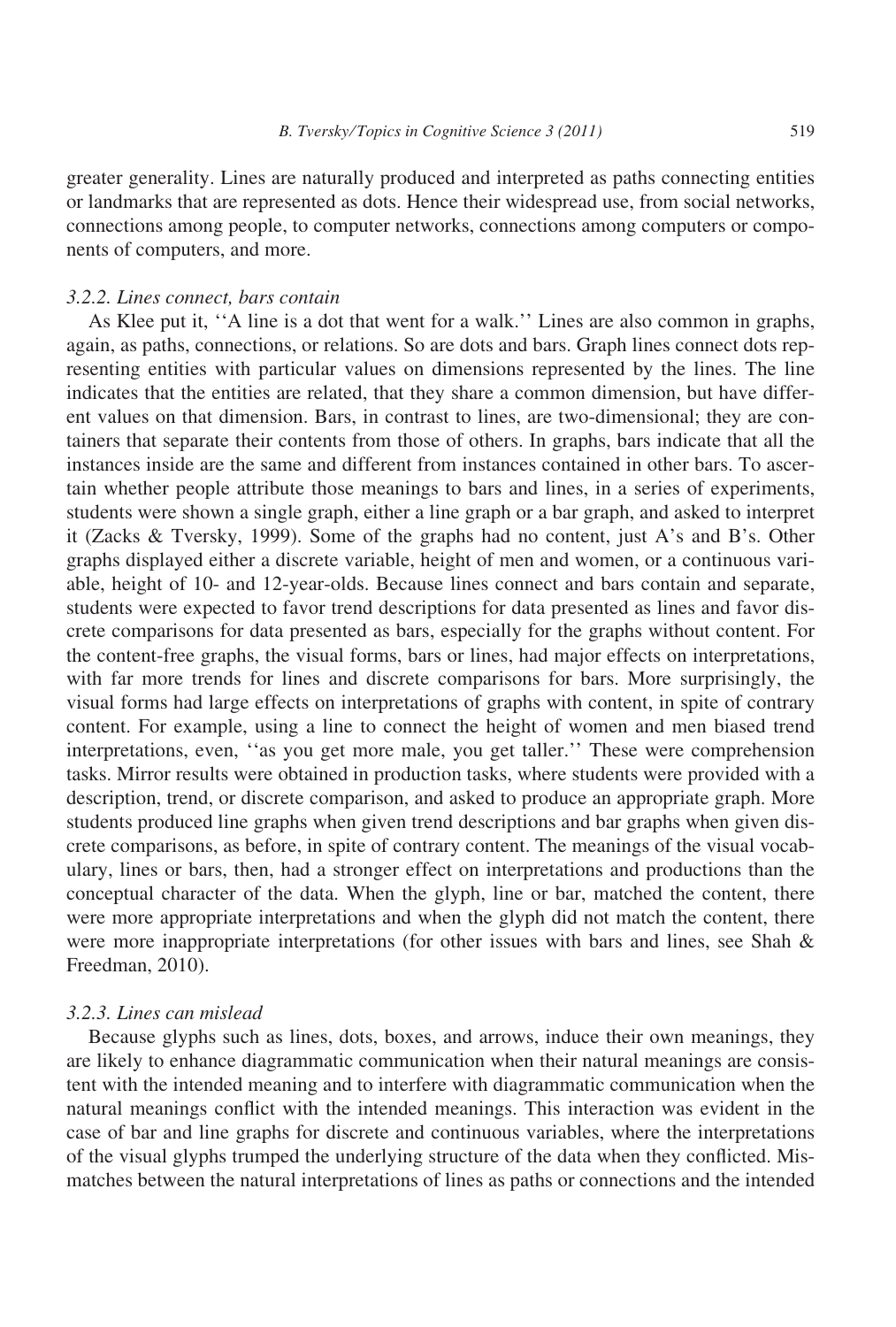interpretations in diagrams turn out to underlie difficulties understanding and producing certain information systems designs. A central component of information system design is a LAN or local area network, common in computer systems in every institution. All of the components in a LAN are interconnected so that each can directly transmit and receive information from each other. A natural way to represent that interconnectivity would be lines between all pairs of components. For large systems, this would quickly lead to a cluttered, indecipherable diagram. To insure legibility, a LAN is diagramed as if a clothesline, a horizontal line, with all the interconnected components hanging from it. However, when students in information design are asked to generate all the shortest paths between components from diagrams containing a LAN, many make errors. A common error demonstrates a strong bias from the line glyph. The shortest paths many students generate show that they think that to get from one component on a LAN to another, they must pass through all the spatially intermediate components, much like traveling a route, to go from 10th St to 30th St one must pass 11th, 12th, 13th, and so on (Corter, Rho, Zahner, Nickerson, & Tversky, 2009; Nickerson et al., 2008). Here, again, the visual trumps the conceptual and misleads.

Lines have mixed benefits in other cases, for example, in interpreting evolutionary diagrams where they can lead to false inferences (Novick & Catley, 2007). Yet another example comes from visualizations of space, time, and agents, diagrams that are useful for keeping track of schedules, suspects, pollen, disease, migrations, and more (Kessell & Tversky, 2008). In one experiment, information about the locations of people over time was presented either as tables with place and time as columns or rows and dots representing people as entries or as tables with lines connecting individuals from place to place over time. Because lines connect, one might expect that the lines would help to keep track of movements of each individual. In one task, participants were asked to draw as many inferences as they could from the diagrams; in another they were asked to verify whether a wide range of inferences was true of the diagrams. At the end of the experiment, they were asked which interface they preferred for particular inferences. Overall, participants performed better with dots than with lines both in quantity of inferences drawn and in speed and accuracy of verification. However, and consonant with expectations, there was one exception, one kind of inference where dots lost their advantage, inferences about the sequence of locations of individuals. For temporal sequence, lines were as effective and as preferred as dots. Nevertheless, the lines interfered with generating and verifying other inferences. In another experiment, participants were asked to generate diagrams that would represent the locations of individuals over time. Most spontaneously produced table-like visualizations, notably without lines. As for preferences, participants preferred the visualizations with dots over those with lines except for temporal sequences. These findings suggest that popular visualizations that rely heavily on lines, such as parallel coordinates (e.g., Inselberg  $\&$  Dimsdale, 1990) and especially parallel sets (e.g., Bendix, Kosara, & Hauser, 2006), should be used with caution, and only when the lines are meaningful as connectors.

Arrows are asymmetric lines. As a consequence, arrows suggest asymmetric relationships. Arrows enjoy several natural correspondences that provide a basis for extracting meaning. Arrows in the world fly in the direction of the arrowhead. The residue of water erosion is a network of arrow-like lines pointing in the direction of erosion. The diagonals at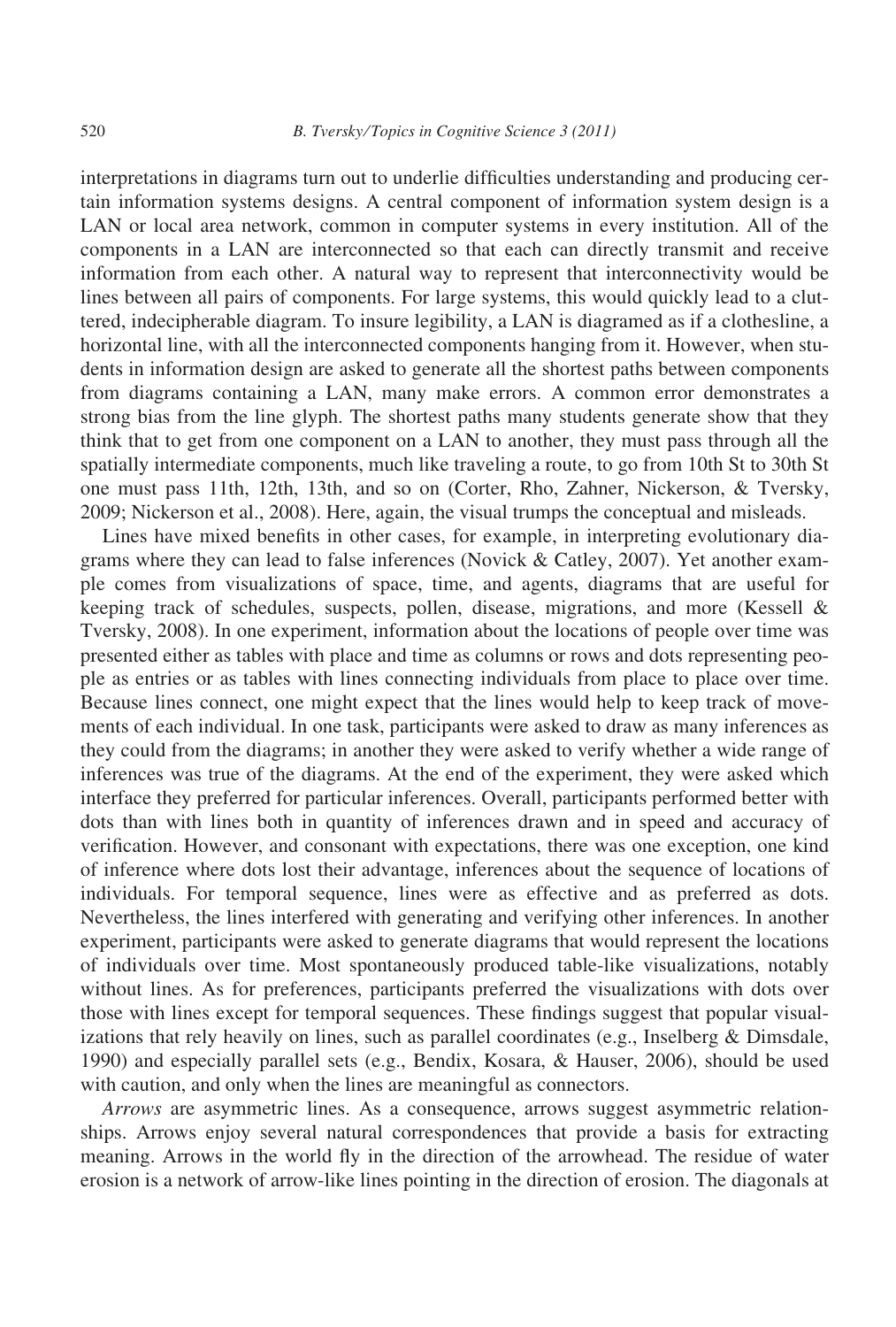the head of an arrow converge to a point. Studies of both comprehension and production of arrows show that arrows are naturally interpreted as asymmetric relationships. In a study of comprehension, students were asked to interpret a diagram of one of three mechanical systems, a car brake, a pulley system, or a bicycle pump (Heiser & Tversky, 2006). Half of each kind of the diagram included arrows, half did not. For the diagrams without arrows, students gave structural descriptions, that is, they provided the spatial relations of the parts of the systems. For the diagrams with arrows, students gave functional descriptions that provided the step-by-step causal operations of the systems. The second study provided a description, either structural or functional, of one of the systems and asked students to produce a diagram. Students produced diagrams with labeled parts from the structural descriptions but produced diagrams with arrows from the functional descriptions. Both interpretation and production, then, showed that arrows suggest asymmetric temporal or causal relations.

One of the benefits of arrows can also cause difficulties; they have many possible meanings. Arrows suggest many possible asymmetric relations (Heiser & Tversky, 2006). Their ambiguity can cause misconceptions and confusion. Arrows are used to label or focus attention; to convey sequence; to indicate temporal or causal relations; to show motion or forces; and more. How many meanings? Some have proposed around seven (e.g., van der Waarde & Westendorp, 2000, unpublished data), others, dozens (e.g., Horn, 1998). A survey of diagrams in introductory science and engineering texts revealed that many diagrams had different meanings of arrows in the same diagram, with no visual way to disambiguate them (Tversky, Heiser, Lozano, MacKenzie, & Morrison, 2007).

Circles, with or without arrows, can be viewed as another variant on a line, one that repeats with no beginning and no end. As such, circles have been used to visualize cycles, processes that repeat with no beginning and no end. The common etymology of the two words, circle and cycle, is one sign of the close relationship between the visual and the conceptual. However, the analogies, like many analogies, are only partial. Circles are the same at every point, with no natural divisions and no natural direction. Yet when we talk about cycles, we talk about them as discrete sequences of steps, sometimes with a natural beginning. Hence, cycles are often visualized as circles with boxes, text, or pictograms conveying each stage of the process.

A series of studies on production and comprehension of visualizations of cyclical and linear processes asked participants to produce or interpret appropriate marks on paper (Kessell & Tversky, 2009). In a set of studies, participants were asked to fill in circular diagrams with four boxes at 12 o'clock, 3 o'clock, 6 o'clock, and 9 o'clock with the four steps of various cyclical processes, everyday (e.g., washing clothes, seasons) and scientific (e.g., the rock cycle, the water cycle). They did this easily. Although circles have no beginning, many cycles there have a conceptual beginning, and students tended to place that at 12 o'clock, and then proceed clockwise. Conversely, when asked to interpret labeled circular diagrams, they began at 12 o'clock and proceeded clockwise, except when the ''natural'' starting point of a cycle, for example, the one-cell stage of mitosis, was at another position. In a second set of studies, students were given blank pages and asked to produce diagrams to portray cyclical processes, like the seasons or the seed-to-plant-to-seed cycle, as well as linear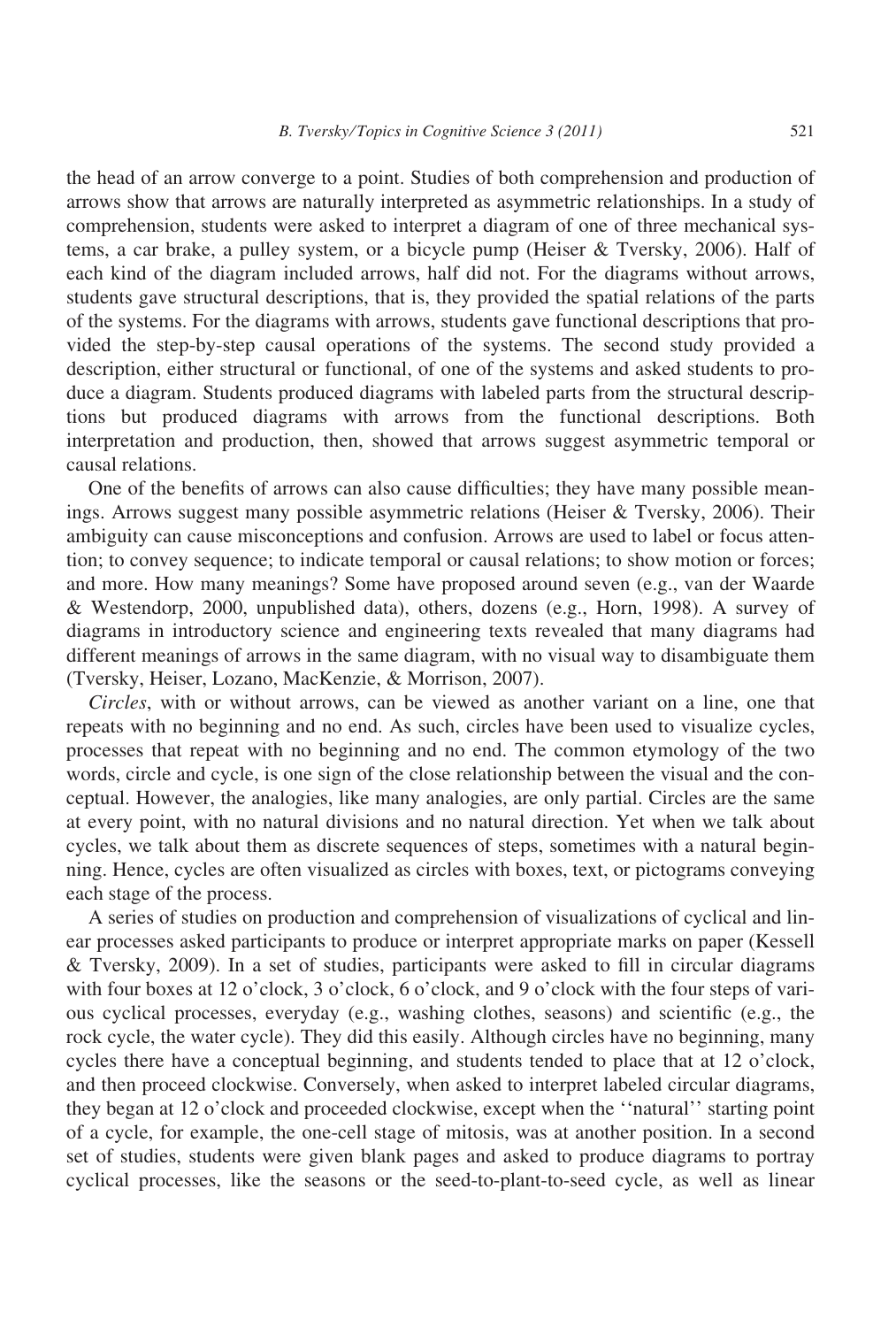processes, like making scrambled eggs or the formation of fossil fuel. Both cycles and linear processes had four stages. Unsurprisingly, most students portrayed the linear processes in lines, but, more surprisingly, most portrayed the cyclical processes as lines as well, without any return to the beginning. Heavy-handed procedures, presenting only cyclical processes, calling them such, and listing the stages vertically, brought the frequency of circular diagrams to 40%. Changing the list of stages so that the first stage was also the last, as in ''the seed germinates, the flower grows, the flower is pollinated, a seed is formed, the seed germinates,'' induced slightly more than 50% of participants to draw the stages in a circle, but still, more than 40% drew lines. There is strong resistance to producing circular diagrams for cycles, even among college students. In the final study, participants were provided with a linear or circular diagram of four stages of a cycle, and asked which they thought was better. Over 80% of participants chose the circular display. This is the first case we have found where production and preference do not match, though production lags comprehension in other domains, notably, language acquisition.

Why do people prefer circular diagrams of cycles but produce linear ones? We speculate that linear thinking is easier than circular; that is, it is easier to think of events as having a beginning, a middle, and an end, a forward progression in time, than it is to think of events as returning to where they started and beginning all over again, without end. Events occur in time, time marches relentlessly forward, and does not bend back on itself. Each day is a new day, each seed a new seed; it is not that a specific flower emanates from a seed and then transforms back into one. Thinking in circles requires abstraction, it is not thinking about the individual case, but rather thinking about the processes underlying all the cases. What is more, the sense in which things return to where they started is different in different cases. Every day has a morning, noon, and night, but each morning, noon, and night is unique. A cell divides into two, and then each of those cells undergoes cell division. For clothing and dishes, however, the very same articles of clothing and the very same dishes undergo washing, drying, putting away each time. Viewing a circular diagram enables that abstraction, and once people ''see'' it (the diagram and the underlying ideas), they prefer the abstract depiction of the general processes to the more concrete depiction of the individual case.

# 3.2.4. Boxes and frames

Earlier, we saw that people interpret bars as containers, separating their contents from everything else. Boxes are an ancient noniconic depictive device, evident explicitly in stained glass windows, but even prior to that, in Roman wall frescoes. Frames accentuate a more elementary way of visually indicating conceptual relatedness, grouping by proximity, for example, the spaces between words. Framing a picture is a way of saying that what is inside the picture has a different status from what is outside the picture. Comics, of course, use frames liberally, to divide events in time or views in space. Comics artists sometimes violate that for effect, deliberately making their characters pop out of the frame or break the fourth wall, sometimes talking directly to the reader. The visual trope of popping out of the frame makes the dual levels clear, probably even to children: The story is in the frames, the commentary outside (e.g., Wiesner, 2001; Tversky & Bresman, unpublished data). Speech balloons and thought bubbles are a special kind of frame, reserved for speech or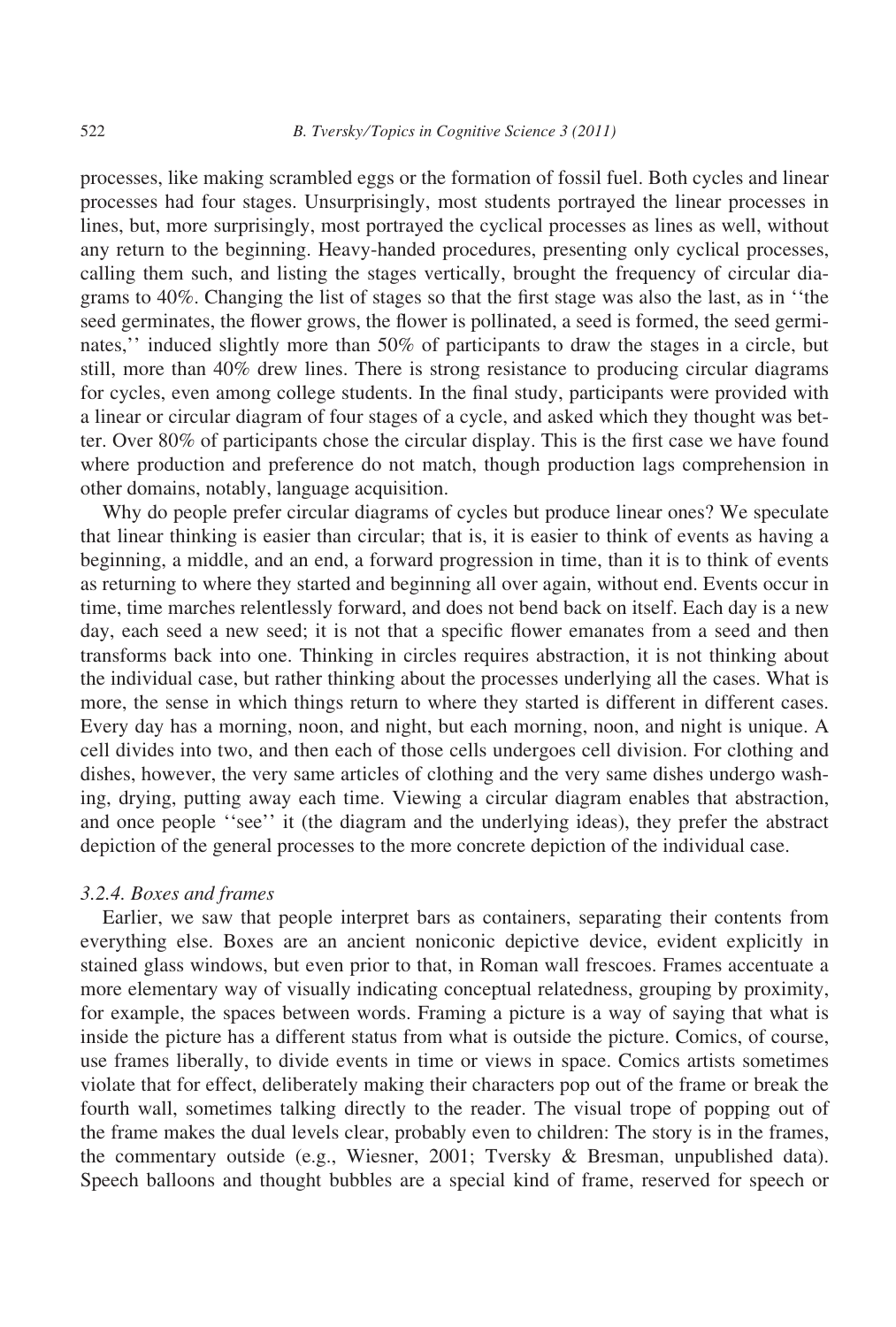thought; as for other frames, they serve to separate what is inside from what is outside. Frames, like parentheses, can embed other frames, hierarchically, indicating levels of conceptual spaces, allowing meta-levels and commentaries. Boxes and frames serving these ends abound in diagrams, in flow charts, decision trees, networks, and more.

# 3.2.5. Complex combinations of glyphs

As was evident from the visual toolkit for routes, glyphs can be combined to create complex diagrams that express complex thoughts and systems. Like combining words into sentences, combining glyphs into systems follows domain-specific syntactic rules (e.g., Tversky & Lee, 1999). Networks of lines and nodes, more abstractly, concepts and connections between concepts, are so complete and frequent that they constitute a major type of diagram. Others types of diagrams include the following: hierarchies, a kind of network with a unique beginning and layers of asymmetric relations, such as taxonomies and organization charts; flow charts consisting of nodes and links representing temporal organizations of processes and outcomes; decision trees, also composed of nodes and links, where each node is a choice. A slightly different type of diagram is a matrix, a set of boxes organized to represent the cross-categorization of sets of dimensions or attributes. These organized sets of glyphs and space constituting diagrammatic types appear to match, to naturally map, conceptual organizations of concepts and relations. That is, for networks, hierarchies, and matrices, students were able to correctly match a variety of conceptual patterns onto the proper visualization (Novick, Hurley, & Francis, 1999; Novick & Hurley, 2001).

Note that many of these visual complex combinations of glyphs, for example, bar and line graphs, social and computer networks, decision and evolutionary trees, have no pictorial information whatsoever, yet they inherit all the advantages of being visual. They enable human application of visuospatial memory and reasoning skills to abstract domains.

# 3.2.6. Sketches

The aim of most of the diagrams discussed thus far is to convey certain information clearly in ways that are easily apprehended, from route directions to data presentations to scientific explanations. Another important role for visualizations of thought is to clarify and develop thought. This kind of visualization is called a sketch because it is usually more tentative and vague than a diagram. Sketches in early phases of design even of physical objects, like products and buildings, are frequently just glyphs, lines and blobs, with no specific shapes, sizes, or distances (e.g., Goel, 1995; Schon, 1983). Designers use their sketches in a kind of conversation: They sketch, reexamine the sketch, and revise (Schon, 1983). They are intentionally ambiguous. Ambiguity in sketches, just like ambiguity in poetry, encourages a multitude of interpretations and reinterpretations. Experienced designers may get new insights, see new relationships, make new inferences from reexamining their sketches, a positive cycle that leads to new design ideas, followed by new sketches and new ideas (Suwa & Tversky, 2001, 2003). Ambiguity can help designers innovate and escape fixation by allowing perceptual reorganization and consequent new insights, a pair of processes, one perceptual, finding new figures and relations, and one conceptual, finding new interpretations, termed ''constructive perception'' (Suwa & Tversky, 2001, 2003).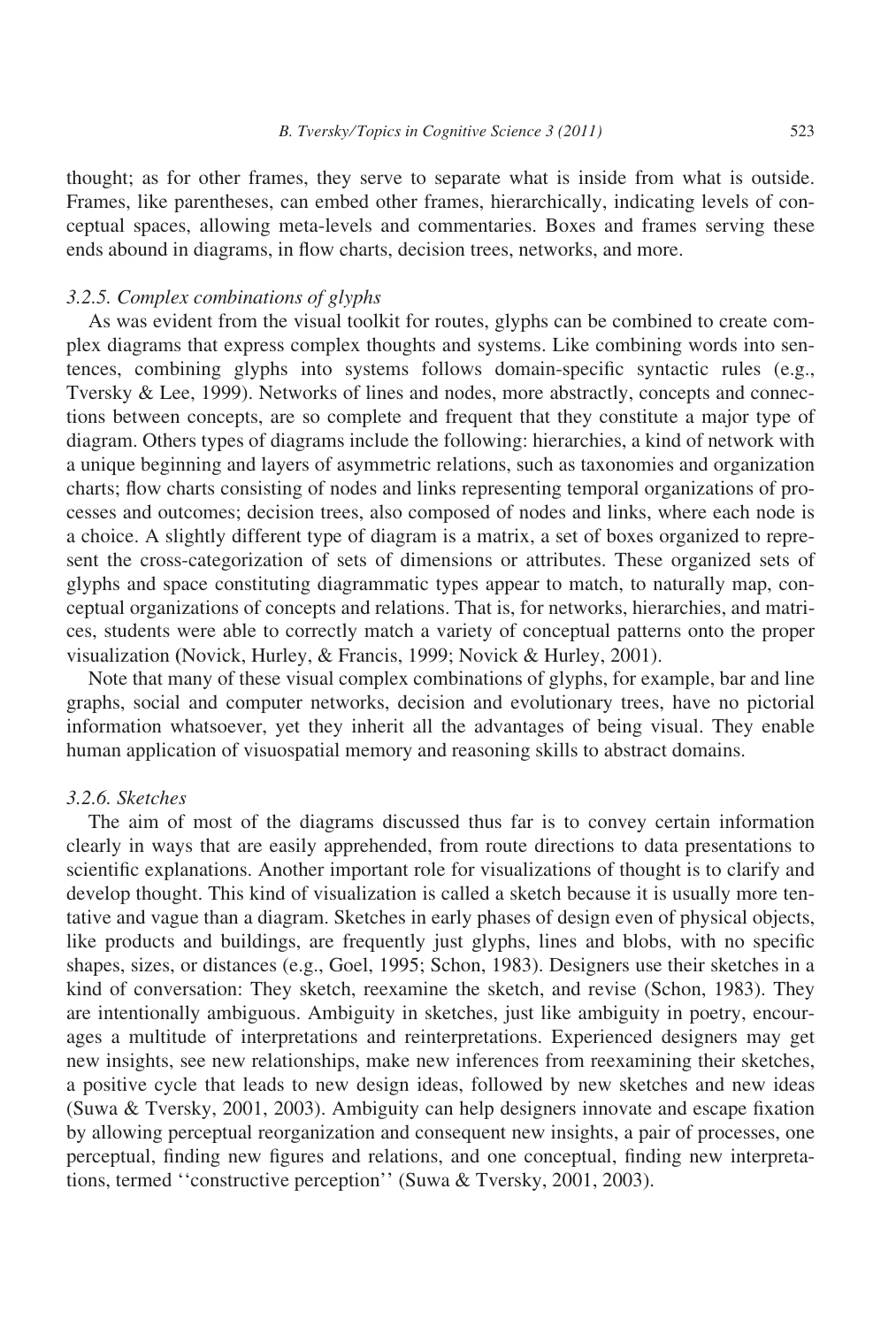#### 3.2.7. Glyphs: Simple geometric forms with related meanings

Diagrams and other forms of visual narratives are enhanced by the inclusion of a rich assortment of schematic visual forms such as dots, lines, arrows, circles, and boxes, whose meanings derive from and are constrained by their Gestalt or mathematical properties within the confines of a context. The meanings they support, entities, relations, asymmetric relations, processes, and collections, are abstract, so apply to many domains. They encourage the kind of abstractions needed for inference, analogy, generalization, transfer, and insight. They have analogs in other means of recording and communicating ideas, in language and in gesture, suggesting that they are elements of thought.

There are other abstract visual devices, infrequent in diagrams, but common in graphic novels and comics, lines suggesting motion, sound, fear, sweat, emotions, and more (e.g., McCloud, 1994). Some of these, like the lines, boxes, and arrows discussed above, have meanings suggested by their forms. Motion lines, for example, seem to have developed as a short-hand or schematization of the perceptual blurring of viewed fast motion. Others, like hearts for love, are more symbolic. The concepts conveyed by the diagrammatic schematic forms are not as readily depictable as objects or even actions.

Those glyphs, such as dots, lines, arrows, frames, and circles, that enjoy a consensus of context-dependent meanings evident in production and comprehension seem to derive their meanings in ways similar to the ways pictograms establish meanings, overlapping features. Among the properties of lines is that they connect, just as relationships, abstract or concrete, connect. Among the properties of boxes is that they contain one set of things and separate those from other things. What is in the box creates a category, leaving open the basis for categorization to the creator or interpreter. The box implies that the things in the box are more related or similar to each other than to things out of the box. The box might contain a spatial region, a temporal slice, a set of objects. These mappings of meaning, the transfer of a few of the possible features from the object represented to the representing glyph, are partial and variable. The consequence is variability of meaning, allowing ambiguity and misconception. A case in point is uses of arrows, which map asymmetric relations. But there are a multitude of asymmetric relations, temporal order, causal order, movement path, and more. In welldesigned diagrams, context can clarify, but there are all too many diagrams that are not well designed.

The concepts suggested by glyphs have parallels in language and gesture with the same tradeoffs between abstraction and ambiguity. Think of words, notably spatial ones that parallel glyphs, like relationship or region or point. A romantic relationship? A mathematical relationship? Here, context will likely disambiguate, but not on all occasions. There is good reason why spatial concepts, whether diagrammatic or linguistic or gestural, have multiple meanings; they allow expression of kinds of meanings that apply to many domains.

Much has been said on what depictions do well: make elements, relations, and transformations of thought visible, apply human skills in visuospatial reasoning to abstract domains, encourage abstraction, enable inference, transfer, and insight, promote collaboration. But many concepts essential to thought and innovation are not visible. A key significance of glyphs is that they can visualize the invisible, entities, relations, forces, networks, trees, and more.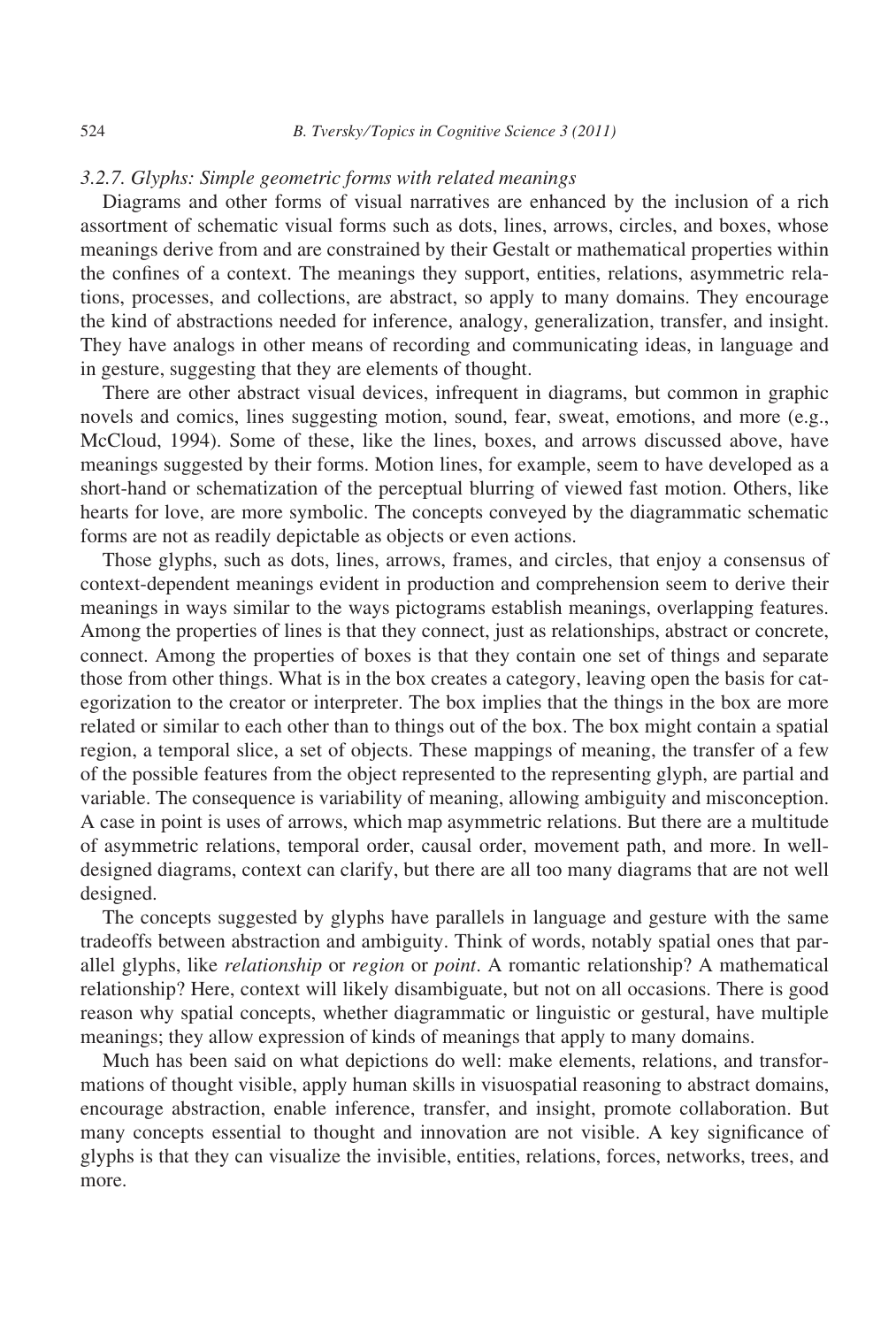#### 4. Processing and designing diagrams

#### 4.1. Processing diagrams

Good design must take into account the information-processing habits and limitations of human users (e.g., Carpenter & Shah, 1998; Kosslyn, 1989, 2006; Pinker, 1990; Shah, Freedman, & Vekiri, 2005; Tversky, Morrison, & Betrancourt, 2002). The page is flat, as is the visual information captured by the retina. Reasoning from 3D diagrams is far more difficult than reasoning from 2D diagrams whether depictive (e.g., Gobert, 1999) or conceptual (e.g., Shah & Carpenter, 1995). Language, visual search, and reasoning are sequential and limited, so that continuous animations of explanatory information can cause difficulties (e.g., Ainsworth, 2008a,b; Hegarty, 1992; Hegarty, Kriz, & Cate, 2003; Schnotz & Lowe, 2007; Tversky, 2001).

Ability matters. Spatial ability is not a unitary factor, and some aspects of spatial thinking, especially performing mental transformations and integrating figures, matter for some situations and others for others (e.g., Hegarty, in press; Hegarty & Waller, 2006; Kozhevnikov, Kosslyn, & Shephard, 2005; Suwa & Tversky, 2003). Different spatial, and undoubtedly conceptual, abilities are needed for different kinds of tasks and inferences that involve diagrams.

Expertise matters. It can trade off with ability. As noted, diagrams, like language, are incomplete and can be abstract, requiring filling in, bridging inferences. Domains include implicit or explicit knowledge that allows bridging, encouraging correct interpretations and discouraging incorrect ones. The significance of domain knowledge was illustrated in route maps and holds a fortiori in more technical domains (e.g., Committee on Support for Thinking Spatially, 2006).

Working memory matters. Although, as advertised, external representations relieve working memory, they do not eliminate it. Typically, diagrams are used for comprehension, inference, and insight. All involve integrating or transforming the information in diagrams, processes that take place in the mind, in working memory. Imagine multiplying two threedigit numbers, even when the numbers are before your eyes, without being able to write down the product of each step (see Shah & Miyake, 1996).

Structure matters. When diagrams are cluttered with information, finding and integrating the relevant information takes working memory capacity. Schematization, that is, removing irrelevant details, exaggerating, perhaps distorting, relevant ones, even adding relevant but invisible information, can facilitate information processing in a variety of ways. Aerial photographs make poor driving maps. Schematization can reduce irrelevancies that can clutter, thereby allowing attention to focus on important features, increasing both speed and accuracy of information processing (e.g., Dwyer, 1978; Smallman, St. John, Onck, & Cowen, 2001; Tversky, 2001).

Sequencing matters. Conveying sequential information, important in history, science, engineering, and everyday life, poses special challenges. Sometimes a sequence of steps can be shown in a single diagram; Minard's famous diagram of Napoleon's unsuccessful campaign on Russia is a stellar example. Time lines of historical events are another common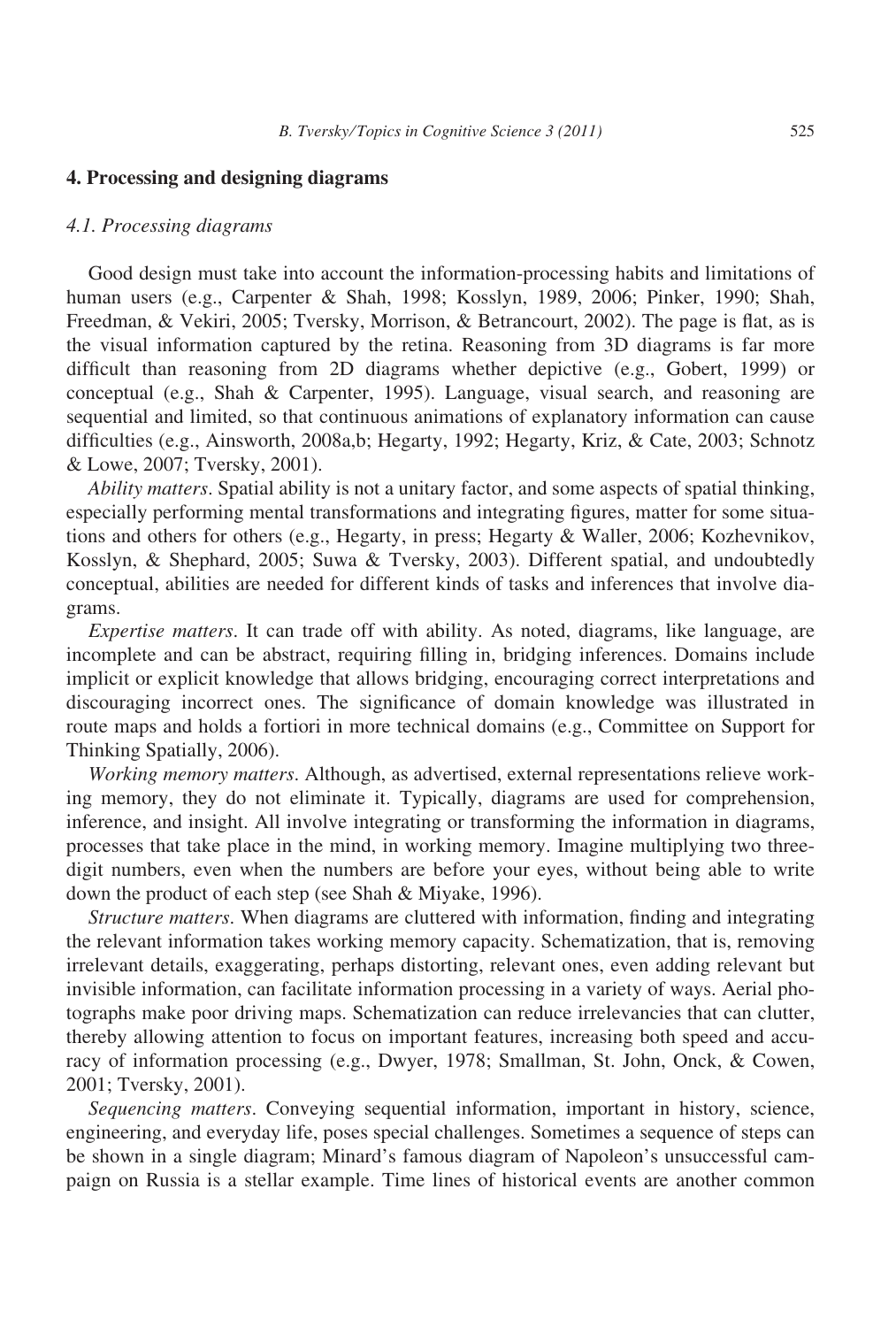successful example. Depicting each step separately and connecting them, often using frames and arrows, is another popular solution, from Egyptian tomb paintings showing the making of bread to Lego instructions. Both separating and connecting require careful design. People segment continuous organized action sequences into meaningful units that connect perception and action, by changes in scene, actor, action, and object (e.g., Barker, 1963; Barker  $\&$ Wright, 1954; Tversky, Zacks, & Hard, 2008; Tversky et al., 2007; Zacks & Tversky, 2001; Zacks, Tversky, & Iyer, 2001). A well-loved solution to showing processes that occur over time is to use animations. Animations are attractive because they appear to conform to the Congruity Principle: They use change in time to show change in time, a mentally congruent relation (Tversky, 2001). However, as we have just seen, the mind often segments continuous processes into steps (e.g., Tversky et al., 2007; Zacks et al., 2001), suggesting that step-by-step presentation is more congruent to the way the mind understands and represents continuous organized action than continuous presentation. The segmentation of routes by turns and object assembly by actions provide illustrative examples. Animations can suffer two other shortcomings: They are often too fast and too complex to take in, violating the Apprehension Principle, and they show, but do not explain (Tversky et al., 2001). Even more than in static diagrams, visualizing the invisible, causes, forces, and the like, is difficult in animations. And, indeed, a broad range of kinds of animations for a broad range of content have not proved to be superior to static graphics (e.g., Mayer, Hegarty, Mayer, & Campbell, 2005; Stasko & Lawrence, 1998; Tversky, 2001; Tversky, Heiser, et al., 2007).

Multi-media matters. Depictions and language differ in many ways, some discussed earlier, among them, expressiveness, abstraction, constraints, accessibility to meaning (e.g., Stenning & Oberlander, 1995). As we have seen, many meanings may be easier to convey through diagrams, but diagrams can also mislead. Diagrams usually contain words or other symbolic information; the visuals, even augmented with glyphs, may not be sufficient. Maps need names of countries, towns, or streets. Network diagrams need names of the nodes and sometimes the edges. Economic graphs need labels and numeric scales to denote years or countries or financial indices. Anatomical diagrams need names of muscles and bones. But diagrams often need more than labels and scales. Although arrows can indicate causes and forces, the specific forces and causes may need language. In addition, redundancy often helps (e.g., Ainsworth, 2008a,b; Mayer, 2001). Just as diagrams need to be carefully designed to be effective, so does language.

# 4.2. Designing diagrams

The previous analyses of place and form in diagrams were based on historical and contemporary examples that have been invented and reinvented across time and space. They have been refined by the generations through informal user testing in the wild. The analyses provide a general guideline for designing effective diagrams: Use place in space and forms of marks to convey the kinds of meanings that they more naturally convey. For example, use the vertical for evaluative dimensions, mapping increases upwards. Use the horizontal for neutral dimensions, especially time, mapping increases in reading order. Use dots for entities, lines for relations, arrows for asymmetric relations, boxes for collections.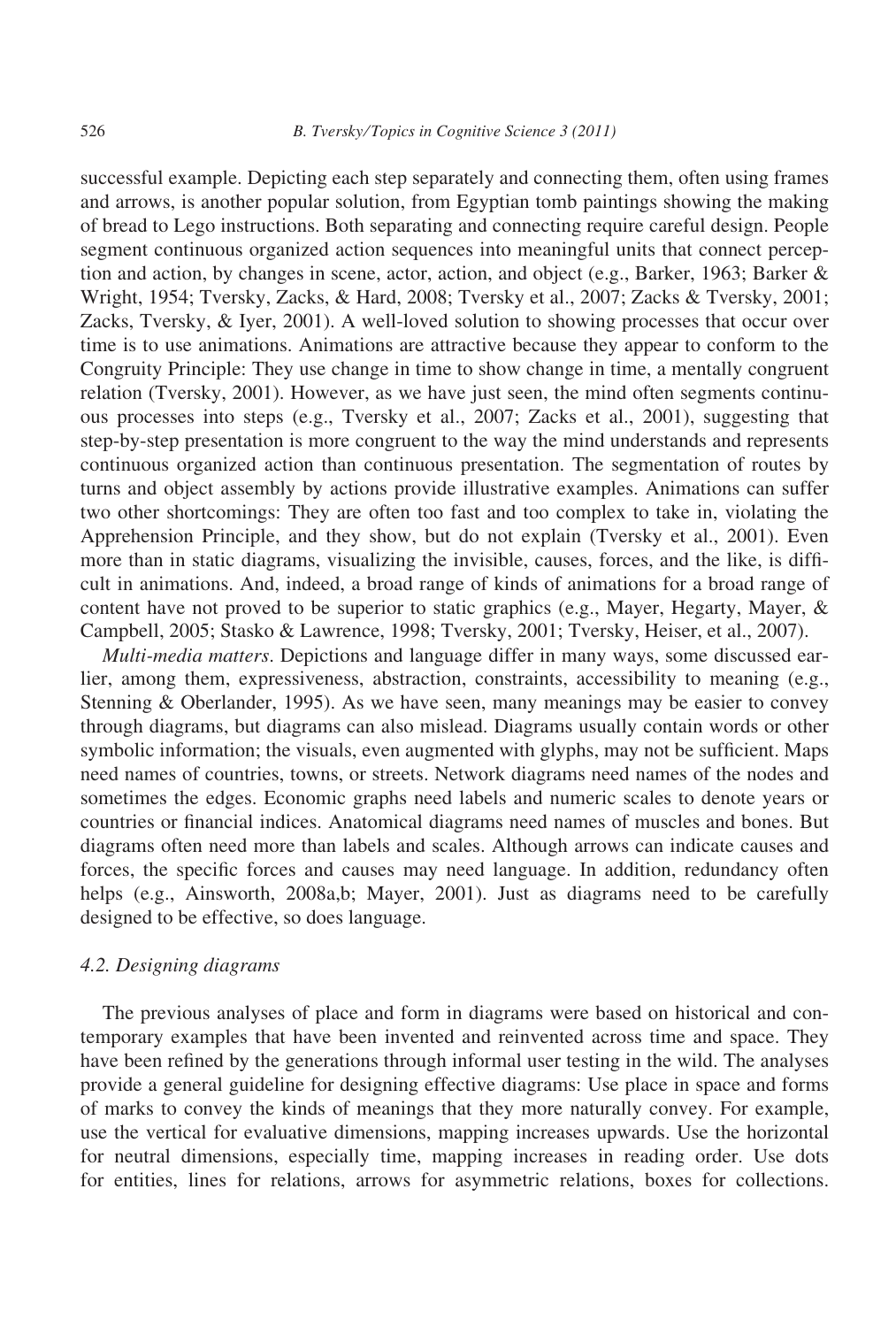Disambiguate when context is not sufficient. Although helpful, these are general guidelines often not sufficient for specific cases.

The previous analyses of the evolution and refinement of diagrams also suggest methods to systematically develop more specific guidelines when needed, to formalize the natural user testing cycle—produce, use, refine—and bring it into the laboratory by turning users into designers. One project used this procedure for developing cognitive design principles for assembly instructions (Tversky et al., 2007). Students first assembled a TV cart using the photograph on the box. They then designed instructions to help others assemble the cart. Other groups of students used and rated the previous instructions. Analysis of the highly rated and effective instructions revealed the following cognitive principles: Use one diagram per step, segment one step per part, show action, show perspective of action, and use arrows and guidelines to show attachment and action. A computer algorithm was created to construct assembly diagrams using these guidelines, and the resulting visual instructions led to better performance than those that came with the TV cart. These cognitive principles apply not just to assembly diagrams but more broadly to visual explanations of how things behave or work. Moreover, the cycle of producing, using, and refining diagrams is productive in improving diagrams even with a single person (Karmiloff-Smith, 1979, 1990; Lee & Karmiloff-Smith, 1996; Tversky & Suwa, 2009).

# 5. Diagrams as a microcosm of cognition

Diagrams and other depictions are expressions and communications of thought, a class that includes gesture, action, and language. In common with gesture and action, diagrams use place and form in space to convey meanings, concrete and abstract, quite directly. This paper has presented an analysis and examples of the ways that place and form create meanings, an analysis that included the horizontal, vertical, center–periphery, and pictorial organization of the page as well as the dots, lines, arrows, circles, boxes, and likenesses depicted on a page. In combination, they enable creating the vast variety of visual expressions of meaning, pictures, maps, mandalas, assembly instructions, highway signs, architectural plans, science and engineering diagrams, charts, graphs, and more. Gestures also use many of these features of meaning, but they are more schematic and fleeting; diagrams can be regarded as the visible traces of gestures just as gesturing can be regarded as drawing pictures in the air.

The foundations of diagrams lie in actions in space. People have always organized things and spaces to serve their ends: securing, storing, and preparing food, making and using artifacts, designing shelter, navigating space. The consequences of these actions are the creation of simple geometric patterns in space, patterns that are good gestalts, and that are readily recognized. The patterns invite abstract interpretations: Groups signal similar features or related themes, orders signal dimensions or continua, distributions signal one-to-one or oneto-many correspondences. The creation and interpretation of these patterns form the rudiments of abstract thought: categories, relationships, orderings, hierarchies, dimensions, and counting (e.g., Dehaene, 1997; Gelman & Gallistel, 1986; Frank, Everett, Fedorenko, &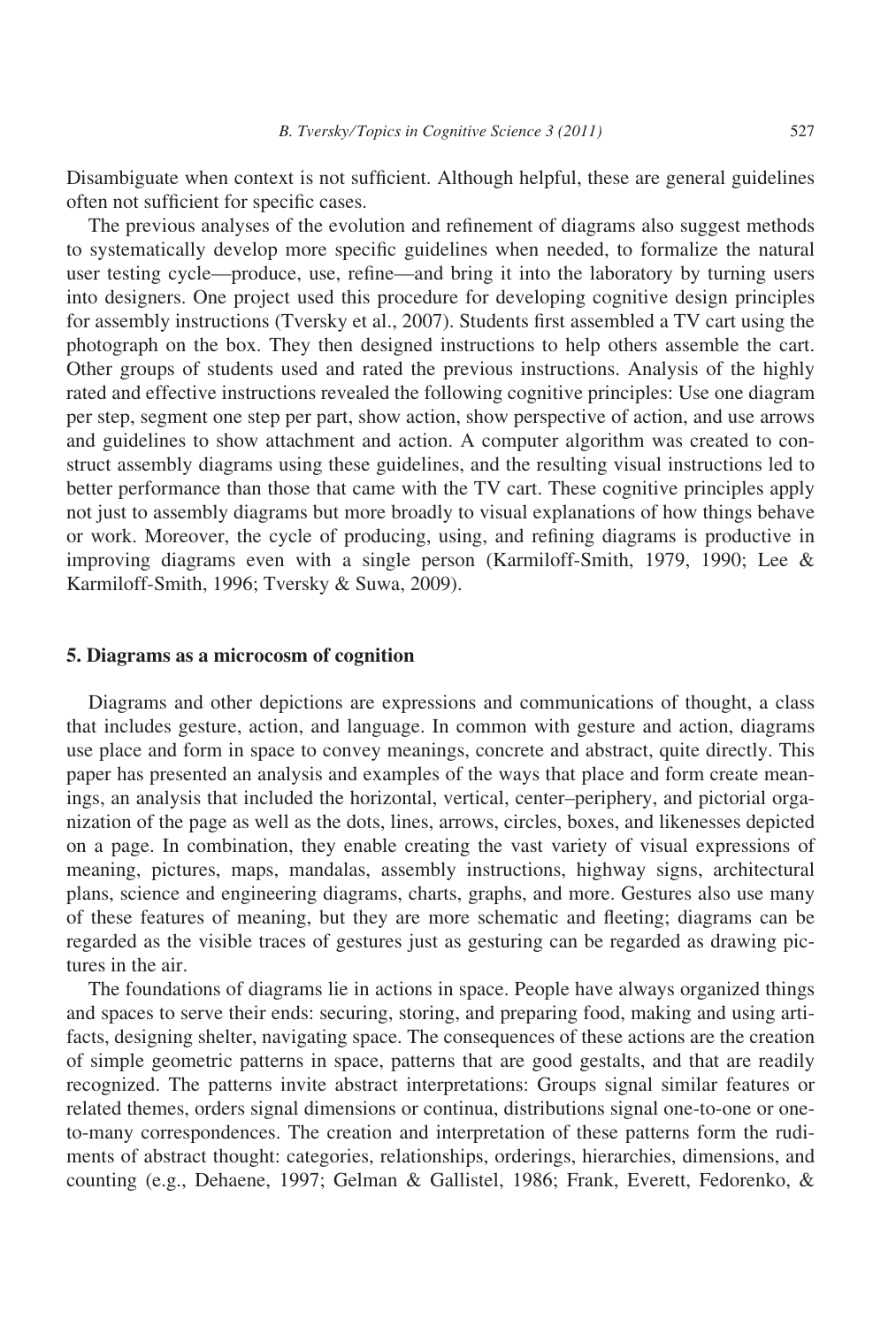Gibson, 2008; Gordon, 2004; Hughes, 1986; Lakoff & Nunez, 2000). The spatial patterns can be manipulated by the hands or by the mind (e.g., Shephard & Podgorny, 1978; Tversky, 2005) to create further abstractions; they form spatial-action representations for the abstractions that underlie the feats of the human mind, a three-way interaction that can be termed spraction. Spractions, then, are actions in space, whether on objects or as gestures, that create abstractions in the mind and patterns in the world, intertwined so that one primes the others. Like language, spractions support and augment cognition and action; unlike language, they do so silently and directly. The arrangements and organizations used to design the world create diagrams in the world: The designed world is a diagram.

# Acknowledgments

The author is indebted to many colleagues, collaborators, and commentators, including Maneesh Agrawala, Jon Bresman, Herb Clark, Danny Cohen, Jim Corter, Stu Card, Felice Frankel, Nancy Franklin, Pat Hanrahan, Mary Hegarty, Julie Heiser, Angela Kessell, Paul Lee, Julie Morrison, Jeff Nickerson, Jane Nisselson, Laura Novick, Ben Shneiderman, Penny Small, Masaki Suwa, Holly Taylor, Jeff Zacks, and Doris Zahner. The author is also indebted to the following grants for facilitating the research and/or preparing the manuscript: National Science Foundation HHC 0905417, IIS-0725223, IIS-0855995, and REC 0440103, the Stanford Regional Visualization and Analysis Center, and Office of Naval Research NOOO14-PP-1-O649, N000140110717, and N000140210534.

#### References

- Agrawala, M., & Stolte, C. (2001). Rendering effective route maps: Improving usability through generalization. Proceedings of SIGGRAPH 2001 (pp. 241–250). New York: ACM.
- Ainsworth, S. (2008a). How do animations influence learning? In D. H. Robinson & G. Schraw (Eds.), Recent innovations in educational technology that facilitate student learning (pp. 37–67). Charlotte, NC: Information Age Publishing.
- Ainsworth, S. (2008b). How should we evaluate multimedia learning environments?. In J.-F. Rouet, R. Lowe, & W. Schnotz (Eds.), Understanding multimedia comprehension. New York: Springer.
- Alperson-Afil, N., Sharon, G., Kislev, M., Melamed, Y., Zohar, I., Ashkenazi, S., Rabinovich, R., Biton, R., Werker, E., Hartman, G., Feibel, C., & Goren-Inbar, N. (2009). Spatial organization of hominin activities at Gesher Benot Ya'aqov, Israel. Science, 326, 1677–1680.

Argyle, M. (1988). Bodily communication. London: Routledge.

- Arnheim, R. (1974). Art and visual perception: A psychology of the creative eye. Berkeley: University of California Press.
- Arnheim, R. (1977). The dynamics of architectural form. Berkeley: University of California Press.
- Arnheim, R. (1988). The power of the center: A study of composition in the visual arts. Berkeley: University of California Press.
- Barker, R. G. (1963). The stream of behavior as an empirical problem. In R. G. Barker (Ed.), The stream of behavior (pp. 1–22). New York: Appleton-Century-Crofts.
- Barker, R. G., & Wright, H. F. (1954). Midwest and its children: The psychological ecology of an American town. Evanston, IL: Row, Peterson and Company.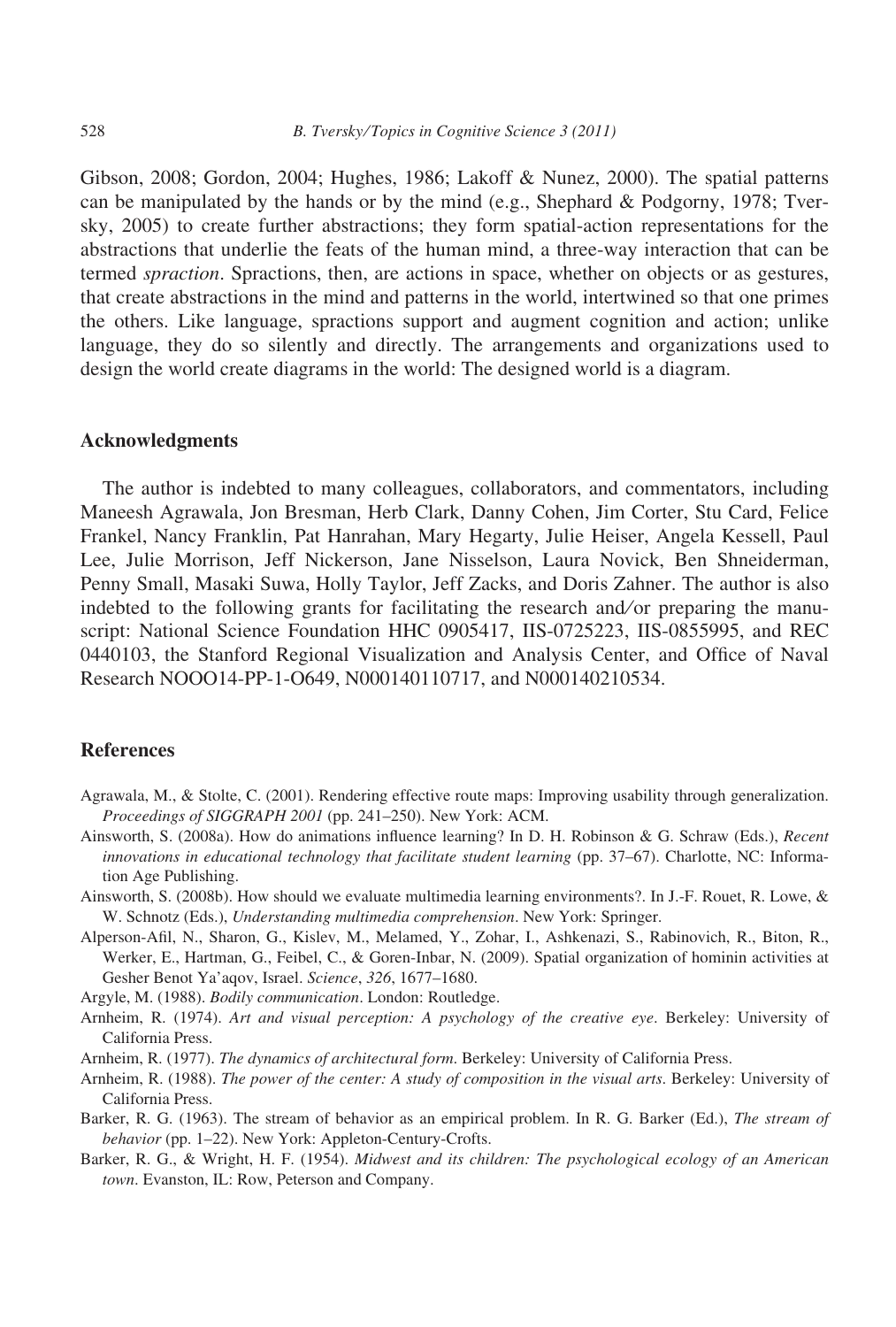- Bendix, F., Kosara, R., & Hauser, H. (2006). Parallel sets: Interactive exploration and visual analysis of categorical data. IEEE Transactions on Visualization and Computer Graphics, 12, 558–568.
- Bertin, J. (1981). Graphics and graphic-information-processing. New York: Walter de Gruyter.
- Boroditsky, L. (2000). Metaphoric structuring: Understanding time through spatial metaphors. Cognition, 75, 1–28.
- Boroditsky, L. (2001). Does language shape thought?: Mandarin and English speakers' conceptions of time. Cognitive Psychology, 43, 1–22.
- Brown, L. (1979). The story of maps. New York: Dover.
- Card, S. K., Mackinlay, J. D., & Shneiderman, B. (1999). Readings in information visualization: Using vision to think. San Francisco: Morgan Kaufman.
- Carey, S., Diamond, R., & Woods, B. (1980). Development of face recognition—A maturational component? Developmental Psychology, 16, 257–269.
- Carpenter, P. A., & Shah, P. (1998). A model of the perceptual and conceptual processes in graph comprehension. Journal of Experimental Psychology: Applied, 4, 75–100.
- Casasanto, D. (2009). Embodiment of abstract concepts: Good and bad in right- and left-handers. Journal of Experimental Psychology: General, 138, 351–367.
- Chatterjee, A. (2001). Language and space: Some interactions. Trends in Cognitive Science, 5, 55–61.
- Chatterjee, A. (2002). Portrait profiles and the notion of agency. Empirical Studies of the Arts, 20, 33–41.
- Chokron, S., & De Agostini, M. (2000). Reading habits influence aesthetic preference. Cognitive Brain Research, 10, 45–49.
- Chokron, S., & De Agostini, M. (2002). The influence of handedness on profile and line drawing directionality in children, young, and older normal adults. Brain, Cognition, and Emotion, 48, 333–336.
- Clark, H. H. (1973). Space, time, semantics, and the child. In T. E. Moore (Ed.), Cognitive development and the acquisition of language (pp. 27–63). New York: Academic Press.
- Clark, H. H. (1996). Using language. Cambridge, England: Cambridge University Press.
- Committee on Support for Thinking Spatially. (2006). Learning to think spatially. Washington, DC: The National Academies Press.
- Cooper, W. E., & Ross, J. R. (1975). World order. In R. E. Grossman, L. J. San, & T. J. Vance (Eds.), Papers from the parasession on functionalism (pp. 63–111). Chicago: Chicago Linguistic Society.
- Corter, J. E., Rho, Y.-J., Zahner, D., Nickerson, J. V., & Tversky, B. (2009). Bugs and biases: Diagnosing misconceptions in the understanding of diagrams. Proceedings of the Cognitive Science Society. Mahwah, NJ.
- De Loache, J. S. (2004). Becoming symbol-minded. Trends in Cognitive Science, 8, 66–70.
- Dehaene, S. (1997). The number sense: How the mind creates mathematics. New York: Oxford University Press.
- Donald, M. (1991). Origins of the modern mind. Cambridge, MA: Harvard University Press.
- Dwyer, F. M. (1978). Strategies for improving visual learning. State College, PA: Learning Services.
- Elkin, J. (1999). The domain of images. Ithaca, NY: Cornell University Press.
- Emmorey, K., Tversky, B., & Taylor, H. A. (2000). Using space to describe space: Perspective in speech, sign, and gesture. Journal of Spatial Cognition and Computation, 2, 157–180.
- Engle, R. A. (1998). Not channels but composite signals: Speech, gesture, diagrams and object demonstrations are integrated in multimodal explanations. In M. A. Gernsbacher & S. J. Derry (Eds.), *Proceedings of the* twentieth annual conference of the cognitive science society. Mahwah, NJ: Erlbaum.
- Fontana, D. (2005). Meditating with mandalas. London: Duncan Baird Publishers.
- Frank, M. C., Everett, D. L., Fedorenko, E., & Gibson, E. (2008). Number as a cognitive technology: Evidence from Pirahã language and cognition. Cognition, 108, 819-824.
- Franklin, N., & Tversky, B. (1990). Searching imagined environments. Journal of Experimental Psychology: General, 119, 63–76.
- Gattis, M. (2002). Structure mapping in spatial reasoning. Cognitive Development, 17, 1157–1183.
- Gattis, M. (2004). Mapping relational structure in spatial reasoning. Cognitive Science, 28 (4), 589–610.
- Gattis, M., & Holyoak, K. J. (1996). Mapping conceptual to spatial relations in visual reasoning. Journal of Experimental Psychology: Learning, Memory, and Cognition, 22, 1–9.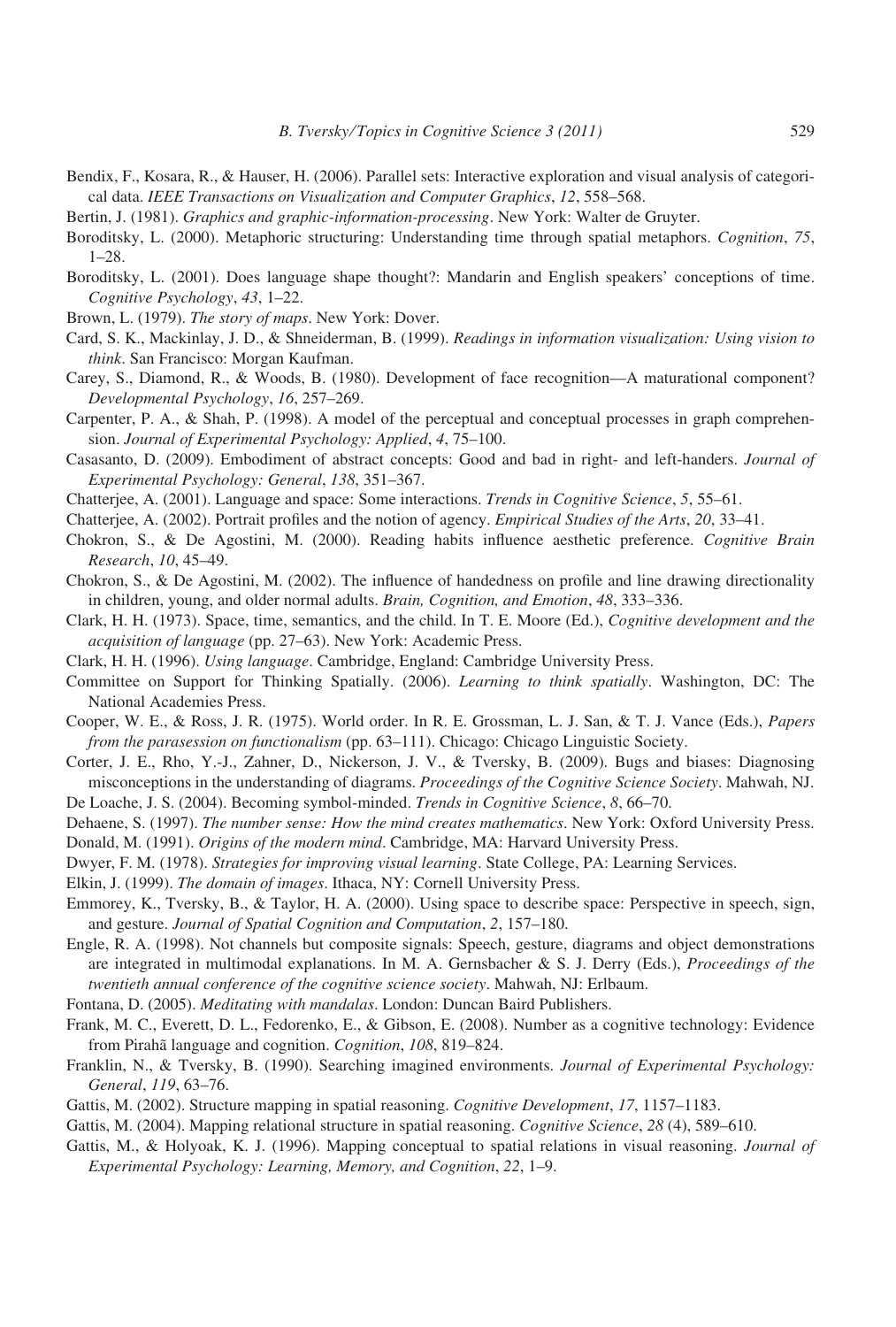- Gelb, I. (1963). A study of writing, 2nd ed. Chicago: University of Chicago Press.
- Gelman, R., & Gallistel, R. (1986). The child's understanding of number. Cambridge, MA: Harvard.
- Gobert, J. D. (1999). Expertise in the comprehension of architectural plans. In J. Gero & B. Tversky (Eds.), Visual and spatial reasoning in design (pp. 185–205). Sydney, Australia: Key Centre of Design Computing and Cognition.
- Goel, V. (1995). Sketches of thought. Cambridge, MA: MIT Press.
- Goldin-Meadow, S. (2003). Hearing gesture: How our hands help us think. Cambridge, MA: Harvard University Press.
- Gombrich, E. (1961). Art and illusion. Princeton, NJ: Princeton University Press.
- Gombrich, E. (1979). The sense of order: A study in the psychology of decorative art. Oxford, England: Phaidon.
- Goodman, N. (1978). Languages of art: An approach to a theory of symbols. New York: Bobbs-Merrill
- Gordon, P. (2004). Numerical cognition without words. Evidence from Amazonia. Science, 306, 496–499.
- Hartshorne, C., & Weiss, P. (Eds.) (1960). Collected papers of Charles Sanders Peirce. Cambridge, MA: Harvard University Press.
- Hegarty, M. (1992). Mental animation: Inferring motion from static displays of mechanical systems. Journal of Experimental Psychology: Learning, Memory, and Cognition, 18, 1084–1102.
- Hegarty, M. (in press). Components of spatial intelligence. In B. H. Ross (Ed.) The psychology of learning and motivation. San Diego: Academic Press.
- Hegarty, M., Kriz, S., & Cate, C. (2003). The roles of mental animations and external animations inunderstanding mechanical systems. Cognition and Insruction, 2, 325–360.
- Hegarty, P., Lemieux, A. F., & McQueen, G. (in press). Graphing the order of the sexes: Constructing, recalling, interpreting, and putting the self in gender difference graphs. Journal of Personality and Social Psychology.
- Hegarty, M., & Waller, D. (2006). Individual differences in spatial abilities. In P. Shah & A. Miyake (Eds.), Handbook of visuospatial thinking. Cambridge, England: Cambridge University Press.
- Heiser, J., & Tversky, B. (2006). Arrows in comprehending and producing mechanical diagrams. Cognitive Science, 30, 581–592.
- Hochberg, J., & Brooks, V. (1962). Pictorial recognition as an unlearned ability: A study of one child's performance. American Journal of Psychology, 75, 624–628.
- Hochberg, J., & Galper, R. E. (1967). Recognition of faces: I. An exploratory study. *Psychonomic Science*, 6, 156–163.
- Horn, R. E. (1998). Visual language. Bainbridge Island, WA: MacroVu, Inc.
- Howard, I. P. (1982). Human visual orientation. New York: Wiley.
- Hughes, M. (1986). Children and number: Difficulties in learning mathematics. Oxford, England: Blackwell.
- Inselberg, A., & Dimsdale, B. (1990). Parallel coordinates: A tool for visualizing multi-dimensional geometry, Visualization '90. Proceedings of the First IEEE Conference on Visualizations, 23–26, 361–378.
- Ittelson, W. H. (1996). Visual perception of markings. Psychonomic Bulletin & Review, 3, 171–187.
- Karmiloff-Smith, A. (1979). Micro-and macro-developmental changes in language acquisition and other representational systems. Cognitive Science, 3, 91–118.
- Karmiloff-Smith, A. (1990). Constraints on representational change: Evidence from children's drawing. Cognition, 34, 1–27.
- Kellogg, R. (1969). Analyzing children's art. Palo Alto, CA: National Press.
- Kendon, A. (2004). Gesture: Visible action as utterance. Cambridge, England: Cambridge University Press.
- Kessell, A. M., & Tversky, B. (2006). Using gestures and diagrams to think and talk about insight problems. Proceedings of the Meetings of the Cognitive Science Society.
- Kessell, A. M., & Tversky, B. (2008). Cognitive methods for visualizing space, time, and agents. In G. Stapleton, J. Howse, & J. Lee (Eds.), Theory and application of diagrams. Dordrecht, The Netherlands: Springer.
- Kessell, A. M., & Tversky, B. (2009). Thinking about cycles: Producing sequences but preferring circles.
- Kirsh, D. (1995). The intelligent use of space. Artificial Intelligence, 73, 31–68.
- Kosslyn, S. M. (1989). Understanding charts and graphs. Applied Cognitive Psychology, 3, 185–223.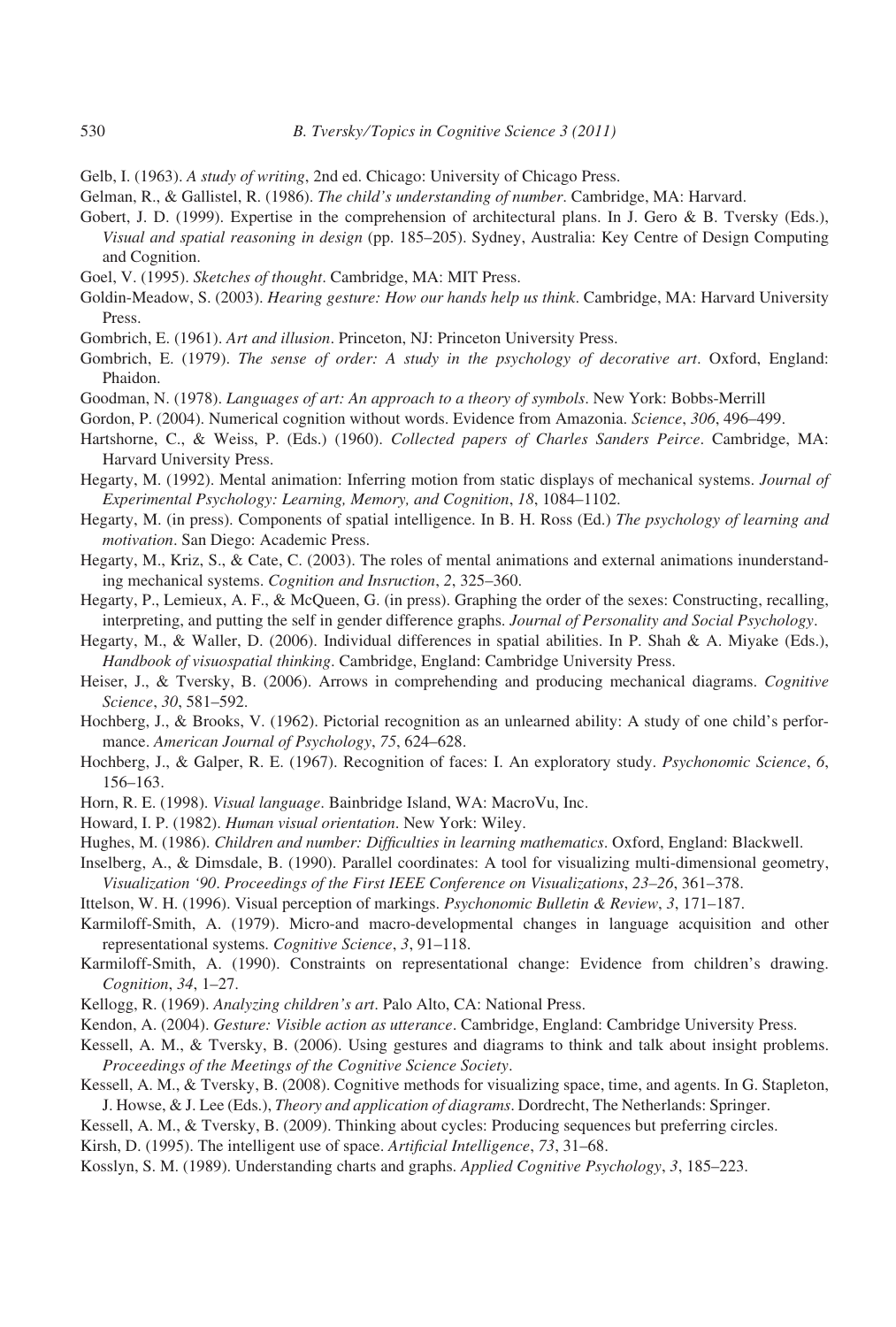Kosslyn, S. M. (2006). Graph design for the eye and the mind. Oxford, England: Oxford University Press.

- Kozhevnikov, M., Kosslyn, S., & Shephard, J. (2005). Spatial versus object visualizers: A new characterization of cognitive style. Memory and Cognition, 33, 710–726.
- Kulvicki, J. (2006). Pictorial representation. Philosophy Compass, 10, 1–12.
- Lakoff, G., & Johnson, M. (1980). Metaphors we live by. Chicago: University of Chicago Press.
- Lakoff, G., & Nunez, R. (2000). Where mathematics comes from. New York: Basic Books.
- Landy, D., & Goldstone, R. L. (2007a). Formal notations are diagrams: Evidence from a production task. Memory & Cognition, 35, 2033–2040.
- Landy, D., & Goldstone, R. L. (2007b). How abstract is symbolic thought? Journal of Experimental Psychology: Learning, Memory, & Cognition, 33, 720–733.
- Larkin, J. H., & Simon, H. A. (1987). Why a diagram is (sometimes) worth ten thousand words. Cognitive Science, 11, 65–99.
- Lee, K., & Karmiloff-Smith, A. (1996). The development of external symbol systems: The child as a notator. In R. Gelman & T. Kit Fong Au (Eds.), Perceptual and cognitive develoment (pp. 185–211). San Diego: Academic Press.
- Lee, P. U., & Tversky, B. (2005). Interplay between visual and spatial: The effects of landmark descriptions on comprehension of route/survey descriptions. Spatial Cognition and Computation, 5 (2 & 3), 163–185.
- Levinson, S. C. (2003). Space in language and cognition: Explorations in cognitive diversity. Cambridge, England: Cambridge University Press.
- Maass, A., Pagani, D., & Berta, E. (2007). How beautiful is the goal and how violent is the fistfight? Spatial bias in the interpretation of human behavior Social Cognition, 25, 833–852.
- Maass, A., & Russo, A. (2003). Directional bias in the mental representation of spatial events: Nature or culture? Psychological Science, 14, 296–301.
- Mallery, G. (1893/1972). Picture writing of the American Indians. (Originally published by Government Printing Office). New York: Dover.
- Mayer, R.E. (2001). Multimedia learning. Cambridge, England: Cambridge University Press.
- Mayer, R. E., Hegarty, M., Mayer, S. Y., & Campbell, J. (2005). When passive media promote active learning: Static diagrams versus animation in multimedia instruction. Journal of Experimental Psychology: Applied, 11, 256–265.
- McCloud, S. (1994). Understanding comics. New York: Harper Collins.
- McManus, I. C., & Humphrey, N. (1973). Turning the left cheek. Nature, 243, 271–272.
- McNeill, D. (1992). Hand and mind: what gestures reveal about thought. Chicago: University of Chicago Press.
- McNeill, D. (2005). Gesture and thought. Chicago: University of Chicago Press.
- Morikawa, K., & McBeath, M. (1992). Lateral motion bias associated with reading direction. Vision Research, 32, 1137–1141.
- Murch, W. (2001). In the blink of an eye. Beverly Hills, CA: Silman-James Press.
- Nachshon, I. (1985). Directional preferences in perception of visual stimuli. International Journal of Neuroscience, 25, 161–174.
- Nachshon, I., Argaman, E., & Luria, A. (1999). Effects of directional habits and handedness on aesthetic preference for left and right profiles. Journal of Cross Cultural Psychology, 30, 106–114.
- Netz, R. (1999). Linguistic formulae as cognitive tools. Pragmatics and Cognition, 7, 147–176.
- Neurath, O. (1936). International picture language: The first rules of isotype. London: Kegan Paul, Trench, Trubner & Co., Ltd.
- Nickerson, J. V., Corter, J. E., Tversky, B., Zahner, D., & Rho, Y.-J. (2008). The spatial nature of thought: Understanding information systems design through diagrams. In R. Boland, M. Limayem, & B. Pentland (Eds.), Proceedings of the 29th International Conference on Information Systems.
- Norman, D. A. (1993). Things that make us smart. Reading, MA: Addison-Wesley.
- Novick, L. R. (2001) Spatial diagrams: Key instruments in the toolbox for thought. In D. L. Medin (ed.), The psychology of learning and motivation, Vol. 40. (pp. 279–325). New York: Academic Press.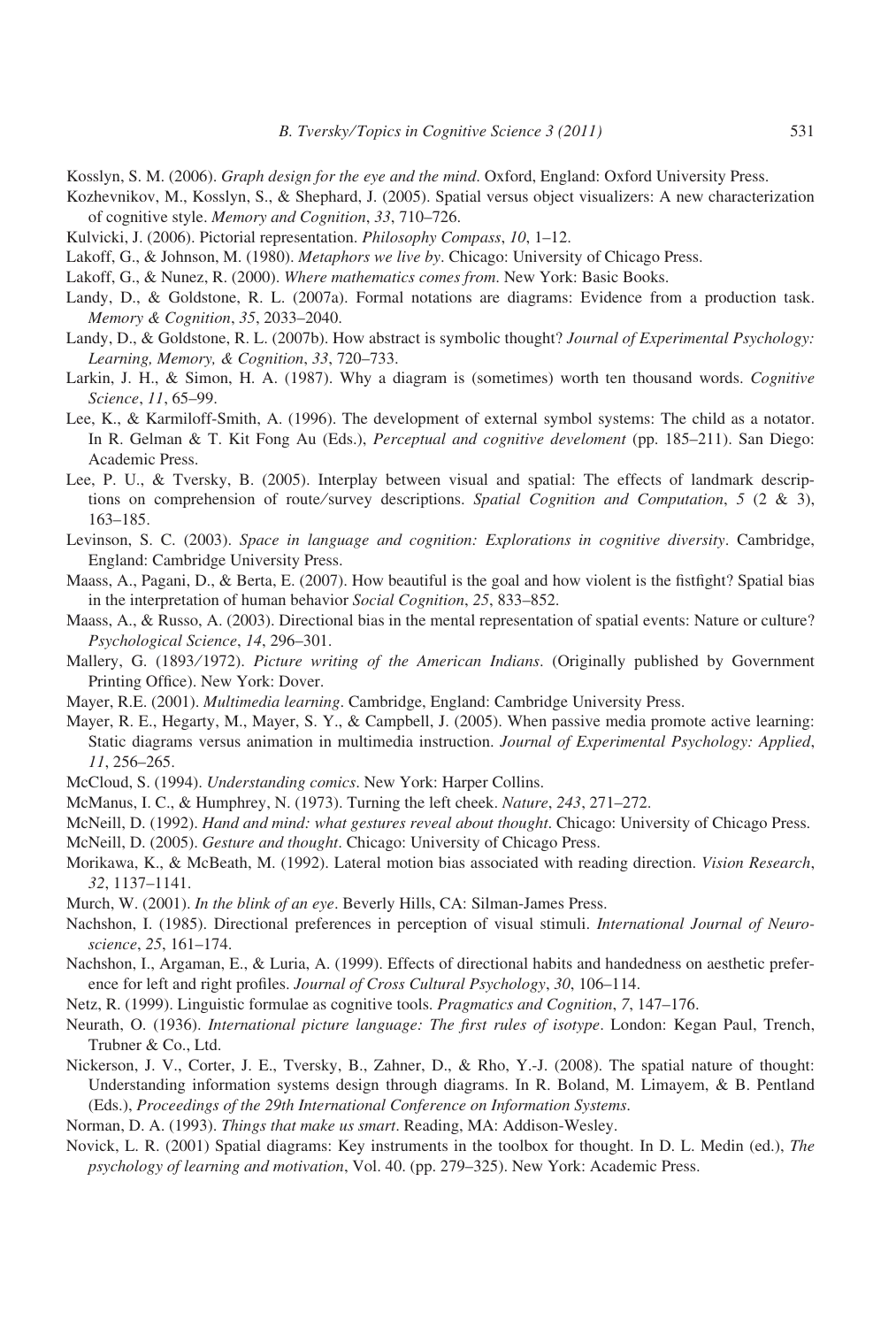- Novick, L. R., & Catley, K. M. (2007). Understanding phylogenies in biology: The influence of a Gestalt perceptual principle. Journal of Experimental Psychology: Applied, 13, 197–223.
- Novick, L. R., & Hurley, S. M. (2001). To matrix, network, or hierarchy, that is the question. Cognitive Psychology, 42, 158–216.
- Novick, L. R., Hurley, S. M., & Francis, M. (1999). Evidence for abstract, schematic knowledge of three spatial diagram representations. Memory and Cognition, 27, 288–308.
- Novick, L. R., Shade, C. K., & Catley, K. M. (in press). Linear versus branching depictions of evolutionary history: Implications for design. Topics in Cognitive Science.
- Paivio, A. (1986). Mental representations. New York: Oxford.
- Pinker, S. (1990). A theory of graph comprehension. In R. Freedle (Ed.), Artificial intelligence and the future of testing (pp. 73–126). Hillsdale, NJ: Erlbaum.
- Rock, I. (1973). Orientation and form. New York: Academic Press.
- Sakhuja, T., Gupta, G. C., Singh, M., & Vaid, J. (1996). Reading habits affect asymmetries in facial affect judgements: A replication. Brain and Cognition, 32, 162–165.
- Santiago, J., Lupiáñez, J., Pérez, E., & Funes, M. J. (2007). Time (also) flies from left to right. *Psychonomic* Bulletin & Review, 14, 512–516.
- Santiago, J., Román, A., Ouellet, M., Rodríguez, N., & Pérez-Azor, P. (2008). In hindsight, life flows from left to right. Psychological Research. DOI: 10.1007/s00426-008-0220-0
- Scaife, M., & Rogers, Y. (1996). External cognition: How do graphical representations work? International Journal of Human-Computer Studies, 45, 185–213.
- Schmandt-Besserat, D. (1992). Before writing, Volume 1: From counting to cuneiform. Austin: University of Texas Press.
- Schnotz, W., & Lowe, R. K. (2007). A unified view of learning from animated and static graphics. In R. K. Lowe & W. Schnotz (Eds.), Learning with animation: Research and design implications. New York: Cambridge University Press.
- Schon, D. A. (1983). The reflective practitioner. New York: Harper Collins.
- Schwartz, D. (1995). The emergence of abstract representations in dyad problem solving. The Journal of the Learning Sciences, 4, 321–354.
- Shah, P., & Carpenter, P. A. (1995). Conceptual limitations in comprehending line graphs. Journal of Experimental Psychology: General, 124, 43–61.
- Shah, P., & Freedman, E. (2010). Bar and line graph comprehension: An interaction of top-down and bottom-up processes. Topics in Cognitive Science.
- Shah, P., Freedman, E., & Vekiri, I. (2005). The comprehension of quantitative information in graphical displays. In P. Shah & A. Miyake (Eds.), The Cambridge handbook of visuospatial thinking (pp. 426–476). New York: Cambridge University Press.
- Shah, P., Mayer, R. E., & Hegarty, M. (1999). Graphs as aids to knowledge construction: Signaling techniques for guiding the process of graph comprehension. Journal of Educational Psychology, 91, 690–702.
- Shah, P., & Miyake, A. (1996). The separability of working memory resources for spatial thinking and language processing: An individual differences approach. Journal of Experimental Psychology: General, 125, 4–27.
- Shephard, R. N., & Hurwitz, S. (1984). Upward direction, mental rotation, and discrimination of left and right turns in maps. Cognition, 18, 161–193.
- Shephard, R. N., & Podgorny, P. (1978). Cognitive processes that resemble perceptual processes. In W. Estes (Ed.), Handbook of learning and cognitive processes, Vol. 5. (pp. 189–237). Hillsdale, NJ: Erlbaum.
- Sholl, M. J. (1987). Cognitive maps as orienting schema. Journal of Experimental Psychology: Learning, Memory and Cognition, 13, 615–628.
- Small, J. P. (1997). Wax tablets of the mind. New York: Routledge, Paul.
- Smallman, H. S., St. John, M., Onck, H. M., & Cowen, M. (2001). ''Symbicons'': A hybrid symbology that combines the best elements of symbols and icons. Proceedings of the 54th annual meeting of the human factors and ergonomics society (pp. 110–114).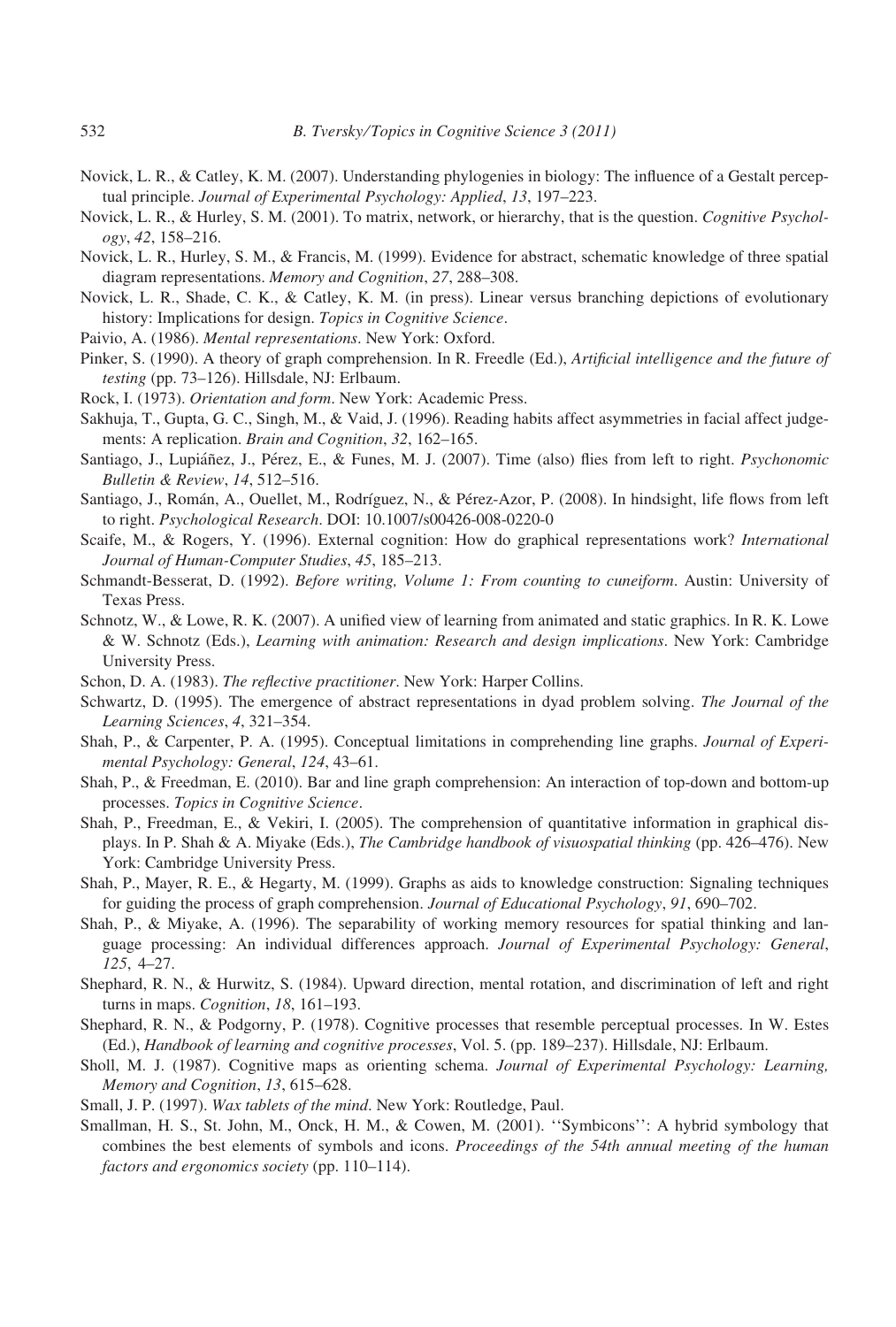- Smith, M. C., & Magee, L. E. (1980). Tracing the time course of picture-word processing. Journal of Experimental Psychology: General, 109, 373–392.
- Stafford, B. (2007). Echo objects: The cognitive work of images. Chicago: University of Chicago Press.
- Stasko, J., & Lawrence, A. (1998). Empirically assessing algorithm animations as learning aids. In J. Stasko, J. Domingue, M. H. Brown, & B. A. Price (Eds.), Software visualization (pp. 419-438). Cambridge, MA: MIT Press.
- Stenning, K., & Oberlander, J. (1995). A cognitive theory of graphical and linguistic reasoning: Logic and implementation. Cognitive Science, 19, 97–140.
- Suitner, C., & Maass, A. (2007). Positioning bias in portraits and self-portraits: Do female artists make different choices? Empirical Studies of the Arts, 25, 71–95.
- Suwa, M., & Tversky, B. (1996). What architects see in their sketches: Implications for design tools. In Human factors in computing systems: Conference companion (pp. 191–192). New York: ACM.
- Suwa, M., & Tversky, B. (2001). Constructive perception in design. In J. S. Gero & M. L. Maher (Eds.), Computational and cognitive models of creative design V (pp. 227–239). Sydney, Australia: University of Sydney.
- Suwa, M., & Tversky, B. (2003). Constructive perception: A skill for coordinating perception and conception. In Proceedings of the Cognitive Science Society Meetings.
- Suwa, M., Tversky, B., Gero, J., & Purcell, T. (2001). Seeing into sketches: Regrouping parts encourages new interpretations. In J. S. Gero, B. Tversky, & T. Purcell (Eds.), Visual and spatial reasoning in design (pp. 207–219). Sydney, Australia: Key Centre of Design Computing and Cognition.
- Talmy, L. (1983). How language structures space. In H. L. Pick Jr & L. P. Acredolo (Eds.), Spatial orientation: Theory, research and application (pp. 225–282). New York: Plenum.
- Talmy, L. (2000). Toward a cognitive semantics, Vols 1 & 2. Cambridge, MA: MIT Press.
- Taylor, H. A., & Tversky, B. (1992a). Descriptions and depictions of environments. Memory and Cognition, 20, 483–496.
- Taylor, H. A., & Tversky, B. (1992b). Spatial mental models derived from survey and route descriptions. Journal of Memory and Language, 31, 261–282.
- Taylor, H. A., & Tversky, B. (1997). Indexing events in memory: Evidence for index preferences. Memory, 5, 509–542.
- Tolchinsky-Landsmann, L., & Levin, I. (1987). Writing in four- to six-year-olds: Representation of semantic and phonetic similarities and differences. Journal of Child Language, 14, 127–144.
- Tomasello, M. (2008). Origins of human communication. Cambridge, MA: MIT Press.
- Tufte, E. R. (1983). The visual display of quantitative information. Cheshire, CT: Graphics Press.
- Tufte, E. R. (1990). Envisioning information. Cheshire, CT: Graphics Press.
- Tufte, E. R. (1997). Visual explanations. Cheshire, CT: Graphics Press.
- Tversky, B. (1981). Distortions in memory for maps. Cognitive Psychology, 13, 407–433.
- Tversky, B. (1995). Cognitive origins of graphic conventions. In F. T. Marchese (Ed.), Understanding images (pp. 29–53). New York: Springer-Verlag.
- Tversky, B. (2000). Some ways that maps and graphs communicate. In C. Freksa, W. Brauer, C. Habel, & K. F. Wender (Eds.), Spatial cognitiion II: Integrating abstract theories, empirical studies, formal methods, and practical applications (pp. 72–79). New York: Springer.
- Tversky, B. (2001). Spatial schemas in depictions. In M. Gattis (Ed.), Spatial schemas and abstract thought (pp. 79–111). Cambridge, MA: MIT Press.
- Tversky, B. (2003). Navigating by mind and by body. In C. Freksa, W. Brauer, C. Habel, & K. F. Wender (Eds.), Spatial Cognition III: Routes and navigation, human memory and learning, spatial representation and spatial reasoning (pp. 1–10). Berlin: Springer Verlag.
- Tversky, B. (2004). Semantics, syntax, and pragmatics of graphics. In K. Holmqvist & Y. Ericsson (Eds.), Language and visualisation (pp. 141–158). Lund, Sweden: Lund University Press.
- Tversky, B. (2005). Functional significance of visuospatial representations. In P. Shah & A. Miyake (Eds.), Handbook of higher-level visuospatial thinking (pp. 1–34). Cambridge, England: Cambridge University Press.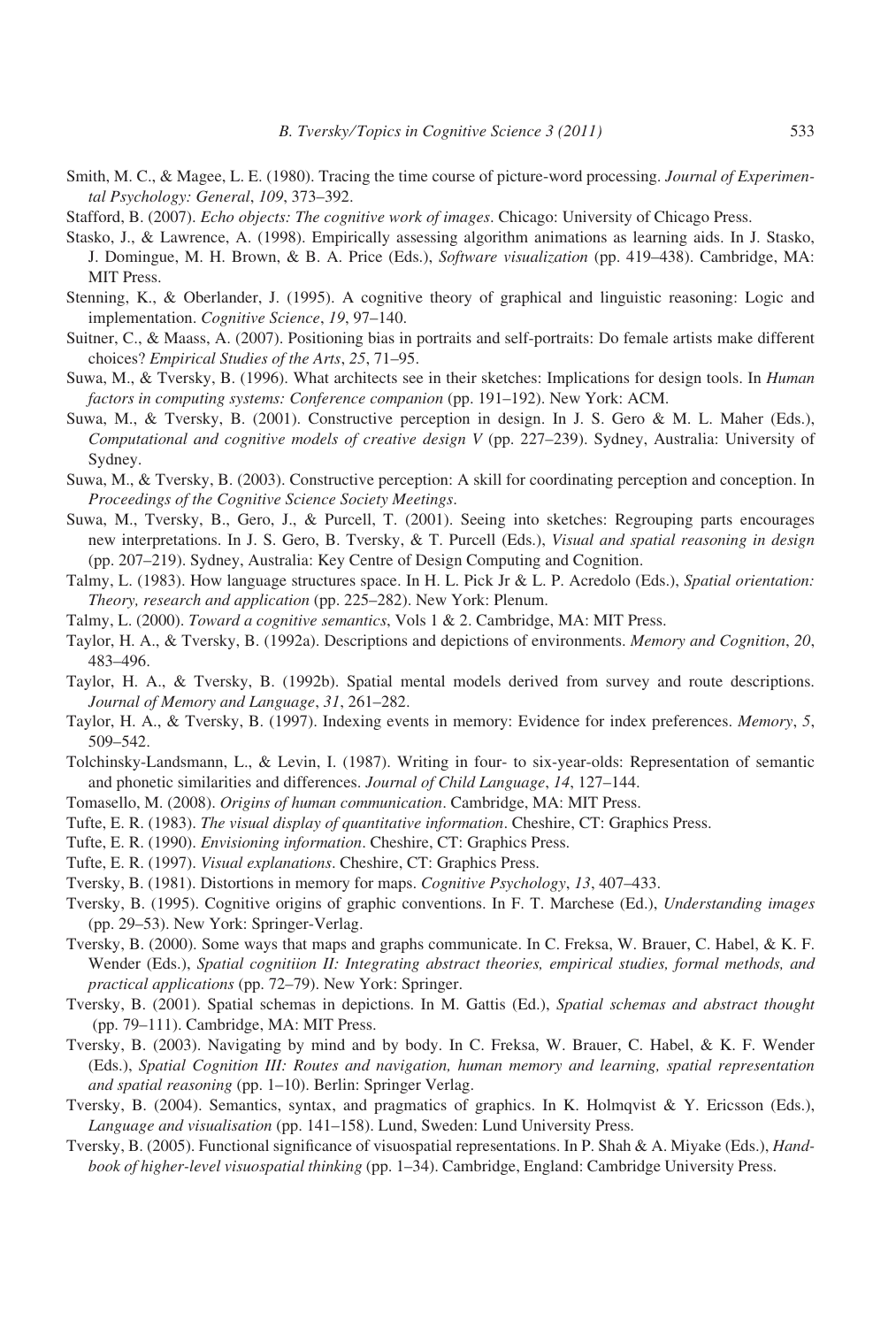- Tversky, B., Agrawala, M., Heiser, J., Lee, P. U., Hanrahan, P., Phan, D., Stolte, C., & Daniele, M.-P. (2007). Cognitive design principles for generating visualizations. In G. Allen (Ed.), Applied spatial cognition: From research to cognitive technology (pp. 53–73). Mahwah, NJ: Erlbaum.
- Tversky, B., Corter, J. E., Nickerson, J. V., Zahner, D., & Rho, Y. J. (2008a). Transforming descriptions and diagrams to sketches in information system design. In G. Stapleton, J. Howse, & J. Lee (Eds.), Theory and application of diagrams. Dordrecht, The Netherlands: Springer.
- Tversky, B., Heiser, J., Lee, P., & Daniel, M.-P. (2009). Explanations in gesture, diagram, and word. In K. R. Coventry, T. Tenbrink, & J. A. Bateman (Eds.), Spatial language and dialogue (pp. 119–131). Oxford, England: Oxford University Press.
- Tversky, B., Heiser, J., Lozano, S., MacKenzie, R., & Morrison, J. (2007). Enriching animations. In R. Lowe & W. Schnotz (Eds.), Learning with animation. Cambridge, England: Cambridge University Press.
- Tversky, B., Kugelmass, S., & Winter, A. (1991). Cross-cultural and developmental trends in graphic productions. Cognitive Psychology, 23, 515–557.
- Tversky, B., & Lee, P. U. (1998). How space structures language. In C. Freksa, C. Habel, & K. F. Wender (Eds.), Spatial cognition: An interdisciplinary approach to representation and processing of spatial knowledge (pp. 157–175). Berlin: Springer-Verlag.
- Tversky, B., & Lee, P. U. (1999). Pictorial and verbal tools for conveying routes. In C. Freksa & D. M. Mark (Eds.), Spatial information theory: Cognitive and computational foundations of geographic information science (pp. 51–64). Berlin: Springer.
- Tversky, B., Morrison, J. B., & Betrancourt, M. (2002). Animation: Can it facilitate? International Journal of Human Computer Studies, 57, 247–262.
- Tversky, B., & Suwa, M. (2009). Thinking with sketches. In A. Markman (Ed.), Tools for innovation. Oxford, England: Oxford University Press.
- Tversky, B., Suwa, M., Agrawala, M., Heiser, J., Stolte, C., Hanrahan, P., Phan, D., Klingner, J., Daniel, M.-P., Lee, P., & Haymaker, J. (2003). Sketches for design and design of sketches. In U. Lindemann (Ed.), Human behavior in design: Individuals, teams, tools (pp. 79–86). Berlin: Springer.
- Tversky, B., Zacks, J. M., & Hard, B. M. (2008). The structure of experience. In T. Shipley & J. M. Zacks (Eds.), Understanding events. (pp. 436–464). Oxford, England: Oxford University.
- Tversky, B., Zacks, J., Lee, P. U., & Heiser, J. (2000). Lines, blobs, crosses, and arrows: Diagrammatic communication with schematic figures. In M. Anderson, P. Cheng, & V. Haarslev (Eds.), Theory and application of diagrams (pp. 221–230). Berlin: Springer.
- Vaid, J., & Singh, M. (1989). Asymmetries in the perception of facial effects: Is there an influence of reading habits? Neuropsychologia, 27, 1277–1286.
- Vaid, J., Singh, M., Sakhuja, T., & Gupta, G. C. (2002). Stroke direction asymmetry in figure drawing: Influence of handedness and reading/writing habits. Brain and Cognition, 48, 597–602.
- Wainer, H. (1992). Understanding graphs and tables. *Educational Researcher*, 21, 14–23.
- Walton, K. (1990). Mimesis as make-believe. Cambridge, MA: Harvard University Press.
- Ware, C. (2008). Visual thinking for design. Burlington, MA: Morgan Kaufman.
- Westendorp, P., & van der Waarde, K. (2000/2001). Icons: Support or substitute? Information Design Journal, 10, 91–94.
- Wiesner, D. (2001). The three pigs. New York: Clarion.
- Wilkins, D. P. (1997). Alternative representations of space: Arrernte narratives in sand and sign. In M. Biermans & J.v.d. Weijer (Eds.), Proceedings of the CLS opening academic year 1997–1998 (pp. 133–162). Nijmegen, The Netherlands: Nijmegen/Tilburg Center for Language Studies.
- Winn, W. D. (1987). Charts, graphs and diagrams in educational materials. In D. M. Willows & H. A. Haughton (Eds.), The psychology of illustration. New York: Springer-Verlag.
- Woodward, D., & Lewis, G. M. (1998). History of cartography. Vol. 2. Book 3: Cartography in the traditional Africa, America, Arctic, Australian, and Pacific societies. Chicago: University of Chicago Press.
- Zacks, J., Levy, E., Tversky, B., & Schiano, D. J. (1998). Reading bar graphs: Effects of depth cues and graphical context. Journal of Experimental Psychology: Applied, 4, 119–138.